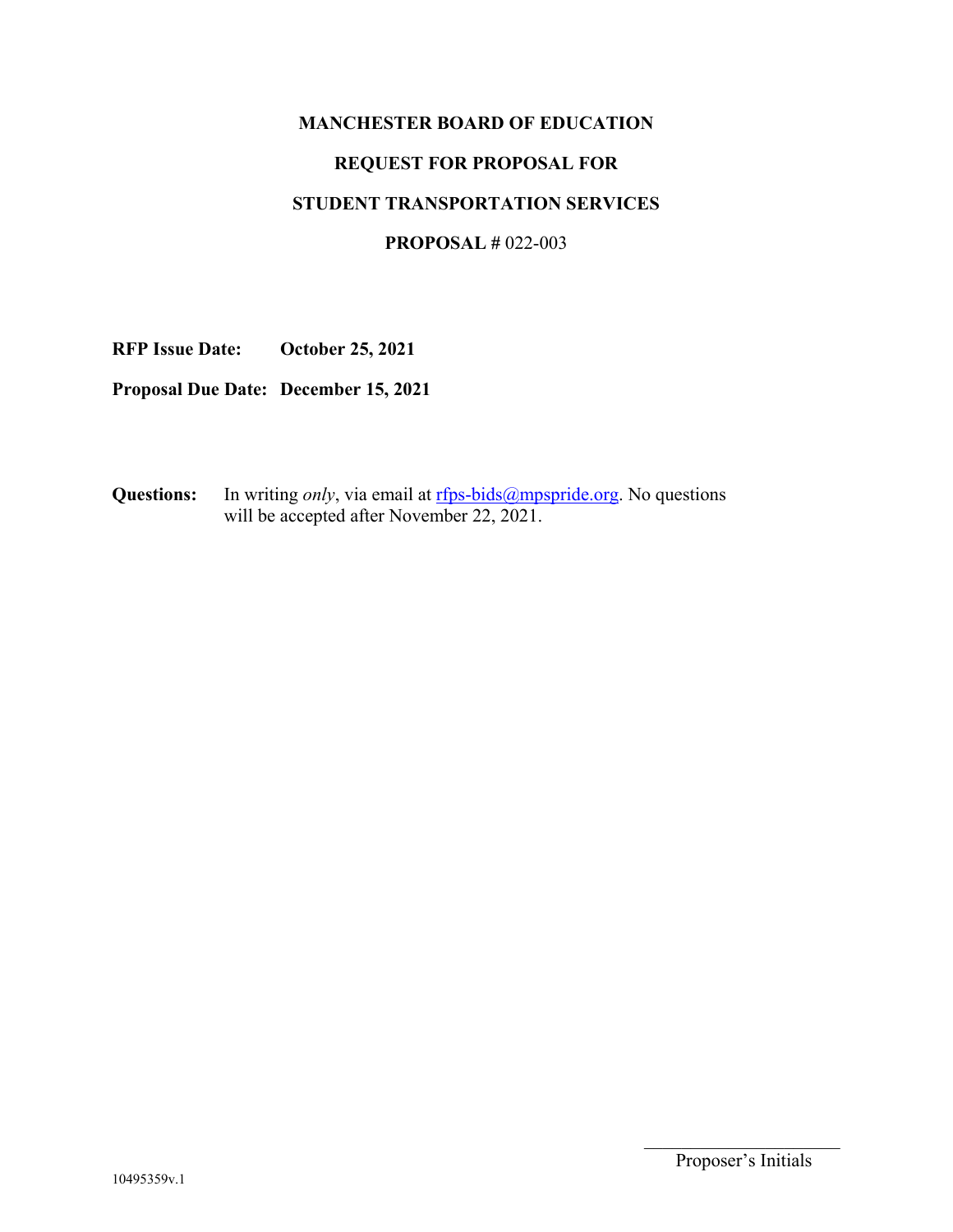# **TABLE OF CONTENTS**

Note: The subsections shown below are for convenience purposes only and may not reflect actual section designations or names in the specification documents.

| ARTICLE 19. TERMINATION OF CONTRACT BY BOARD WITHOUT DEFAULT51 |  |
|----------------------------------------------------------------|--|
|                                                                |  |
|                                                                |  |
|                                                                |  |
|                                                                |  |
|                                                                |  |
|                                                                |  |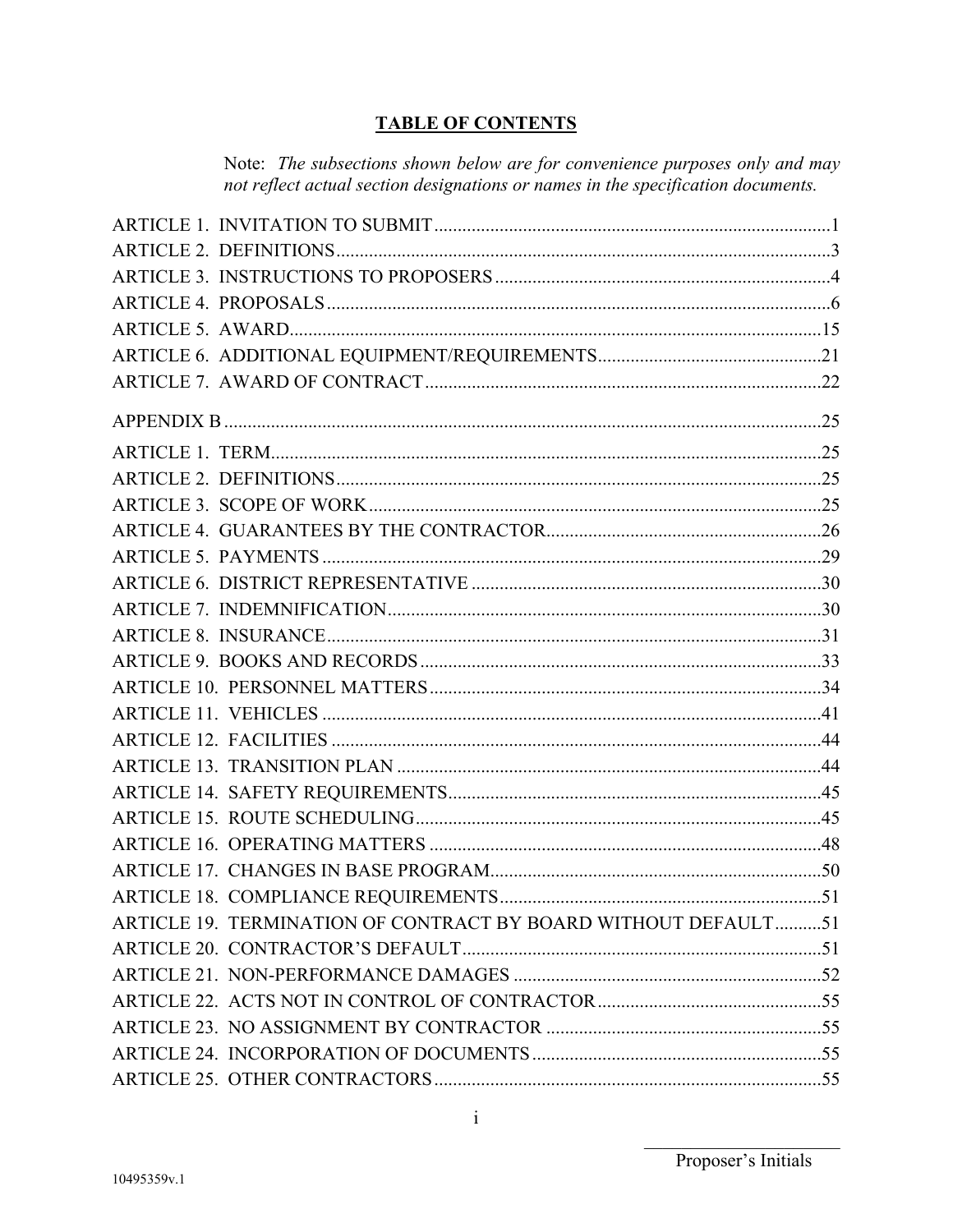| <b>APPENDIX A</b> |                                           |  |
|-------------------|-------------------------------------------|--|
| <b>APPENDIX B</b> |                                           |  |
| <b>APPENDIX C</b> | LIST OF VEHICLES TO BE USED WITH PROPOSED |  |
| <b>APPENDIX D</b> |                                           |  |
| <b>APPENDIX E</b> |                                           |  |
| <b>APPENDIX F</b> |                                           |  |
|                   |                                           |  |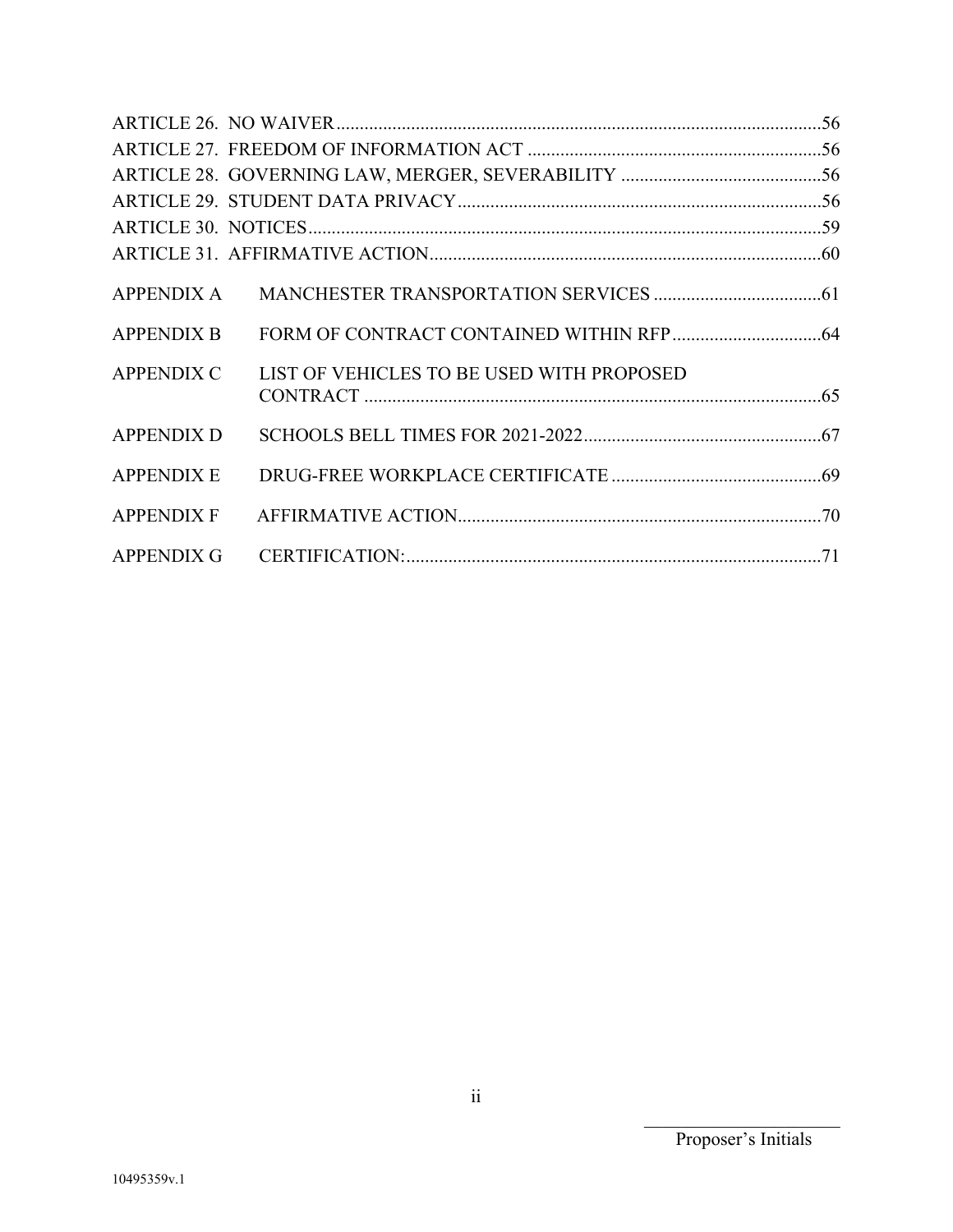## **ARTICLE 1. INVITATION TO SUBMIT**

Pursuant to the terms and conditions of the Request for Proposals ("RFP"), the Manchester Board of Education (referred to herein as the "Board"), is pleased to announce this invitation to providers of transportation services for submission of sealed proposals from qualified transportation companies for student transportation services to Manchester Public Schools ("MPS") ( the "transportation Services"), commencing on July 1, 2022.

Forms for proposal, certifications, conditions, specifications, and any addenda may be obtained on the Board's website https://www.mpspride.org/Page/311 or from the Business Office of the Board located at 45 North School Street, Manchester CT, 06042. Any deviations from these conditions or specifications must be listed on a separate sheet attached to the Proposer's detailed conditions and specifications and referred to separately in the proposals. In all cases not indicated by the Proposer as a deviation, it is understood that the conditions and specifications in the Proposal Documents shall apply.

Sealed Proposals will be received in the Business Office of the Board, 45 North School Street Manchester CT, 06042 until 10:00 a.m. EST on December 15, 2021, at which time they will be opened and publicly read. Bids shall be plainly marked in the lower left hand corner**, Manchester Student Transportation Services, Bid #022-003 Bid Opening December 15, 2021 10:00 a.m.** 

**Bonds required**: The Proposer shall be required to furnish, at its expense, a proposal bond or certified check in the amount of 10% of the Proposers' proposed price for the first year of the Contract. A performance bond in the amount of one hundred percent (100%) of the estimated annual contract price is being requested as an alternate. However, proof of the ability to obtain a performance bond must be submitted with the proposal.

Proposals will remain firm for a period of 30 days following the date of the opening, and shall thereafter remain firm until the Proposer provides written notice to the Superintendent that the proposal has been withdrawn.

The Board reserves the right to consider cost, experience, and service in the student transportation field, as well as the financial responsibility and specific qualifications set out herein of the prospective Proposer, in considering proposals and awarding the contract. **The Board reserves the right to waive technical defects in Proposals (as such term is hereinafter defined), to reject any or all Proposals, in whole or in part, and to make such awards, in whole or in part, including accepting a Proposal or part of a proposal, that in their judgment will be in the best interest of the Board even if such Proposal is not the low cost Proposal.** The Board also reserves the right to discuss the scope of services and specifications with one or more Proposers and to make such modifications as the Board in its sole discretion, deem to be in the Board's best interest.

The contract period will be for a three (3) year term, beginning July 1, 2022. The Board is requesting proposals for the provision of a range of student transportation services including but not limited to: home-to-school (public, non-public, technical and vo-ag); in-district special education; summer (extended school year) transportation and extra-curricular, including field and athletic trips (excluding certain services).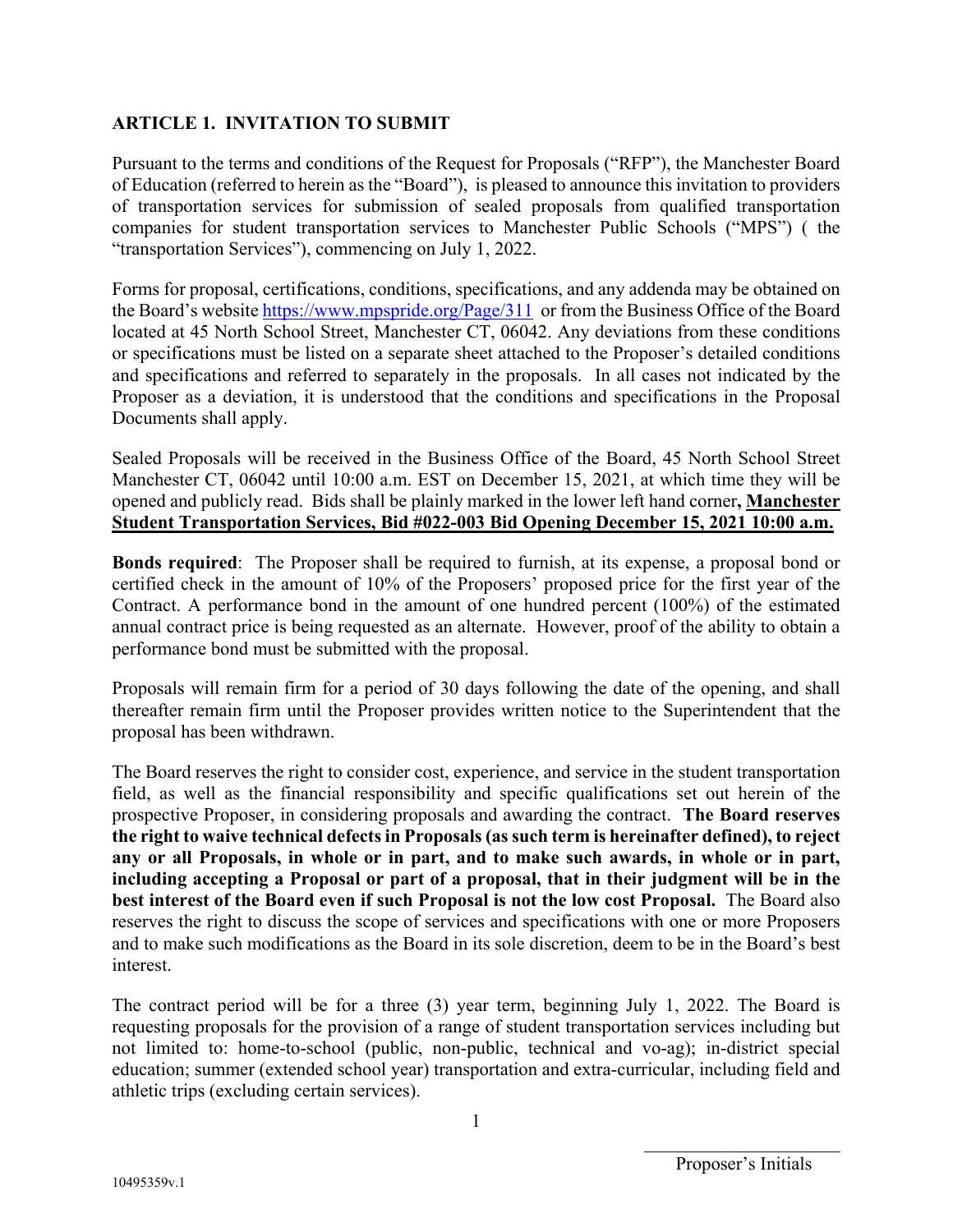Timeline: The following timeline is subject to change by the Board:

| <b>Issue Request for Proposal</b>     | October 25, 2021  |
|---------------------------------------|-------------------|
| <b>Mandatory Pre-proposal Meeting</b> | November 5, 2021  |
| Deadline for submitting Questions     | November 22, 2021 |
| Proposal Due/Opening                  | December 15, 2021 |
| Contract Award                        | January 12, 2022  |
| Contract Start                        | July 1, 2022      |
|                                       |                   |

The Board does not discriminate on the basis of sex, race, religion or national origin.

Manchester Board of Education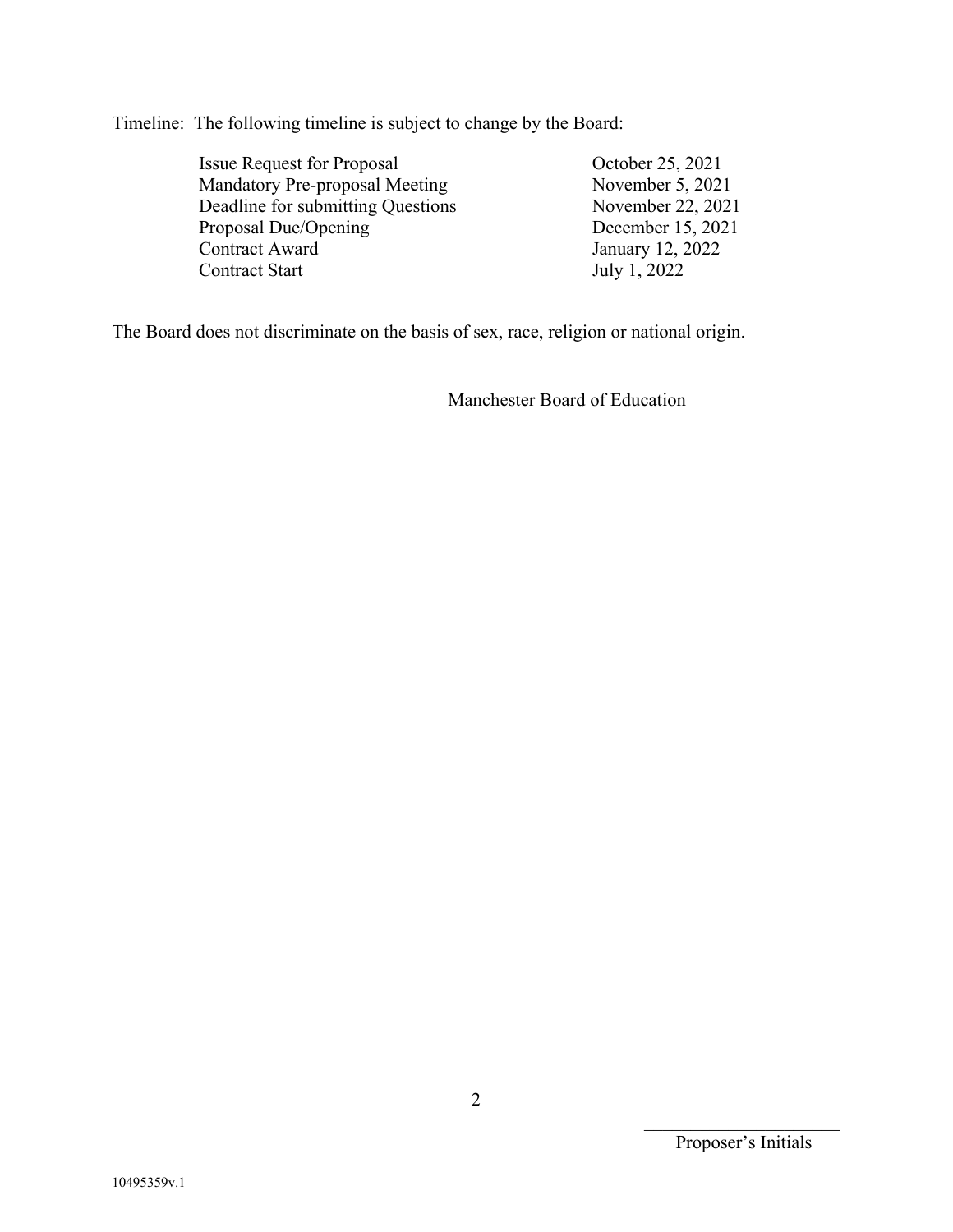### **ARTICLE 2. DEFINITIONS**

Unless otherwise defined, these definitions shall apply to the Proposal Documents and the Contract.

- 2.1 "Addendum/Addenda" means written documents issued by the Board, which modify the RFP by additions, deletions, clarifications, or corrections.
- 2.2 "Board" means the Manchester Board of Education of the Town of Manchester, CT. 06042, and any appointed designee.
- 2.3 "Bus Route" means a fixed course traveled by each bus, which is established by the Contractor and approved by the Assistant Superintendent of Finance & Management. Multiple trips can make up a route.
- 2.4 "Assistant Superintendent" means Assistant Superintendent of Finance and Management or designee.
- 2.5 "Contract" means the transportation services agreement executed by and between the Board and the Proposer awarded the Transportation Services, which agreement shall be in the form attached hereto as  $\Delta p$  and made part hereof.
- 2.6 "Contract Term" means the length of time in which the Contract is valid and enforceable. The Contract Term is three (3) years with the option to extend yearly for a maximum of two (2) additional years.
- 2.7 "Contract Year" means July 1 through June 30 of a given year within the Contract Term.
- 2.8 "Contractor" means the Proposer who is selected by the Board to provide the Transportation Services and executes the Contract.
- 2.9 "Deadhead" means mileage or time to and from the bus lots that is not considered part of the bus routes or trips for time or mileage payments.
- 2.10 "Midday Schedule" means any scheduled bus trips, which are for the transportation of regular education or special education students to or from school at midday.
- 2.11 "In-district" means with the boundaries served by the Board.
- 2.12 "Pricing pages" means the pages from the Form of Proposal that contain the pricing information and which will constitute the Contract prices.
- 2.13 "Proposal or "Proposals" means a submission by a Proposer(s) to provide Transportation Services that conform to the Proposal Documents.
- 2.14 "Proposal Documents" means the Request for Proposal, together with all exhibits thereto and any Addendum or Addenda.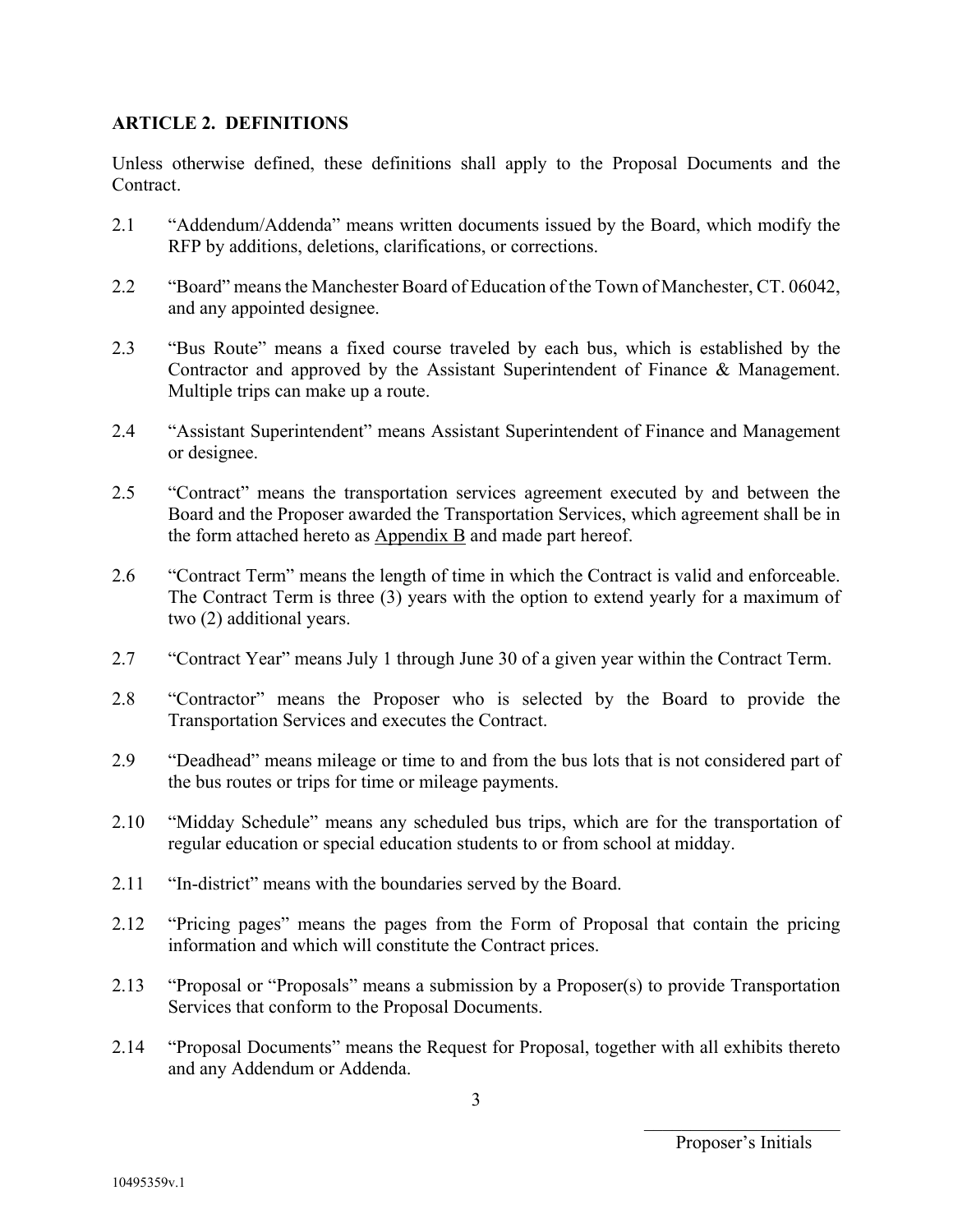- 2.15 "Proposal Price" means the price, as shown on the applicable Form of Proposal in Appendix A, at which the Proposer offers to perform the services and work described in the Proposal Documents.
- 2.16 "Proposer" means the person or entity who submits a Proposal.
- 2.17 "Request for Proposals" or "RFP" means this Request for Proposals as published.
- 2.18 "School Day" for purposes of transportation is from the time the buses leave to pick up children to bring them to classes in the A.M. to the time the buses drop off the last student on the P.M. Specific "live hours" for the purposes of the Contract, and payment, are described herein.
- 2.19 "School Year" means the number of days for which transportation will be required and will be governed by the actual school calendar as adopted by each Board including the calendars of all other schools for which the Board is responsible for furnishing transportation. The School Year may vary based on the Board's schedule. The Board reserves the right to modify the length of its school year, including increasing or decreasing the number of days of service for such Board.
- 2.20 "Shuttle Buses" means a mini bus or van that will be made available on stand-by every day for 2-hours during both the AM and PM runs to shuttle students from their homes to the school and back, who otherwise were not transported by the regular buses assigned to their routes.
- 2.21 "Special Education Van" means any vehicle with a passenger capacity up to fifteen passengers that is used to carry children to or from school. The vehicle, including any modifications, must be licensed by the State of Connecticut.
- 2.22 "Specification" means the description of services to be performed by Contractor together with the materials, supplies, and/or equipment that is to be used and maintained together with the conditions for such service and maintenance.
- 2.23 "Superintendent" means the Superintendent of MPS and his or her designee.
- 2.24 "Wheel Chair Van/Bus" means a school bus body and chassis specification classified as a School Transportation Vehicle (STV). The vehicle, including the modifications, must be licensed by the State of Connecticut. The wheelchair van/bus will be required to be handicap equipped with wheelchair lift and associated harnesses.

## **ARTICLE 3. INSTRUCTIONS TO PROPOSERS**

- 3.1 Inspect carefully all provisions of this document.
- 3.2 Provide all information requested, including but not limited to the "Form of Proposal", attached hereto as Appendix A. Be sure to sign in all required places, and initial each page where indicated. It is the Board's desire to award the contract for transportation service to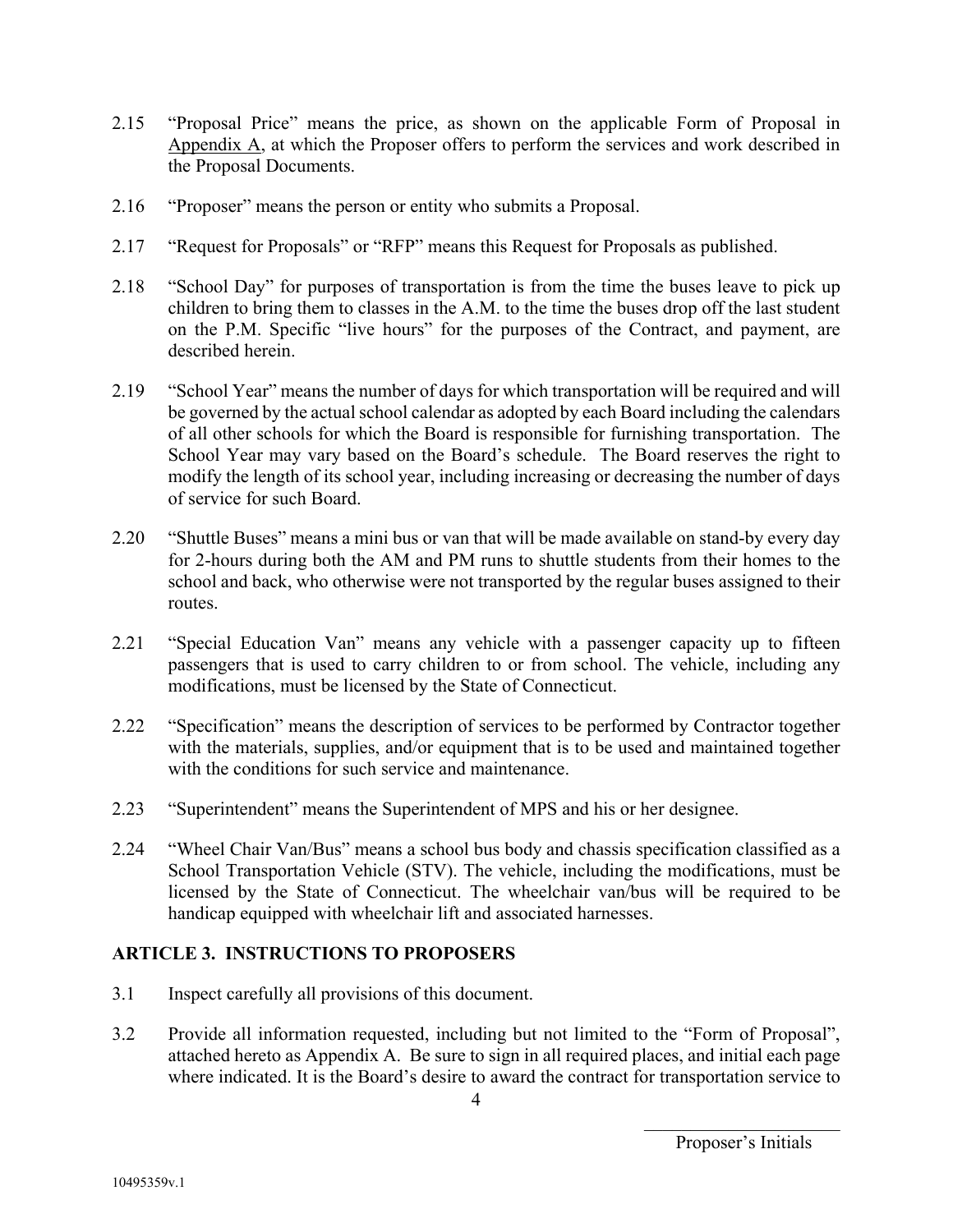one vendor, therefore preference will be given to the best comprehensive proposal that meets the Board's operating and financial needs. However, the Board reserves the right to award to multiple vendors. If no proposal is being submitted on one or more of the requested proposal categories, please so indicate in each space by entering "No Proposal" wherever a price is indicated. All spaces must be completed with either a proposal amount or "No Proposal" designated. Do not enter zero (\$0) if "No Proposal" is being submitted as zero (\$0) is an amount that could be awarded by the Board.

- 3.3 Submit five (5) hard copies and one (1) flash drive containing a complete copy of the **complete** sets of the Proposal, including this complete set of Proposal Documents and all supporting materials. Each Proposal shall include the printed copies of the Pricing Pages completed and signed by the Proposer. The official price submission of Proposer shall be the signed printed pages. Proposers must provide Pricing Pages. Any Proposal that does not provide Pricing Pages shall be deemed to be nonresponsive. The Proposer is responsible for making its own copies of any or all parts of this document for its files. All materials submitted pursuant to this Proposal become the property of the Board and will not be returned to the Proposer.
- 3.4 All interested Proposers are required to attend a **MANDATORY virtual pre-proposal conference on Friday, November 5, 2021 at 10:00 AM**. Those interested in participating in the mandatory virtual pre-proposal conference should email Kim Boerner-Mercier at b47kmerc@mpspride.org Ms. Boerner-Mercier will email you with the Zoom invite/link and password. In the event the Board cancels the conference due to weather and road conditions, a notice of cancellation will be posted on Boards' websites along with and the revised conference date.
- 3.5 Proposals must be submitted in a box marked with the bidder's name and address on the upper left hand corner. Proposal shall be made out in the exact form of enclosed Proposal Form on bidder's letterhead and shall be signed by an officer of the company or corporation. Bids are to be plainly marked in the lower left hand corner, **Manchester Student Transportation Services, Bid #** 022-003 **Bid Opening Date December 15, 2021 10:00 a.m.**
- 3.6 Proposals will remain firm for a period of 90 days following the date of the opening, and shall thereafter remain firm until the Proposer provides written notice to the Superintendent that the Proposal has been withdrawn.
- 3.7 Proposer must furnish, at its own expense and with the Proposal, a Proposal bond or certified check in the amount of ten percent (10%) of Proposer's proposed price for the first year of the contract. Checks will be made payable to Manchester Public Schools. Proposer must also furnish **proof of the ability to furnish a performance bond in an amount equal to one hundred percent (100%) of the estimated annual contract price** and that it will be issued by a company authorized to do business within the State of Connecticut**.** Cost for the performance bond will be listed separately in the Pricing Pages.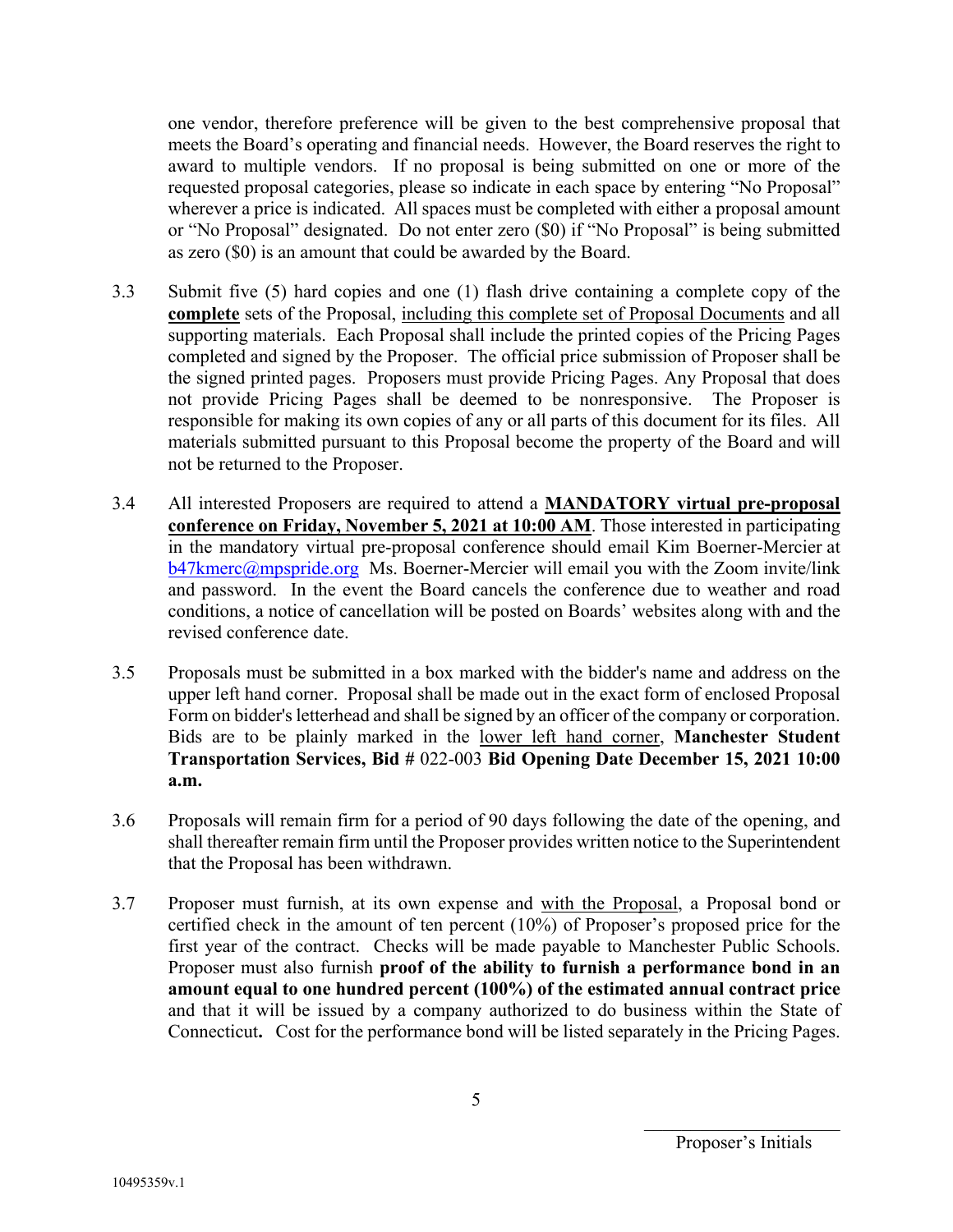- 3.8 Proposals will be received until 10:00 AM, Friday, December 15, 2021, c/o Manchester Public Schools, 45 North School Street Manchester CT, 06042, at which time and place all Proposals will be publicly virtually opened in the Manchester Board of Education meeting room and the names of the Proposers shall be read aloud. Those interested in participating in the virtual bid opening should email Kim Boerner-Mercier at  $b47$ kmerc $@$ mpspride.org. Ms. Boerner-Mercier will email the Zoom invite/link and password.
- 3.9 Proposers are encouraged to, prior to submitting their proposal, thoroughly check submissions, as these documents require significant detailed information to support the Proposal. It is the Proposer's responsibility to ensure that all requested information is supplied with the initial Proposal.
- 3.10 Bids received later than the date and time specified will not be considered. Amendments to or withdrawals of Bids received later than the date and time set for Bid opening will not be considered.
- 3.11 These Proposal documents shall be incorporated into and made a part of the Contract awarded by the Board.
- 3.12 The Board/Town of Manchester is exempt from the payment of Federal Excise Taxes and the State of Connecticut Sales Tax and such taxes must not be included in the Bid prices.
- 3.13 In the event of litigation relating to the subject matter of the Proposal Documents or any resulting contract award, the non-prevailing party shall reimburse the prevailing party for all reasonable attorney fees and costs resulting therefrom.

*Proposers are also encouraged to include additional information about their services or company that will assist the Board in the review of Proposals and awarding of contracts*.

## **ARTICLE 4. PROPOSALS**

- 4.1 Proposal Procedures and Requirements
	- 4.1.1 The date and time of proposal opening is given in the Notice to Proposers. All Proposals must be submitted by this time and date. In the event the Board is closed on the date and time of the proposal opening due to weather conditions and Proposals cannot be submitted on the date and time of the proposal opening in the determination of the Board, Board may extend the date to receive Proposals. If Board make this determination, a notice will be posted on the Board's website of the new later date and time of the proposal opening.
	- 4.1.2 All Proposals must be submitted on and in accordance with forms provided with the Proposal Documents. All Proposals must include, as a minimum, the required information as detailed in the Proposal Documents.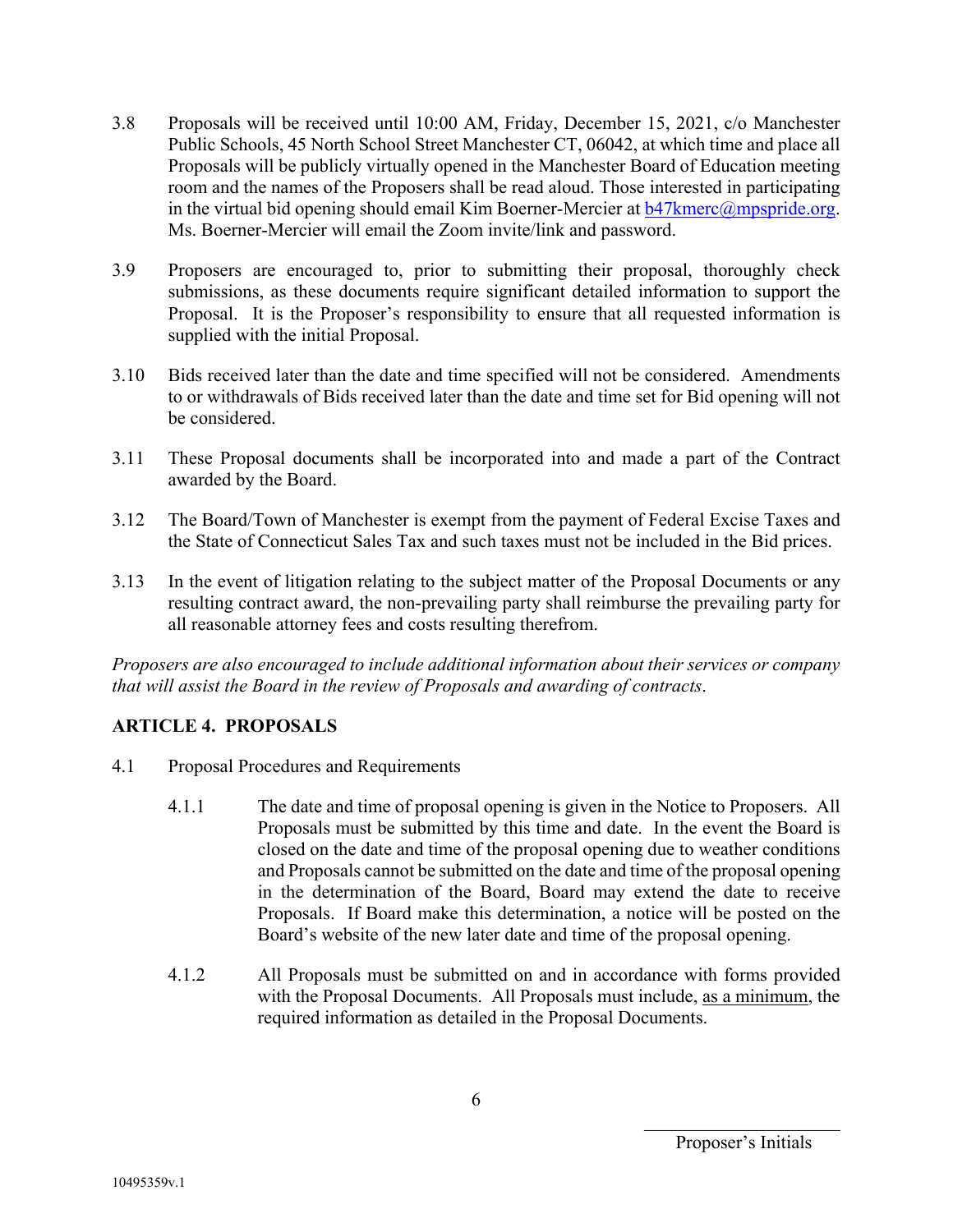- 4.1.3 Where so indicated by the makeup of the Proposal Form, sums shall be expressed in clearly written (ink only) or typed figures. **Pencil will not be accepted**. Any corrections or changes on the submission forms made by the Proposer should be initialed by the Proposer, and must be clear and readable. *The printed copy of the Pricing Pages signed and submitted by the Proposer shall be the official price submission of the Proposer. No changes shall be made by Proposer to the format of the Pricing Pages*. The Board reserves the right to interpret figures where lack of clarity of submission requires such action.
- 4.1.4 Except where specifically noted otherwise, all requested alternates must have a Proposal submitted.
- 4.1.5 Proposals may not be considered which purport to qualify, limit, amend or omit any of the minimum requirements as detailed in the Proposal Documents. A determination as to the impact of any proposed change is in the sole determination of the Board.

In case of any ambiguity, inconsistency, or error in any of the Proposal Documents or of a conflict between the provision of a Proposal Document and provisions of a State or Federal Law or regulation, the Proposer is required to draw such matter to the attention of the Board before he/she submits his/her Proposal. If the Proposer fails to draw a matter to the attention of the Board, her/his Proposal will be interpreted by the Board and any such interpretation shall be binding on the Proposer.

4.1.6 A Proposal shall include the legal name of Proposer and a statement whether the Proposer is a sole proprietor, a partnership, a corporation, or other legal entity, and shall be signed by the person or persons legally authorized to bind the Proposer to a Contract. All required signatures shall be handwritten in ink with the full name of the person executing same. No initials, stamp, photocopy or company name may be used in lieu of any required signature. A Proposal by a corporation shall also give the State of Incorporation and have the corporate seal, if any, affixed. A Proposal submitted by an agent shall have a current Power of Attorney attached certifying the agent's authority to bind the Proposer. Proposer must be authorized to do business in the State of Connecticut, and must submit proof if requested by the Board.

Additionally, the name(s) of the principals of the Sole Proprietorship, Partnership, Corporation, or other legal entity shall be provided to the Board for all those individuals whose ownership is equal to, or is greater than, ten percent (10%) of the entity. In the case of a publicly traded corporation, the latest annual report listing all officers shall be provided in lieu of the ownership information. If the Proposer operates related companies that may provide services to the Board under these Proposal Documents, information on these firms must be provided.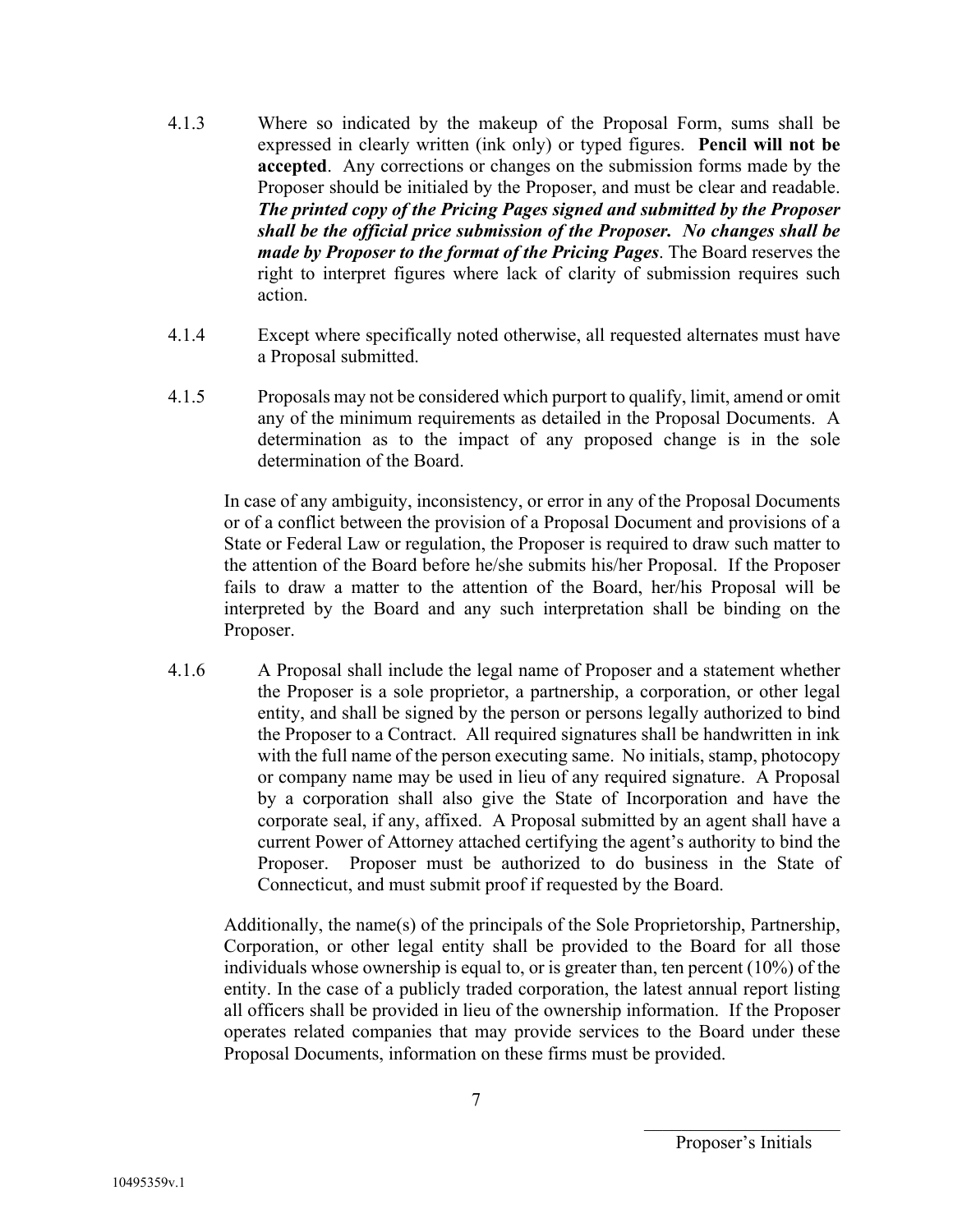- 4.1.7 Proposer's responses to information requested will be used to evaluate each Proposer's capability to provide proper and satisfactory transportation services as required pursuant to these Proposal Documents. Upon request of the Board, a Proposer who is under consideration for an award of a Contract may be required to submit additional information to support or clarify information previously provided. One or more Proposers may be asked to provide additional information, to meet with the Board to discuss their Proposal, or to address such other issues as deemed important by the Board.
- 4.1.8 Submissions with Proposals:
	- a) Proposers will provide, along with the completed Proposal, evidence demonstrating an ability to provide school transportation, including, if applicable, a list of any and all Connecticut school districts which they have served during the past three years and a summary of their experience over at least three years of successfully operating a school transportation program in compliance with the applicable laws, rules and regulations of the State of Connecticut. In addition to organizational experience, staff experience must be demonstrated. The Proposer, by submitting a Proposal, hereby authorizes the Board, or their respective authorized agent(s), to contact any school district listed for references, without obtaining any other consent from the Proposer.
	- b) The Proposer must provide proof, along with the completed Proposal, that it can provide the required insurance coverage as outlined in these Proposal Documents. This proof can be in the form of a certificate of insurance naming the Board and the Town of Manchester as additional insureds, showing all the requested types and levels of coverage required, or a letter from the insurance company(s) (not agent), guaranteeing what types and levels of coverage they will provide in the event the Proposer is awarded the Contract. The types and levels of coverage must, of course, meet or exceed the required levels in the Proposal Documents.
	- c) The Proposer must submit, with the Proposal, proof that the Proposer can furnish a Performance Bond for the performance of the Contract. (Section 6.1). The requirements of the Performance Bond are described in Section 6.1 herein. The proof must be in the form of a bona fide letter of surety from a surety company authorized to do business in the State of Connecticut. The letter must guarantee that the surety company will provide the Performance Bond in the amount of one hundred percent (100%) of the estimated annual contract price in the event the Proposer is awarded the Contract. After the first Contract Year, the determination of the selection of the Performance Bond rests solely with the Board and may be made each year prior to the start of the school year. The Proposer should also include on its Pricing Pages the annual cost of the Performance Bond.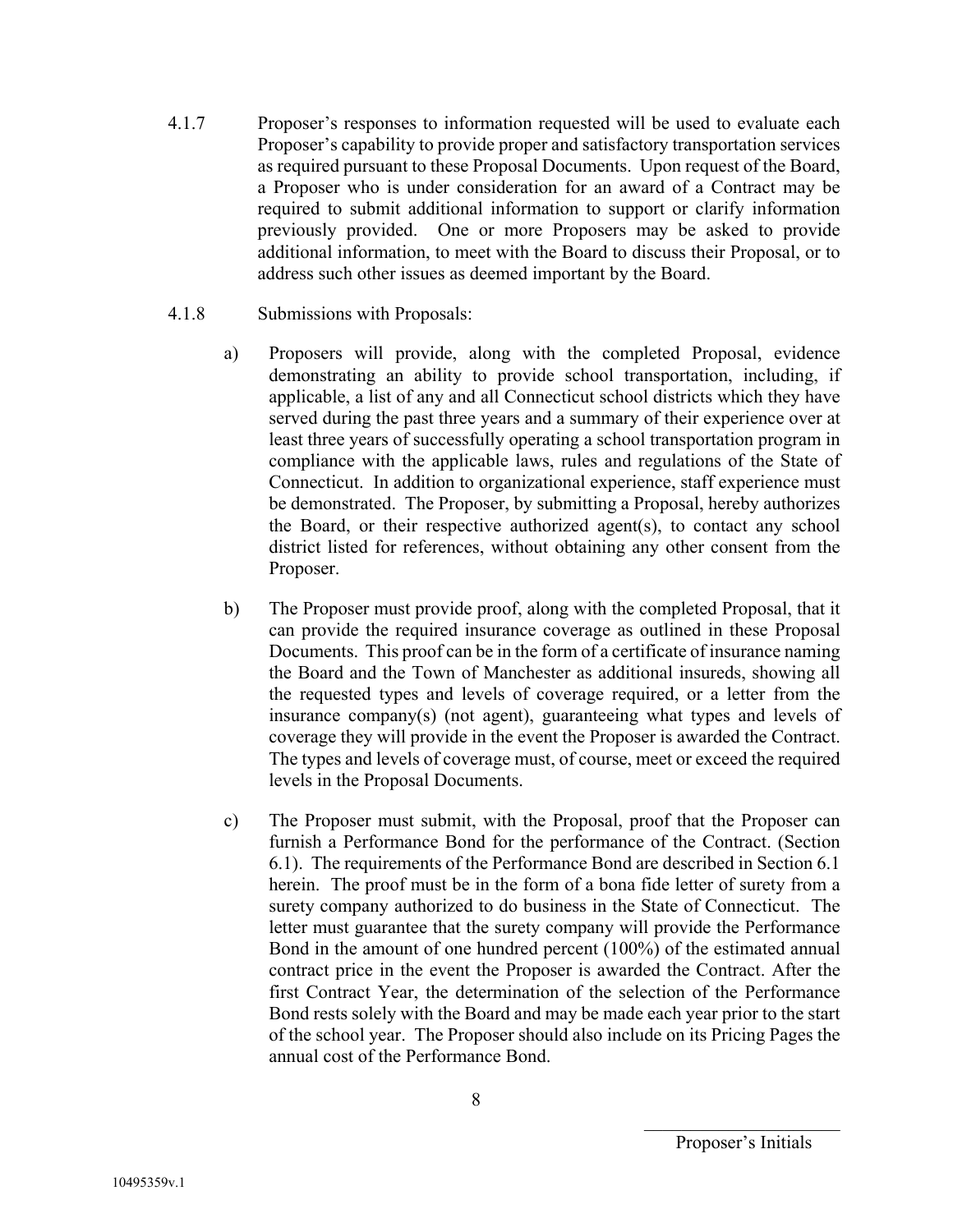4.1.9 In order to provide the required services envisioned in the Contract, Contractors must have a sufficient number of competent, trained driving personnel. Proposers shall submit descriptions of their driver recruitment programs, including *typical* wage and benefit information. In compliance with Section 4.1.8(a) above, Proposer shall provide an employment profile including at least the number of daily drivers required, the actual number of drivers employed, a description of targeted recruitment programs and driver training programs, and information on the scheduling process for proficiency testing. The Board is particularly interested in the approach(es) that would be undertaken by the Proposer to meet the employment and staffing requirements of this transportation program. The Proposer shall include its Proposal details on the projected staffing described in Section 10.4 of the Form of Contract. The information provided will be an important consideration in the Board's review of the Proposal.

Staffing levels in the terminal may vary depending on the operating procedures of the Contractor. Therefore, the Proposer is requested to provide a detailed explanation of their proposed terminal staffing with their Proposal. The Board reserves the right to discuss changes to the proposed staffing pattern prior to the award of any Contract.

As part of the proposed staffing description, please describe the projected allocation of time that each individual will dedicate to the Board's operations. Contact information can be based on a specified frequency (i.e. daily meetings; monthly; etc.), or a percentage (%) of their overall work schedule. The intent of this mandate is to provide the Board with a detailed understanding of responsibilities and accountability relative to the Board's transportation program.

The current employees of the existing contractors working in Manchester have unique knowledge and experience for their positions and the successful Proposer should take into account these attributes in making hiring decisions, if such current employees apply for employment with the successful Proposer. These persons must meet the Contractor's employment requirements.

- 4.1.10 All information required in the Proposal Documents must be complete and submitted to constitute an acceptable and responsive Proposal.
- 4.1.11 No alteration, erasure, or addition is to be made in the typewritten or printed matter. Any deviations from the conditions and specifications in the Proposal Documents may constitute sufficient grounds for the rejection of a Proposal.
- 4.1.12 Prices and information required, except signature of Proposer, should be typewritten for legibility. Illegible or vague proposals may be rejected. All signatures must be written. Facsimile, printed, or typewritten signatures are not acceptable.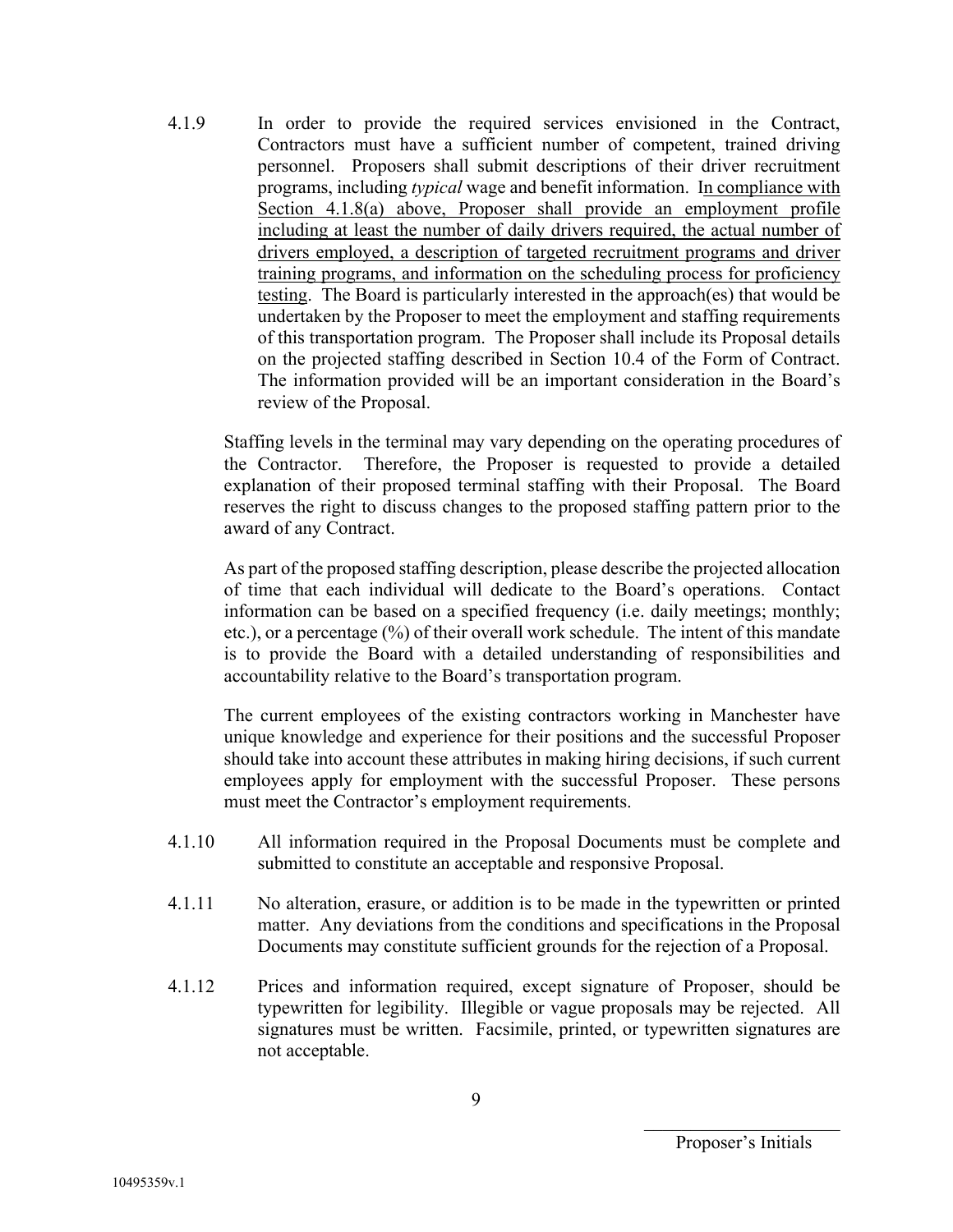- 4.1.13 No charge will be allowed for federal, state, or municipal sales and excise taxes since the Board is exempt from such tax. Exemption certificates, if required, will be furnished on forms provided by the Contractor.
- 4.1.14 All Proposals, amendments to Proposals and withdrawals of Proposals received after the time stated in the Notice to Proposers will not be considered and will be returned unopened. The Proposer assumes the risk of any delay in the mail or in the handling of the mail by employees of the Board. Whether sent by mail or by means of personal delivery, the Proposer assumes responsibility for having its Proposal received by the Board on time at the place specified.

**RIGHT TO ACCEPT / REJECT: AFTER REVIEW OF ALL FACTORS, TERMS AND CONDITIONS, INCLUDING PRICE, THE BOARD RESERVES THE RIGHT TO WAIVE TECHNICAL DEFECTS IN PROPOSALS, REJECT ANY AND ALL PROPOSALS, IN WHOLE OR IN PART, TO MODIFY THE FINAL CONTRACT BASED UPON NEGOTIATIONS WITH PROPOSERS AND TO MAKE SUCH AWARDS, IN WHOLE OR IN PART, INCLUDING ACCEPTING A PROPOSAL OR PART OF A PROPOSAL, THAT IN ITS JUDGMENT WILL BE IN THE BEST INTEREST OF THE BOARD EVEN IF SUCH PROPOSAL IS NOT THE LOW COST PROPOSAL.** 

## **THE BOARD ALSO RESERVES THE RIGHT TO INTERVIEW AND NEGOTIATE WITH ONE OR MORE PROPOSERS AFTER THE PROPOSALS ARE OPENED.**

- 4.1.15 The submission of a Proposal will be construed to mean that the Proposer is fully informed as to the extent and character of the services, supplies, materials, or equipment required and a representation that the Proposer can furnish the services, supplies, materials or equipment satisfactorily in complete compliance with the Proposal Documents. The submission of a Proposal will also mean that the Proposer is fully informed as to the laws, rules, regulations, policies, procedures, and requirements of the Federal Government, the State of Connecticut and the Board and that the Proposer will fully comply with said rules, regulations, policies, procedures, and requirements.
- 4.1.16 All Proposals must be sealed and must be submitted in a box. All Proposals must be addressed to c/o Manchester Public Schools. The Proposal label must be clearly marked "**Manchester Student Transportation Services, Bid #022- 003 Opening December 15, 2021 10:00 a.m.**" Telephone quotations or amendments will not be accepted at any time. All materials submitted with the Proposals will become the property of the Board and will not be returned.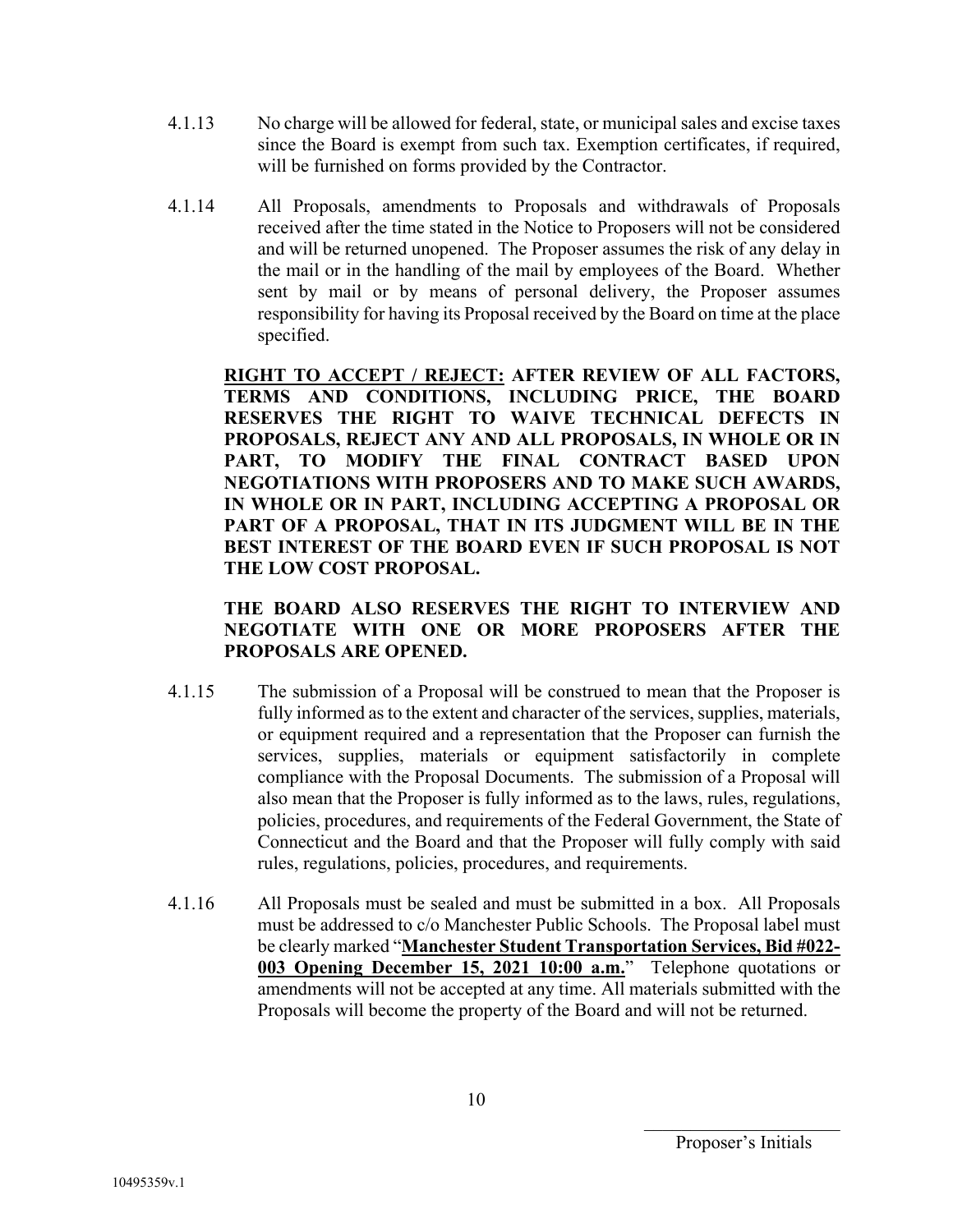- 4.2 Proposer's Certification, Representations, and Qualifications
	- 4.2.1 The Proposer shall submit a completed Certification attached as Appendix G to these Proposal Documents.
	- 4.2.2 Qualifications of Proposers: The work and services described in the Proposal Documents include the performance of activities directly affecting the safety of the students served by the Board and the public generally. The Board may make any investigation necessary to determine the ability of the Proposer to fulfill the Contract, and the Proposer shall furnish the Board with all such information for this purpose as the Board may request. **If, in the sole opinion of the Board, the Proposer is not properly qualified or responsible to perform any obligations of the proposed Contract, the Board reserves the right to reject its Proposal.**

The Board reserve the right to investigate all references, Proposers' current contracts and qualifications statements made by the Proposer. Upon investigation and evaluation, the Board may choose to reject any Proposal where the Proposer's stated qualifications are such that the Proposer may not be able to perform the transportation service in a safe and an efficient manner. The following information categories will be reviewed, at a minimum, and each Proposer must supply information consistent with the detailed requirements described. The Proposer is invited to provide any additional information or data that further demonstrates its experience or qualifications, and/or ensures that high quality services will be provided to the Board.

- a) Proposer shall possess and demonstrate facilities, knowledge and capabilities to satisfy all Connecticut Department of Motor Vehicles rules, regulations, and vehicle inspection requirements, in addition to all federal, state and local laws, rules and regulations relating to transportation.
- b) Proposer shall include a list, setting out the names of all Connecticut districts in which they have operated transportation services in the past three years, or are currently operating transportation services. The name and telephone number of each business official or other board of education or school district liaison must be provided for each district listed, along with a description of the type of transportation services provided (i.e. home-to-school; special education; extra-curricular), and the number and size of buses and vans used in the performance of the Contract.
- c) Proposer shall include a detailed description of the Proposer's driver recruitment program, including specific efforts that will be used to recruit qualified personnel in Manchester.
- d) Proposer shall include a brief resume summarizing the experience and qualifications of the manager, the dispatcher and the on-site supervisor/lead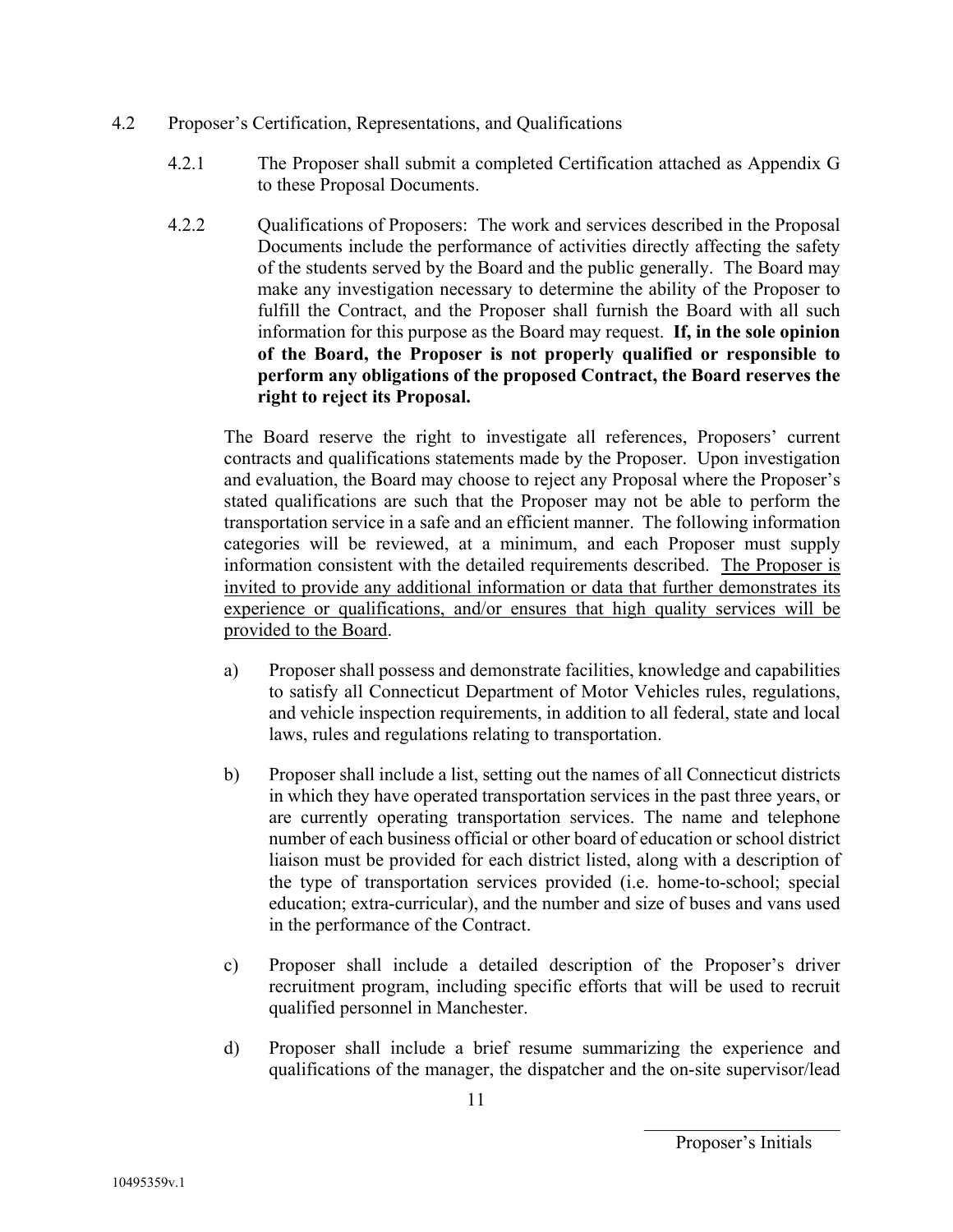driver for the Board, and "other" members of the managerial and supervisory staff who will be directly responsible for the performance of the Contract. The manager and dispatcher do not need to be located on site at the district's bus lot. "Other" managers and supervisory staff include assistant manager(s), dispatcher(s), trainer(s), safety supervisor(s), maintenance supervisor(s), etc.

If any of these positions have not yet been filled, please list the qualifications (job description) for the position(s).

Please provide a job description for the manager, the dispatcher and the onsite supervisor/lead driver for the Board that will be directly involved in the performance of this Contract.

An organizational chart is to be provided showing the relationship of the various management positions that will provide services to the Board. Please provide an additional organizational chart showing the manager's position within the Proposer's company as a whole. Within the organizational chart, specific areas of authority and responsibility are to be identified for line and staff positions that affect the performance of the Contract. Please provide contact information (phone; email) for the person in the organization that will directly oversee the Manager, or similar title, for the Board's lot.

- e) The Proposer shall supply details on the typical operating program that would be utilized in the performance of the Contract, including such items as specialized training for new and experienced drivers including specialized training for wheelchair certified drivers; accident reduction programs; vehicle maintenance and inspection programs; training and use of computerized fleet maintenance, management, and routing systems; and student safety programs.
- f) The Proposer shall provide its fleet replacement schedule (years and/or mileage) for vehicles in the categories appropriate to the Contract. The Board requires that the average age of the vehicles serving the Board (including spares) not exceed eight (8) years of age at any time during the Contract.
- g) Proposer shall include a current list of inspection vehicle violations.
- h) Proposer shall include a detailed list of terminated contracts over the last three years in Connecticut, except those contracts lost as a result of the proposal/bidding process.
- i) Proposer shall include information identifying any pending, threatened and/or outstanding claims, legal issues, or litigation, as well as any outstanding judgments and liens against the Proposer must be provided with the Proposal. If the Proposer deems such legal actions not to be material, and consistent with the normal course of business, a statement to this effect must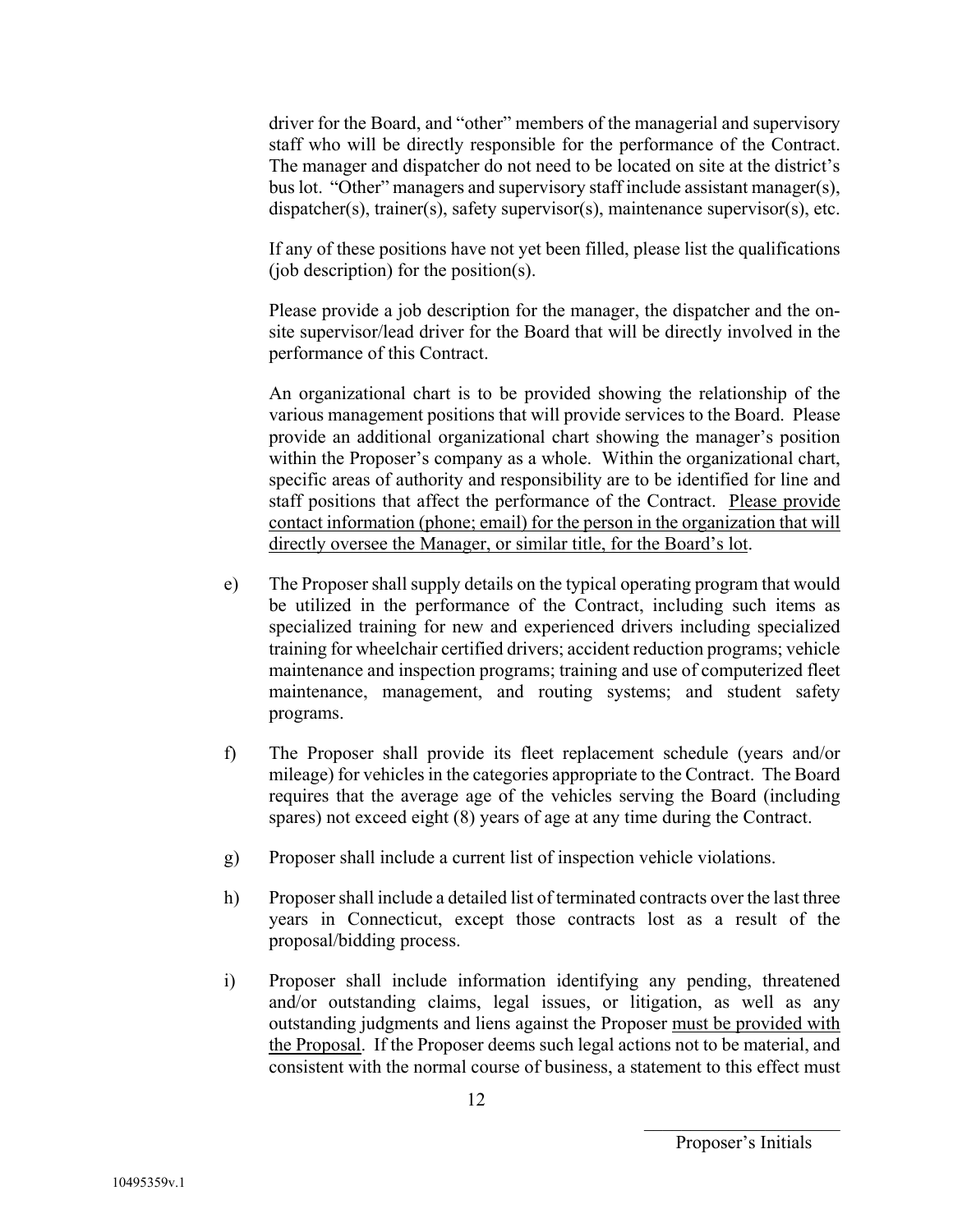be submitted by an authorized representative of the Proposer. The Board reserve the right to request additional information about any pending legal actions, whether disclosed in this submittal or not.

- j) Proposer shall include a description of any bankruptcy filings by the Proposer, any related entities, or principal(s) of the Proposer, within the last seven (7) years. The Board reserves the right to reject any Proposal submitted from an entity that has filed for bankruptcy protection within the past seven (7) years. This information must be submitted with the Proposal.
- k) Proposer shall include a statement as to whether the Proposer, any related entities, or principal(s) of the Proposer, has ever been denied a Performance Bond. If yes, the Proposer must provide information about the situation, the name of the bonding company that denied the bond, explanation for the denial, and what resolution was achieved. This information must be submitted with the Proposal.
- 4.2.3 Proposers may be asked to provide, if they are being considered for a contract award, the following financial information. Failure to provide this information within 72 hours of the request by the Board may result in the Contract not being awarded to the Proposer.
	- a) Professionally prepared (audited or reviewed) financial statements for the past three years, prepared by an independent certified public accountant. These statements must contain financial information specific to the bus company that is proposing on this Contract, not just a consolidated financial statement for a group of companies (bus or other) owned by the Proposer. These statements must contain all the formal parts of a financial statement, including, but not limited to, Balance Sheets, Profit & Loss Statements, Statements of Cash Flows, and the notes to the financial statements. If the company has not been financially active for the period requested, or is actually an affiliate of another company, then the Proposer should submit financial statements of the affiliates, updated interim financial reports, and parent and cross-corporate guarantees indicating that the affiliates and the Proposer will be held financially responsible for the Proposer and his/her operations.
	- b) Pursuant to Section 4.1.6, if any related entities or companies provide services, vehicles or assets in the performance of this Contract, the Proposer certifies through this submission that these entities or companies will provide parent and/or cross-guarantee performance, and that all entities or companies shall be bound by the terms and conditions of the Contract.

The purpose is to determine whether the Proposer is clearly in a financial position to take on and operate a bus contract of this size and scope. It is the responsibility of the Proposer to provide the financial proof that the company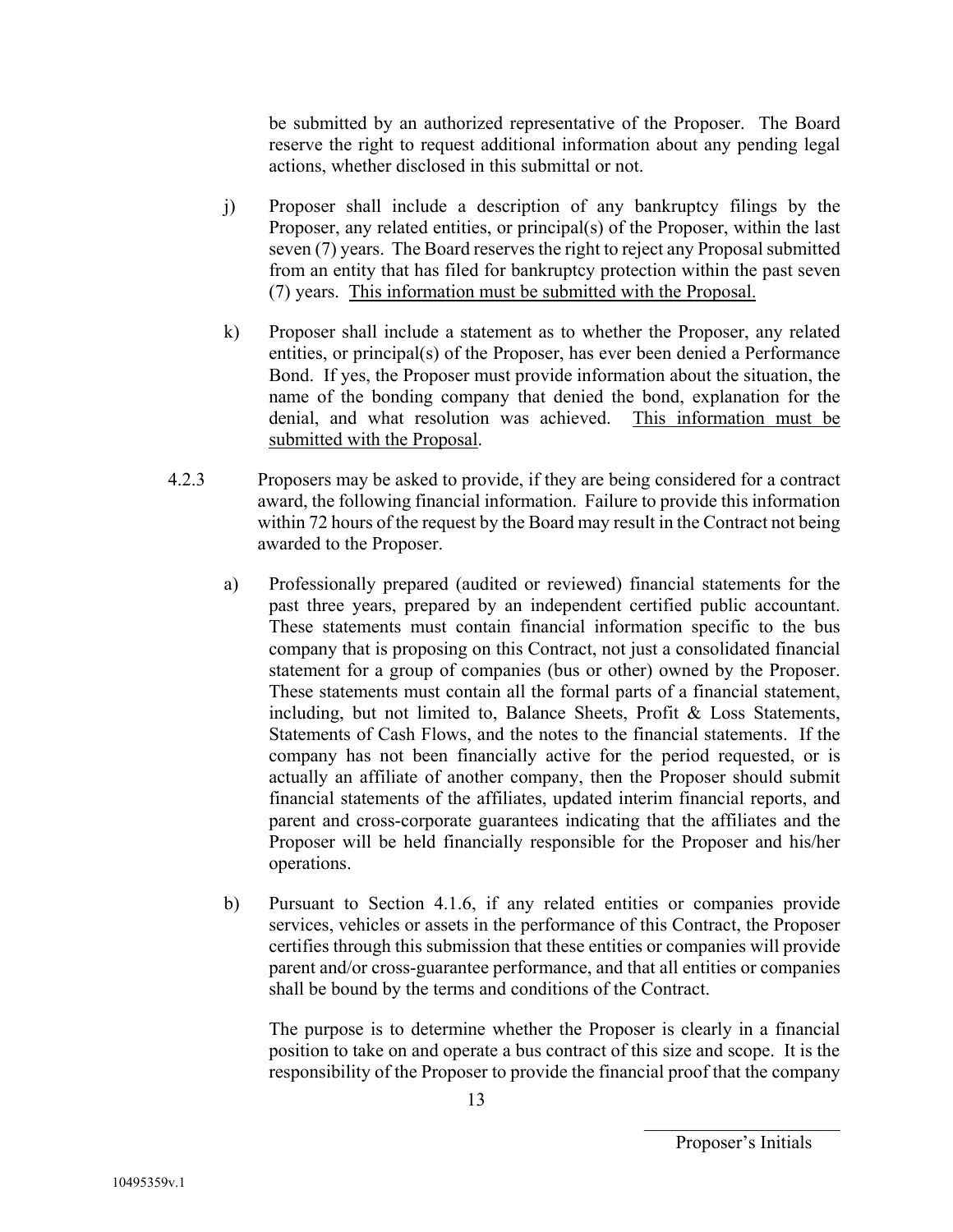is financially capable of performing the Contract. If the financial statements do not supply that information, then the Proposer must include other documents that will provide this proof. The Board may have the financial data analyzed by an independent auditor or such other financial advisor as determined by the Board. If the Proposer cannot provide sufficient information to prove the Proposer has the financial capability to perform this Contract, the Board has the right to reject the Proposal.

4.2.4 Proposer will be required to furnish, at its expense, a bid bond or certified check in the amount of ten percent (10%) of the Proposer's proposed price for the first year of the Contract. The surety company issuing the bid bond must be rated as a "secure" carrier in the current edition of A.M. Best's Insurance Guide.

The Bid bond or certified check will name the Board as obligee, and provide a guarantee that the Contract will be signed and delivered by the Successful Proposer, and in default thereof, the amount of such check or bid bond shall be retained by the Board as liquidated damages on account of such default.

- 4.2.5 Enclosed with the Proposal the Proposer must include a letter from an insurance broker stating that the insurance requirements specified in this document will be met or exceeded.
- 4.2.6 The Proposer shall include information in the Proposal about the process that will be utilized to provide Manager and Dispatcher coverage for athletic and field trips that occur after 5:00 pm or on non-school days.
- 4.2.7 The Proposer shall provide specific information on the person(s) that will provide safety and driver training to the staff under the proposed Contract.
- 4.2.8 As a part of the submission required with this Proposal, the Proposer shall submit to the Board a copy of its dress code applicable to drivers, monitors, attendants and aides.
- 4.2.9 Proposers are required to provide with their Proposal, in the form of Appendix C, attached hereto, the make/model, year, student seating capacity, proposed to be utilized during the initial year of the Contract. If vehicles are to be purchased to fulfill the Contract, a letter from the sales agent or vehicle distributor as to vehicle(s) descriptions and availability must be enclosed with the Proposal. The Proposers shall include the equipment contained on the vehicles. A list of equipment on the vehicles will be considered in the proposal evaluation process.
- 4.2.10 The Proposer will provide details on the proposed site to be used to house, maintain, and operate the required bus fleet for providing the transportation services to the Board. The Proposer must obtain a facility or lot in the Town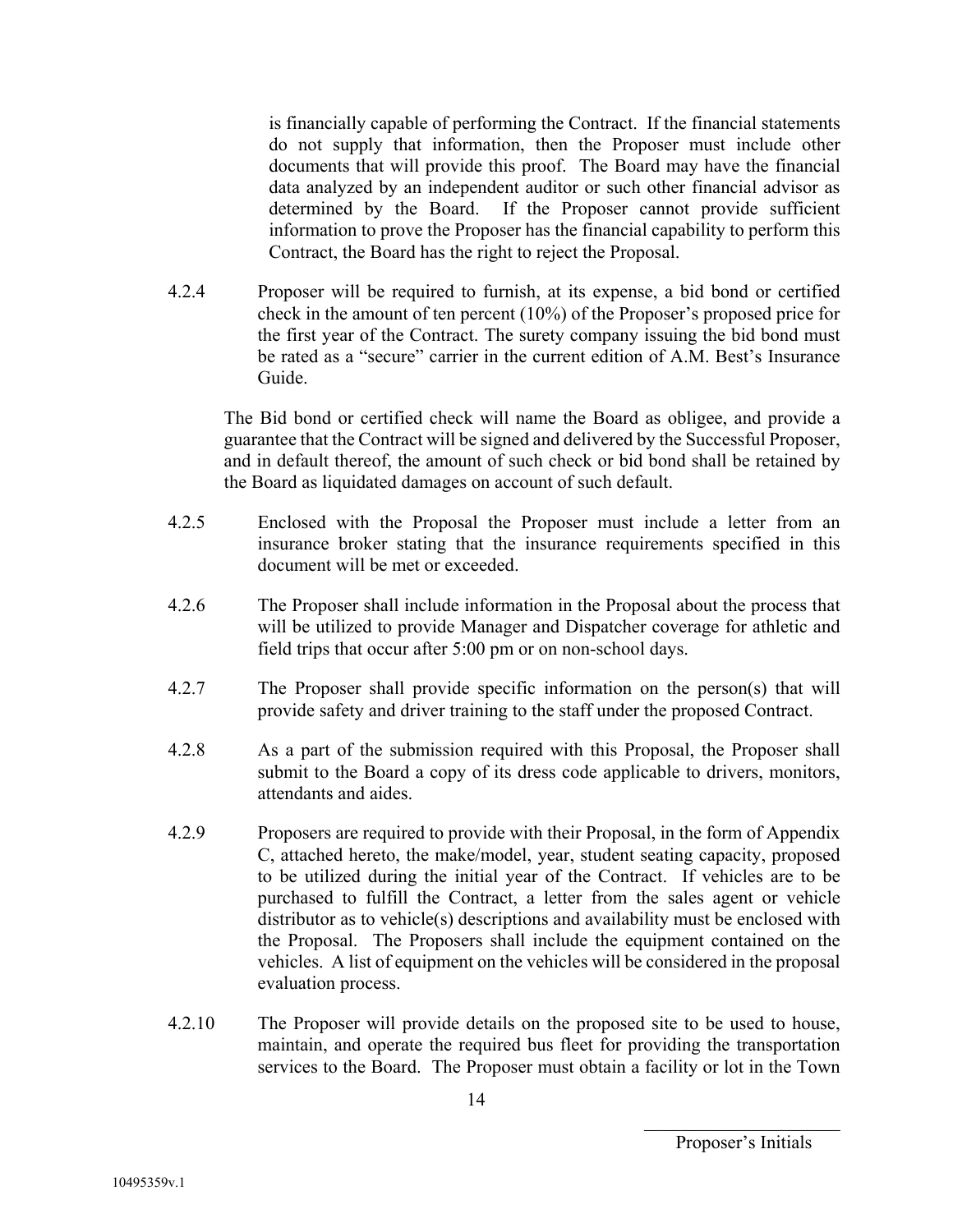of Manchester. Specific information on facility address, size of buildings and parking areas, and features of site(s) must be included with the Proposal. If the proposed site(s) are not currently under the control of the Proposer (as demonstrated by appropriate documentation), sufficient documentation as to the option to lease or purchase the facility be must be submitted. The Board reserve the right to inspect the facility prior to the award of a Contract, and periodically during the term of the Contract.

All vehicles are to be parked and stored in the Contractor's facility. It shall be the responsibility of the Contractor to provide adequate repair, maintenance and parking facilities for vehicles in the operation of the Contract.

4.3 Interpretation of Proposal Documents

No interpretation of the meaning of the Proposal Documents or the Contract will be made to any Proposer orally. Every request for such interpretation should be made in writing or by email, and sent to the Board via:  $rfrs-bids@mpspride.org$  on or before November 22, 2021. Notice of any and all interpretations and any supplemental instructions prepared by the Board will be published as addenda on the Board's website. Any interpretations and addenda shall be completed and issued by the Board. Proposers are required to acknowledge receipt of and conformance to all published addenda; failure of any Proposer to receive any such addendum or interpretation shall not relieve any Proposer from any obligations under his/her Proposal submitted. It is the Proposer's responsibility to access the Board's websites and to receive all materials, data and addenda associated with this Request for Proposal.

## **ARTICLE 5. AWARD**

5.1 Award Period

The Board will endeavor to make an award within thirty (30) days after the date of the proposal opening, and all Proposals shall remain firm during that time period. The Board further reserves the right to make awards following this initial thirty (30) day period to any Proposer who has not provided written notice to the Board that its Proposal has been withdrawn.

The Board will evaluate every written Proposal submitted and reserves to itself the right to be the sole judges of which Proposal best meets the needs of the Board. Prior to the award of the Contract and during the course of the Contract, the Board reserves the right to negotiate changes in the scope and commensurate costs of the required services as well as changes in the scope and/or cost of the enhancements offered by the Proposer to the Board. As stated herein, the Board encourages Proposers to submit any additional information or suggestions that they believe will enhance the provision of quality, responsive student transportation services on a cost-efficient basis.

5.2 Transportation Program/Term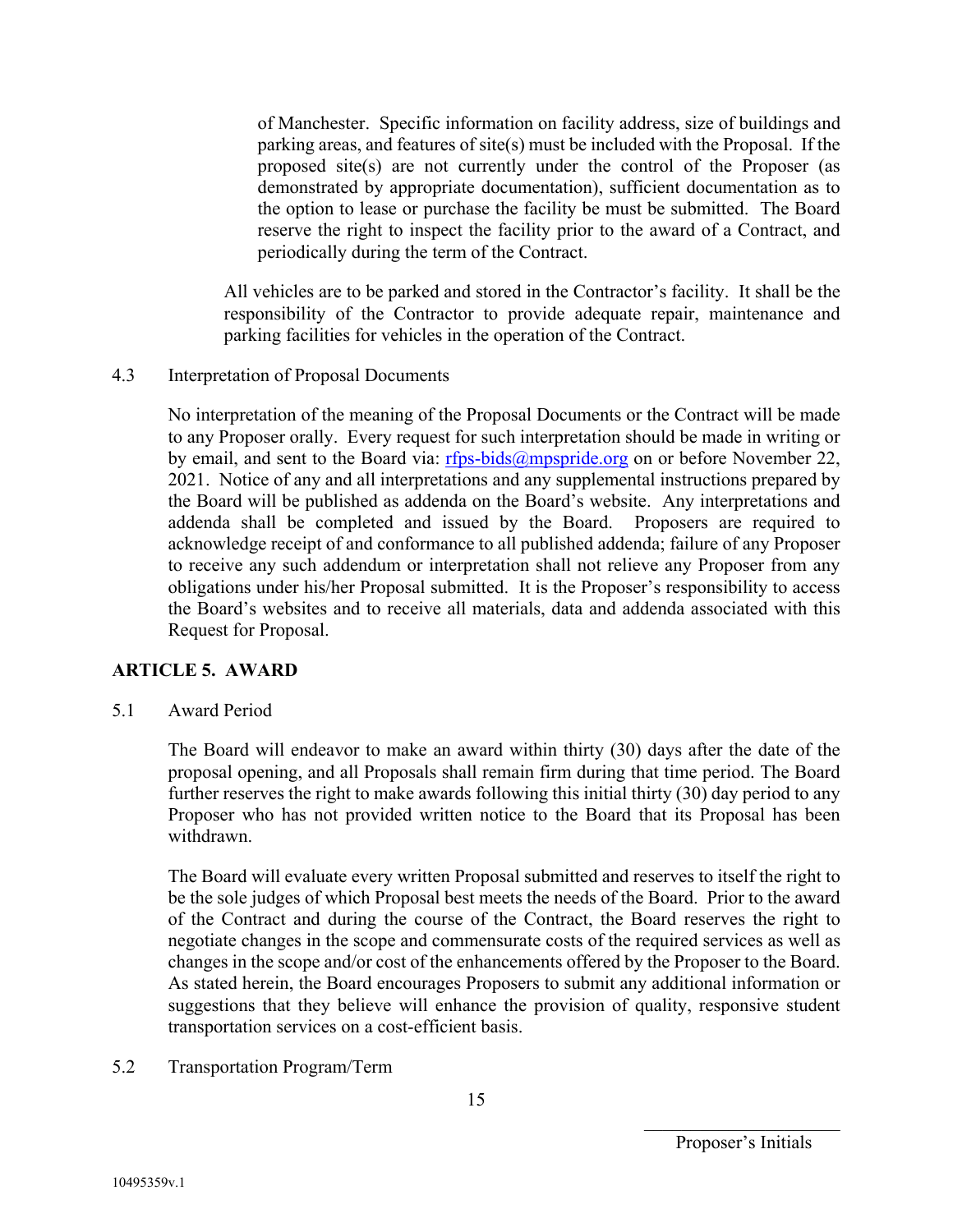5.2.1 The Contract will be awarded for a period of three (3) years, commencing 7/1/22 and terminating 6/30/25. The Contract may be extended yearly, for a maximum of two (2) years, for a total Contract Term of five (5) years. If the Board desires to extend the Contract, it will notify the Contractor by January 5, 2025 and/or January 5, 2026.

The Contract will include public, non-public, charter, technical, and vo-ag schools home-to-school transportation including shuttle buses and late buses, athletic trips, optional in-district special education transportation, summer (extended school year) transportation, and optional extra-curricular services including field trips. This RFP does **not** include the district's transportation services for specialized special education students, which are provided under separate contracts.

The program described herein covers various aspects of the transportation program operated by the Board.

- 5.2.2 The Transportation Services and other services required by the Proposal Documents include, without limitation, all vehicles, vehicle operators, equipment, maintenance services and other services required to provide such transportation and other services, and shall also include, without limitation, any other labor, materials, supplies, and overhead required to provide such transportation and other services. Prices in Proposals shall be "all-inclusive" and shall include any and all costs, expenses, fees, charges, taxes, and profits associated with the Transportation Services, with the exception of the cost for gasoline fuel. In connection with the Transportation Services, the Board shall be responsible for no monetary expenses other than the applicable Proposal Price. The Board is exempt from the payment of Federal Excise Taxes and Connecticut Sales and Use Tax according to State Statute. Such taxes must not be included in proposal prices or added to any services specified.
- 5.2.3 The Contract will be awarded based upon a review by the Board of all elements of the Proposal submitted, including mandatory and voluntary categories of information, and requested alternates. Given the nature of the services, the Board reserves the right to award certain ancillary or specialized services (Special Education routes; field and athletic trips) to multiple contractors or to utilize its own or leased vehicles, during the course of this Contract.

During a fully implemented in-person school year (2019-2020 the current contractors provided the following vehicles:

| Type of Vehicle              | Quantity       | Anticipated hours of |
|------------------------------|----------------|----------------------|
|                              |                | operation            |
| Regular and Vo-ag            | Transportation | <b>Services</b>      |
| Type I - Passenger bus       | 33             | $6:00-9:30$ am and   |
| (includes 5 Type I vehicles) |                | $1:30-4:30$ pm with  |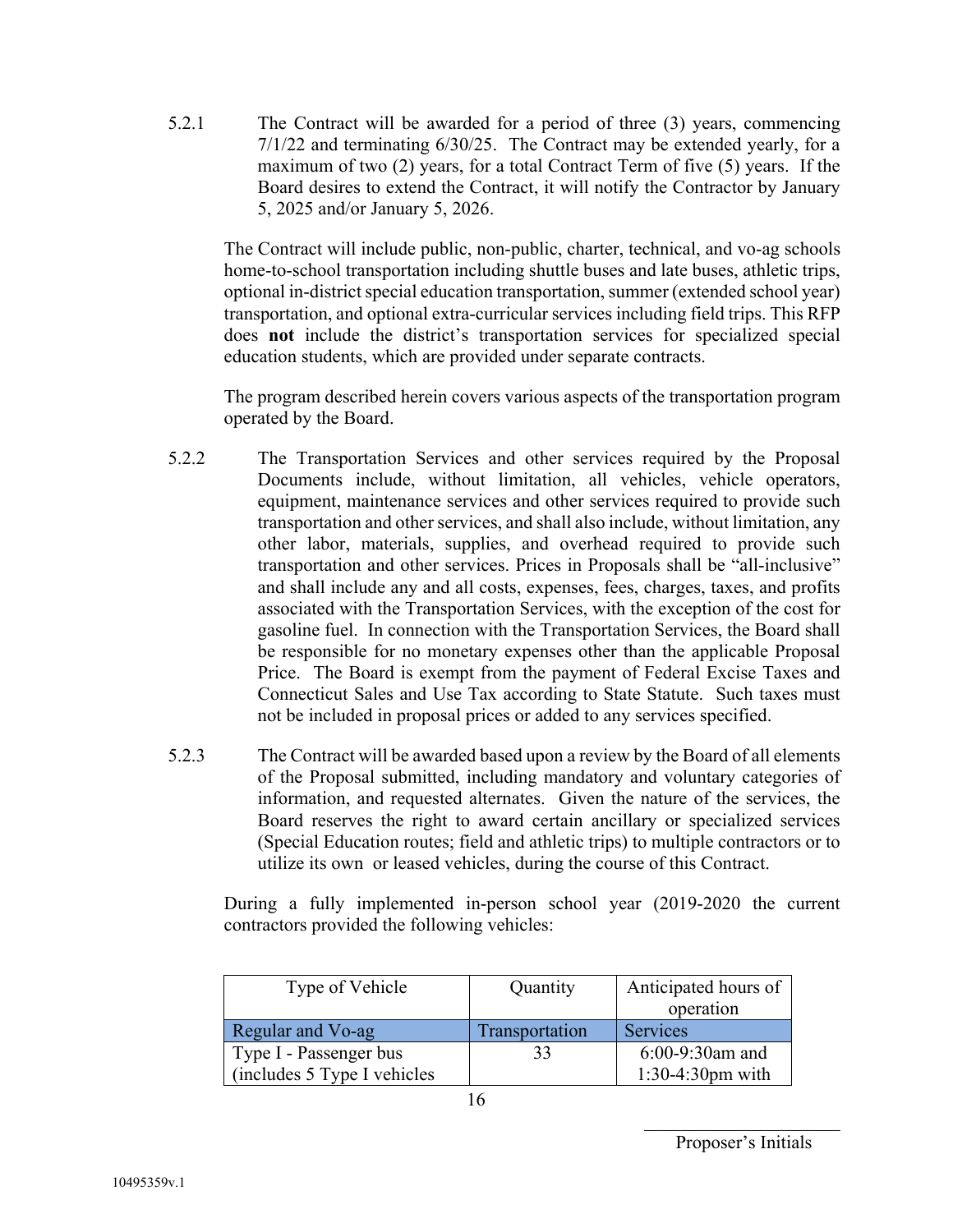| with integrated seats for           |                 | mid-days running    |
|-------------------------------------|-----------------|---------------------|
| HeadStart)                          |                 | from $10:30$ am-    |
|                                     |                 | 12:30 <sub>pm</sub> |
| Type II - Passenger bus             | 27              | $6:00-9:30$ am and  |
|                                     |                 | 1:30-4:30pm with    |
|                                     |                 | mid-days running    |
|                                     |                 | from $10:30$ am-    |
|                                     |                 | 12:30 <sub>pm</sub> |
|                                     |                 |                     |
| <b>Special Needs Transportation</b> | <b>Services</b> |                     |
| Type II Mini Bus w/Lift             | 2               | $6:00-9:30$ am and  |
|                                     |                 | 1:30-4:30pm with    |
|                                     |                 | mid-days running    |
|                                     |                 | from 10:30am-       |
|                                     |                 | 12:30 <sub>pm</sub> |
| Van                                 | 0               |                     |

The Board's current schools and bell times are detailed in Appendix D.

The Board is requesting Proposals for Athletic and Field Trip Transportation Services as set forth below.

The number of vehicles may be changed throughout the course of the Contract and for future years, and the distribution of buses between the various services/contract (regular versus special needs) may be modified. The Board will be responsible to pay only for such vehicles that are actually used by the Board.

- 5.2.4 The Board is requesting prices from the Contractor for the provision of a variety of services. In all cases, the determination on the capacity and style of bus to utilize will be made by the Board in consultation with the Contractor. Should the Board and the Contractor disagree on the bus to be utilized, the final decision rests solely with the Board.
- 5.2.5 Given the dynamic nature of transportation, should route changes occur due to special circumstances, the billing for that day must be adjusted. Contractor's billing must reflect these changes, and all such changes must be approved in advance by the Board. If unusual bus usage situations should occur that are not envisioned in the Pricing Pages, the Board and the Contractor shall discuss the appropriate billing charge prior to the initiation of the service. Should the Contractor fail to bring this situation to the attention of the Board prior to performing the service, the Board reserves the right to determine the most appropriate method of reimbursing the Contractor.
- 5.3 Home-to-School Regular Transportation Requirements (Public, Non-Public, Charter, Technical and Vo-Ag).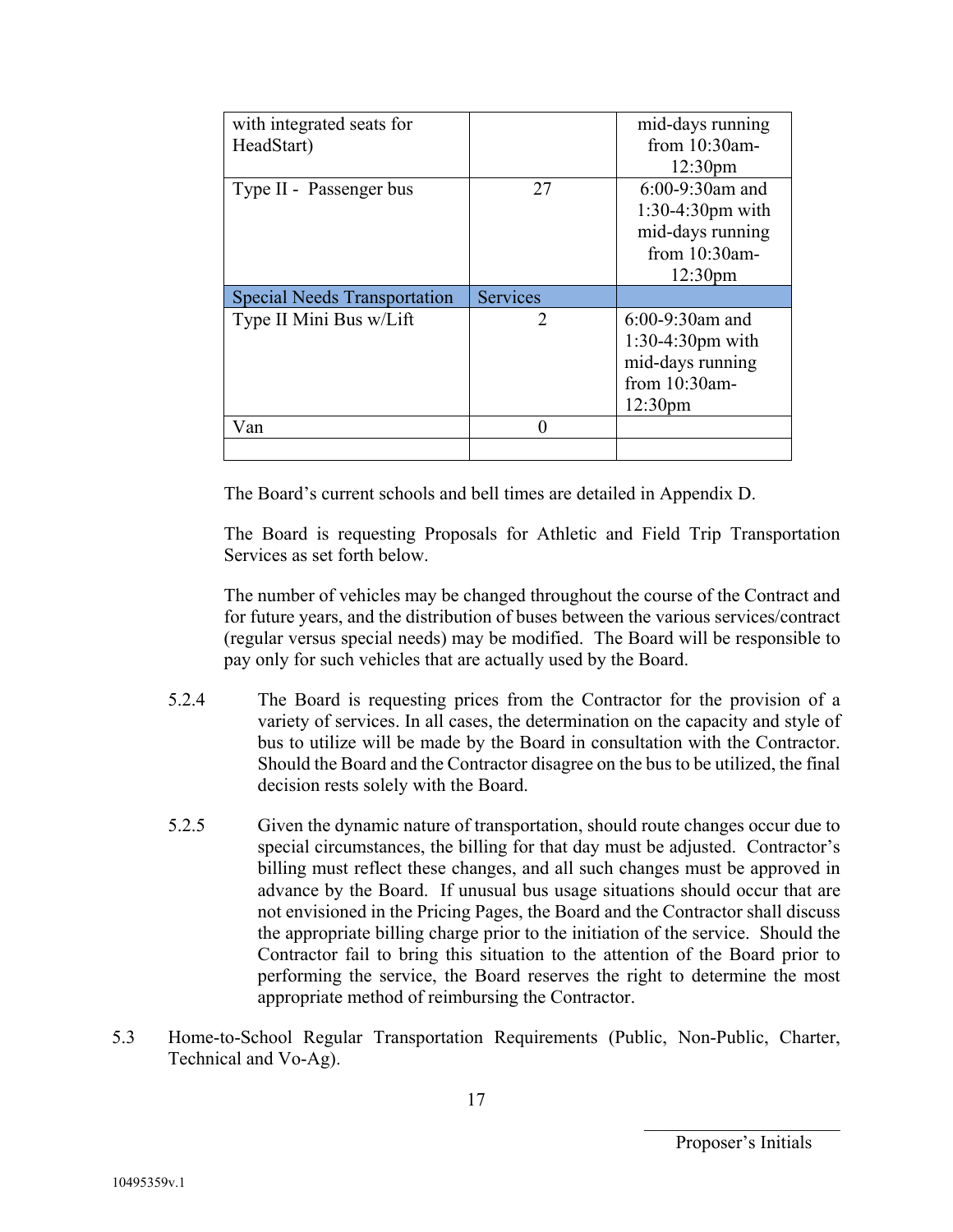5.3.1 It is estimated that 60 School Buses will be required during the first year of this Contract. The transportation of students will include students attending public and non-public schools in Manchester as well as those Manchester students enrolled in out-of-town programs. These out-of-town programs include the Vo-Ag schools such as Glastonbury Vo-Ag and Rockville Vo-Ag (inclusive of special education students).

The request for proposal requires services to be provided in accordance with the start and end times of each schools, which are identified in Appendix D.

- 5.3.2 For home-to-school transportation, the pricing system used in the Contract is based upon daily rate per bus and includes out-of-district runs.
- 5.3.3 The Board reserves the right to add or delete the number of regular routes at any time as the needs of the Board require. The Board shall give the Contractor such advance notice as is possible of its decision to add or delete a bus. In addition, the Board may increase or decrease the use of vehicles as needed to meet the demands of the program. Charges from the Contractor will be based upon the actual vehicle usage at the prices as shown on the Contractor's Pricing pages on Form of Proposal.
- 5.3.4 Mid-day and late runs will be based upon a one-hour guarantee unless the midday or late runs are operated contiguous to regular school runs. "Contiguous" is defined as within 30 minutes of a scheduled run. Time between the end of the regular run, and beginning of a contiguous mid-day or late run, would be considered compensated time. If a mid-day or late run is operated under the contiguous time definition, the length of the run will be added to the AM and PM run times to determine a total length of day for billing. Mid-day or Late runs that are operated later than the 30-minute contiguous time definition shall begin at the scheduled pick-up time at the school building, and shall end upon the discharge of the last student. The Contractor shall maintain sufficient documentation to support the time-based billing issued to the Board. The Board reserves the right to review payroll or vehicle operating data to support the time-based billing. All minimum guarantees may be modified for specialized runs, early dismissals, or exceptional circumstances as determined by the Board. Prior to the initiation of any run, the Board will notify the Contractor of the time allocation and approved payment basis for the run.

Late Vehicles will be provided as determined by the Board. Information on current scheduled mid-day or late runs will be provided at the pre-proposal meeting.

5.3.5 A Shuttle Bus or van for shuttle runs will be provided on a daily stand-by basis for two (2) hours during the AM and PM runs to be used to pick-up and drop off students who otherwise were not transported via their regularly scheduled routes. The shuttle bus or van will be priced on an hourly rate.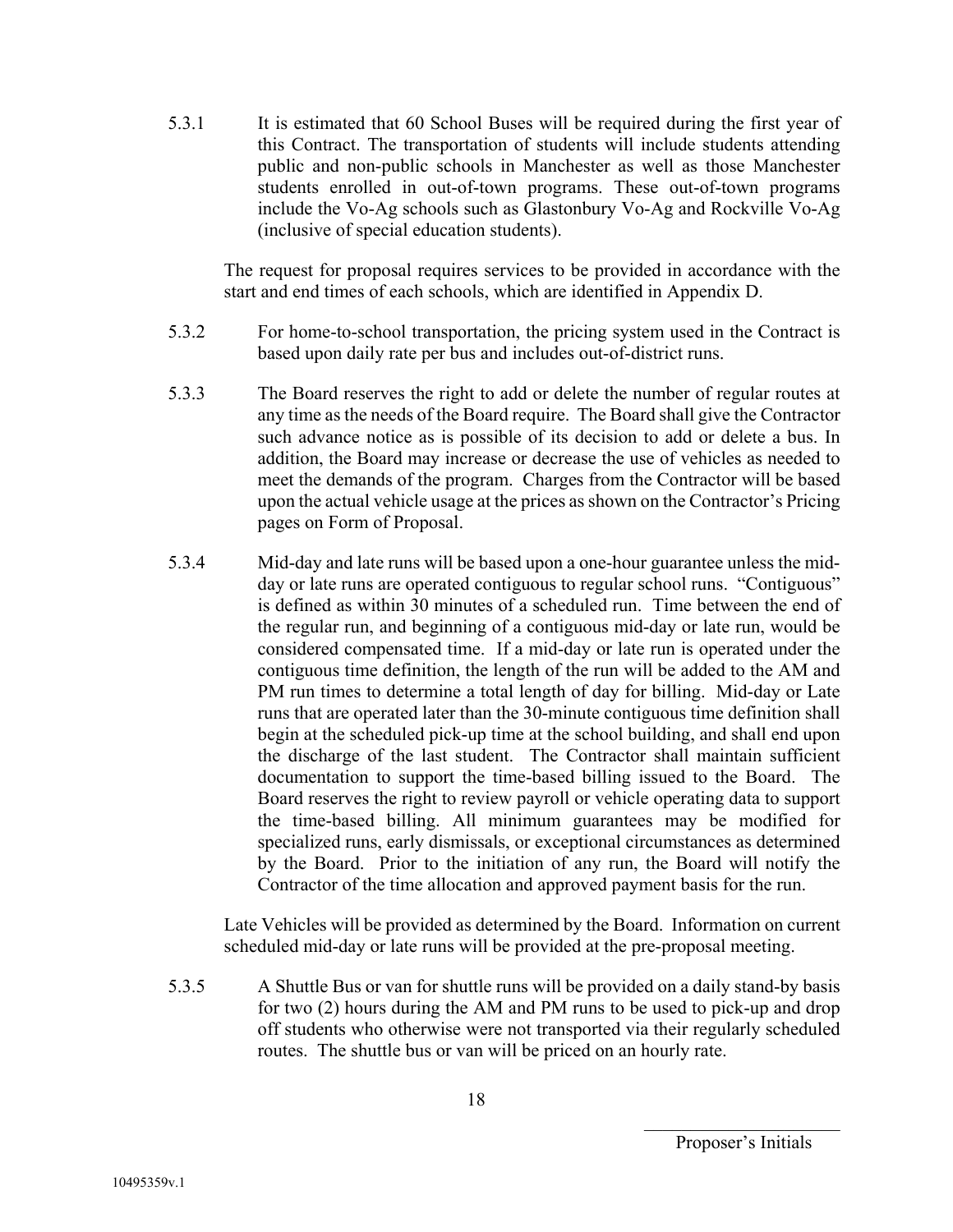- 5.3.6 At the request of the Board, the Contractor shall provide one (1) activity bus modified by removing some seats to provide room for equipment, which shall be made available for field and athletic trips. No fewer than three (3) seats and no more than four (4) seats shall be removed from each side of the bus to provide space. As an alternative, the activity bus may have undercarriage storage capabilities. During use and when possible, the bus will remain at the site for the duration of the event. If an additional bus is required, the Board shall provide four (4) months' notice. The Board agrees to pay the prevailing rate for the activity bus during any year it is provided.
- 5.3.7 The Contractor shall have at least two (2) spare Type I buses for emergency, athletic, and educational purposes. These are in addition to the Type I buses identified in Section 5.2.3 and such buses shall be parked in a suitable location in Manchester or at the Contractor's terminal while schools are open. Standby drivers must be available to operate these vehicles.
- 5.4 Special Education Transportation Requirements
	- 5.4.1 The Board is requesting pricing for in-district special education transportation services as noted in 5.2.3. The use of such transportation services will be at the option of the Board. The Contractor shall make every attempt to assure that vehicles are available for such trips. If the Contractor cannot meet the needs of the Board, the Board may enter into separate contracts with another provider for such transportation services.
	- 5.4.2 The Contractor shall provide as requested such carryalls, vans and station wagons necessary for the transportation of special education students to and from their homes and Manchester schools. Wheelchair equipped van(s) shall be provided as required by the Board.
	- 5.4.3 The Contractor agrees that as a rule, only Manchester students will be transported under the terms of this contract.
	- 5.4.4 If at any time additional special education transportation vehicles are needed, the Contractor will be notified as soon as possible. If the Contractor cannot meet the needs of the Board, the Board may enter into a contract(s) with another provider of transportation services.
	- 5.4.5 The Board reserves the right to add and/or delete special education transportation vehicles as the needs of the Board require. The Board shall give the Contractor such advance notice as is possible given the nature of special education transportation needs.
	- 5.4.6 The Board is also requesting an hourly rate for the Contractor to supply the necessary trained bus monitors, aides or attendants as needed by the Board. The monitors, aides or attendants will be paid for the time they actually work,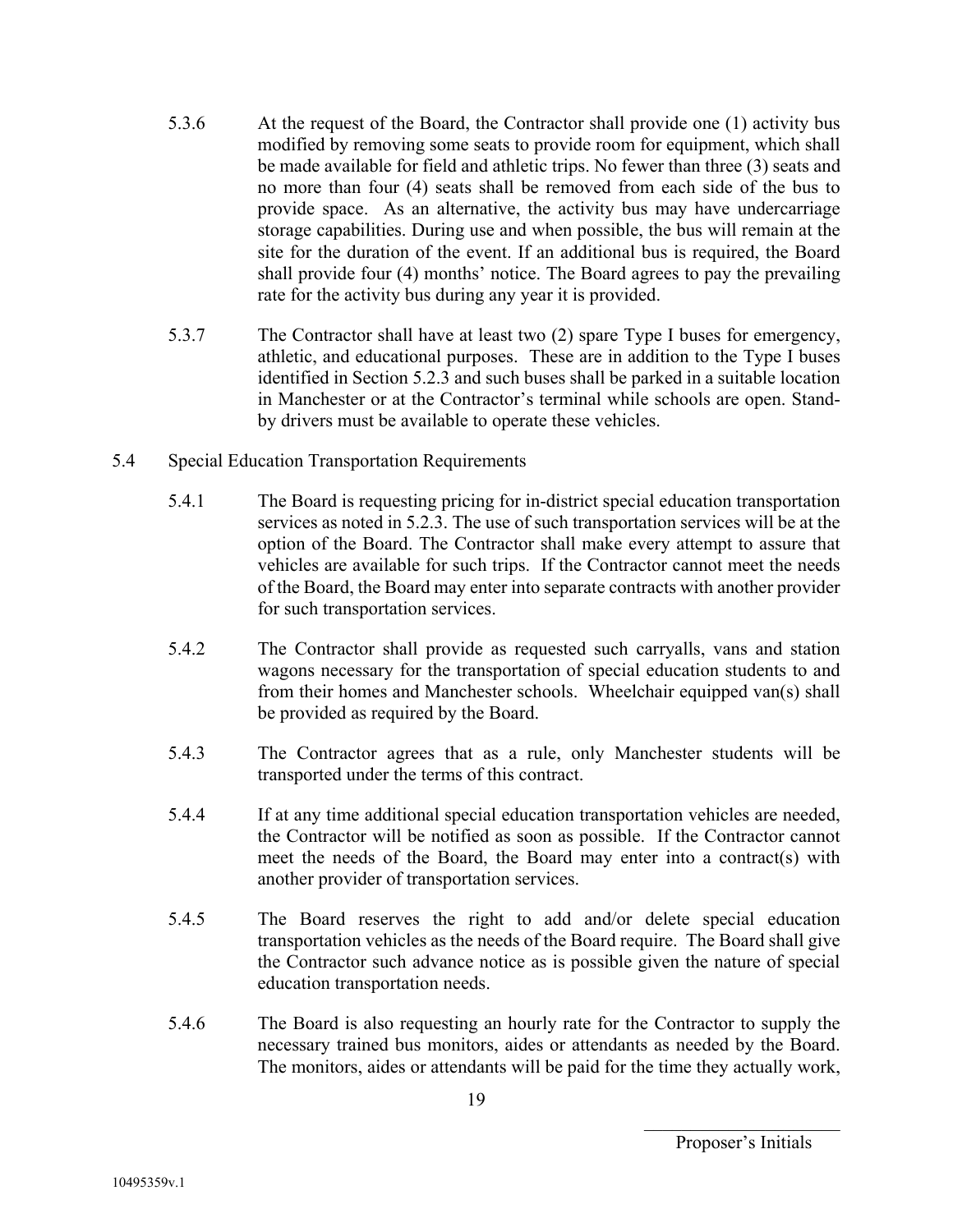as determined by the run times calculated by the Board where the services are required. Payment will be made in quarter hour segments, rounded to the nearest quarter hour. Unless monitor, aide or attendant leaves during the AM or PM run, the monitor, aide or attendant would be paid for the same run length as the bus, minus the pre/post trip times. The use or need for a monitor, aide or attendants rests solely with the Board. There may be time when special needs runs require the services of a nurse. Although the bus monitor, aide, attendant or nurse may be provided by the Board, the Contractor will be required to facilitate the transport of the nurse in methods and procedures as determined by the Board.

- 5.4.7 The Contractor shall have available one (1) spare Type II bus for emergency, and educational purposes. This is in addition to the Type II buses identified above in Section 5.2.3. This bus shall be parked in a suitable location in Manchester or at the Contractor's terminal while schools are open. Stand-by drivers must be available to operate these vehicles.
- 5.5 Field and Athletic Trips
	- 5.5.1 The Board is requesting pricing for Field and Athletic trips based upon a rate per hour. With regard to Athletic trips, the Contractor will be provided the right of first refusal to provide such transportation services. This right shall not prevent the Board from requesting transportation services for Athletic trips from other providers when the Contractor is unable to provide such services. The use of Field trip transportation services will be at the option of the Board. The Contractor shall make every attempt to assure that vehicles are available for such trips. If the Contractor cannot meet the needs of the Board, the Board may enter into separate contracts with another provider for such transportation services.
	- 5.5.2 For field or athletic trips that are considered "in-district", within the district's Town Boundaries, the Board will guarantee one (1) hour of billing at the driving time rate with the exception of "drop and pick" trips, which does not include waiting time, and which has its own pricing as detailed herein. For field or athletic trips that are "out-of-district", outside of the district's Town Boundaries, there will be a minimum of two (2) hours of billing at the driving time rate. For the purposes of billing by the hour, trip times will be invoiced in one-quarter hour segments for both driving and waiting time, rounded to the nearest quarter hour. For example, a trip of 2 hours and 10 minutes would be billed at a rate of 2.25 times the hourly rate as stipulated in the Contractor's Form of Proposal. Mileage and billable time will be based from "point-ofpick-up" to "point of drop-off", and does not include any deadhead mileage (or time).

Drop and pick runs are only to be performed at the specific request of the Board. For the "drop off" portion of the trip, driving time shall be based upon the scheduled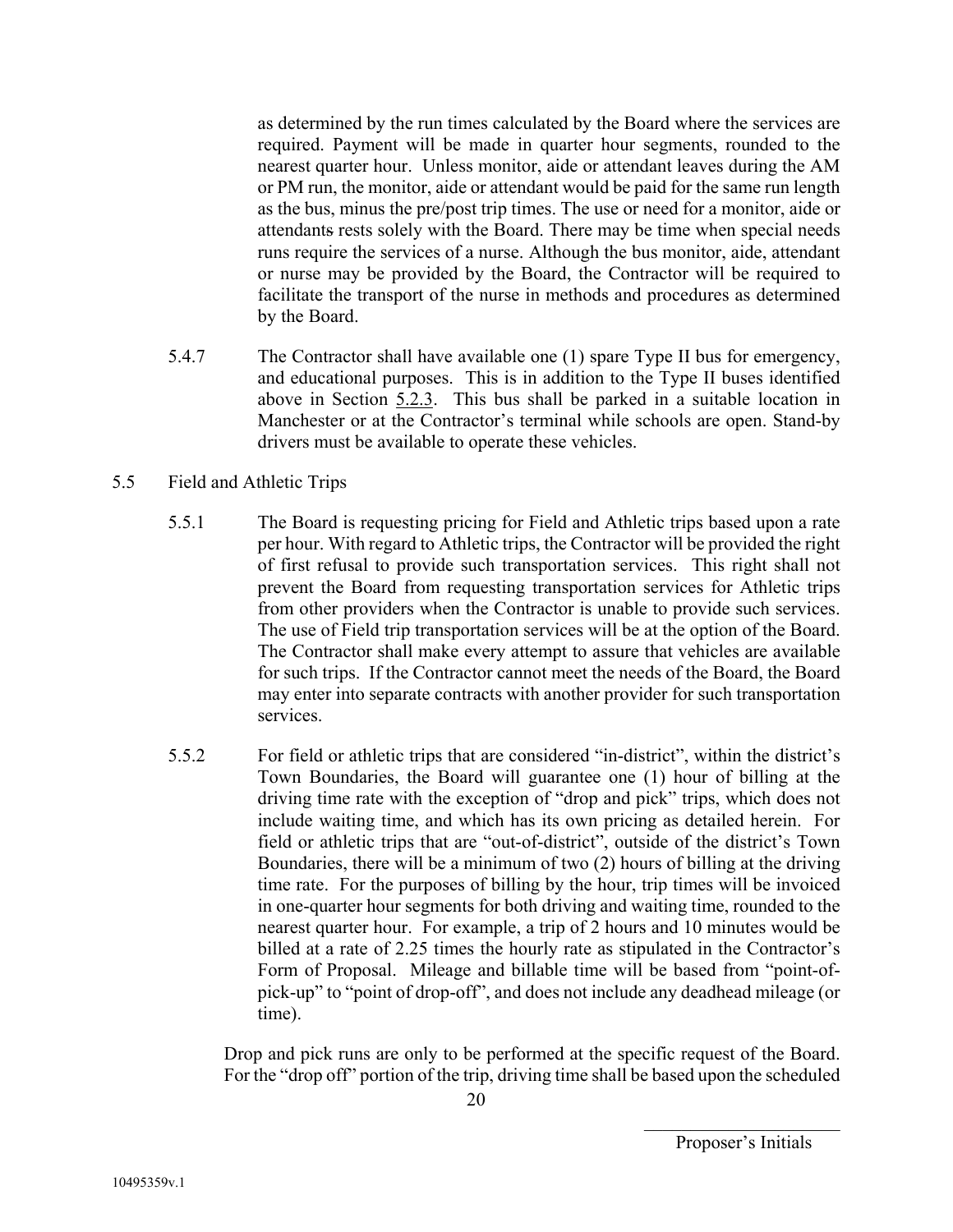time for departure in the district, to the drop off point, and to return to the Contractor's terminal. For the "pick-up" portion of the trip, the time shall be from the Contractor's terminal, to the pick-up point and back to the student delivery point in the district. For "drop and pick" runs, the driving time paid shall be the total driving time for both sections of the run with the total driving time being at least one hour of driving time. Any tolls incurred in performing a "drop and pick" run will be reimbursed to the Contractor.

- 5.6 Proposal Submissions
	- 5.6.1 Once the Board receives Proposals, the Board will review each element of the submission. In order to clarify certain elements of a Proposal, or in an effort to modify certain elements in order to better meet the Board's needs, the Board may meet with one or more Proposers to discuss their Proposals. *Any changes in the requirements in these Proposal Documents that are agreed to by the Proposer will be placed in writing and acknowledged by the Proposer, and will then serve as both a formal modification to the original Proposal and as the basis for any Contract awards and will be incorporated into the Contract.*
	- 5.6.2 No cash discount may be offered or quoted by any Proposer.

## **ARTICLE 6. ADDITIONAL EQUIPMENT/REQUIREMENTS**

The Board has determined that the following additional equipment and/or requirements are included in this RFP.

6.1 Performance Bond

The Contractor shall furnish the annual cost of providing a performance bond in an amount equal to 100 percent (100%) of the estimated annual contract price to guarantee the faithful performance of the Contract. Such Performance bond shall be maintained in full force and effect until the Contract has been fully performed. The surety company furnishing such Performance bond shall be authorized to do business in the State of Connecticut, must be satisfactory to the Boards, and must be rated in A.M. Best's *Insurance Guide* as a "secured carrier" with a rating of "A-" or higher. The Performance bond shall be furnished to the Board at least 30 days before the initiation of contract service, and a renewal bond shall be provided to the Board at least 30 days prior to each subsequent Contract Year. Failure to submit the required annual bond may result in termination of this Contract at the sole discretion of the Board. **Proof of ability to be bonded must be submitted with the Proposal.** 

The Board intends the Contractor to furnish a performance Bond for the first Contract Year. Thereafter, a determination on the acceptance of the Performance Bond, ultimately rests solely with the Board and may be made each year prior to the start of the school year. The Performance Bond must be submitted on an annual basis. Failure to renew the Bond for each succeeding Contract Year shall be a default by the Contractor.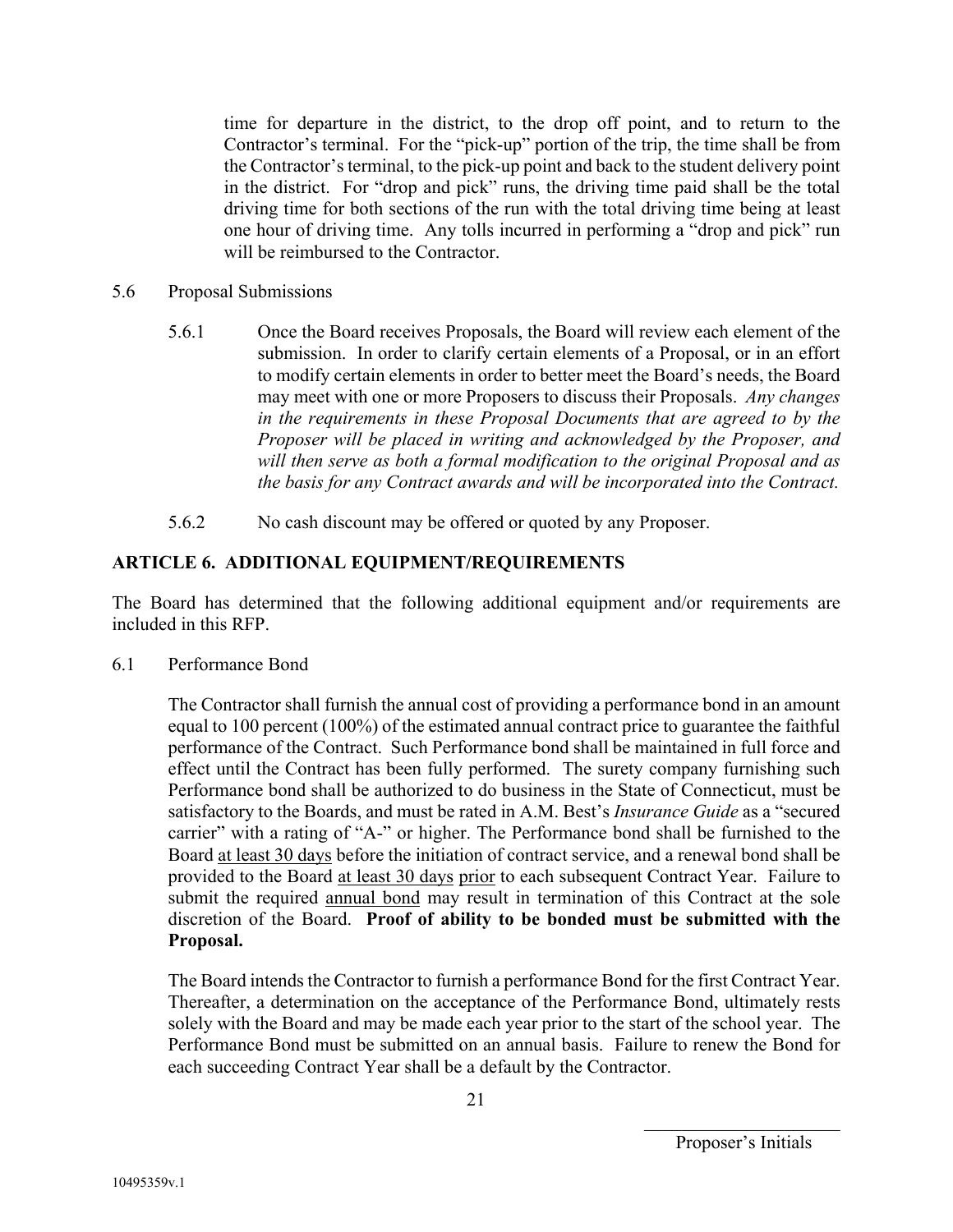#### 6.2 Global Positioning System (GPS)

The Proposer is to provide costs for the installation and operation of a GPS system to be provided by the Proposer, and which would provide the Board with access to the GPS data at its offices. The Proposer shall provide a detailed narrative on the system, and collateral materials which describe the system, provider, and features. On the Form of Proposal, the Proposer shall provide the annual cost per bus for the installation and operation of this feature. If there are multiple operating options available (i.e. cellular; radio; etc.) the Proposer may submit alternate pricing for each operating method. The determination on the implementation of the type of GPS system rests solely with the Board.

#### 6.3 Digital Camera System

The Proposer is to provide costs for the installation and operation of a digital camera system with a minimum of two camera lens. Cameras must be operating at all times, and the Proposer is responsible for possessing a sufficient number of spare cameras to replace any inoperable units. The Proposer shall also supply the necessary viewing equipment and/or software, at no cost to the Board. Camera output must be retained for a minimum of thirty business days or such longer periods reasonably designated by the Board. The Proposer shall include in its Proposal details on the digital camera system that would be utilized.

On the Form of Proposal, under Additional School Bus Equipment Pricing, the Proposer will provide the cost per bus per year for installation and operation of this feature. The Board reserves that right to designate some or all of its respective fleet to contain this feature. If there are multiple operating options available, the Proposer may submit alternate pricing for each operating method.

## 6.4 Routing Software Capabilities

The Proposer is to provide costs for the utilization of routing software in creating routes for the Board.

The Board is asking for a routing software package to facilitate optimal vehicle usage. The routing software must be compatible with the GPS software, as well as, with the student management system in use by the district. The routing software would be provided to the Board with a license for full use and the ability to have "read only" use of the routes. Training must be provided for a designated MPS representative as part of the software package.

The Proposer will provide the total cost per year on the Pricing Pages on the Form of Proposal.

## **ARTICLE 7. AWARD OF CONTRACT**

7.1 Each Proposal will be received with the understanding that its acceptance, in writing, by the Board, approved by the Board, to furnish any or all of the items described shall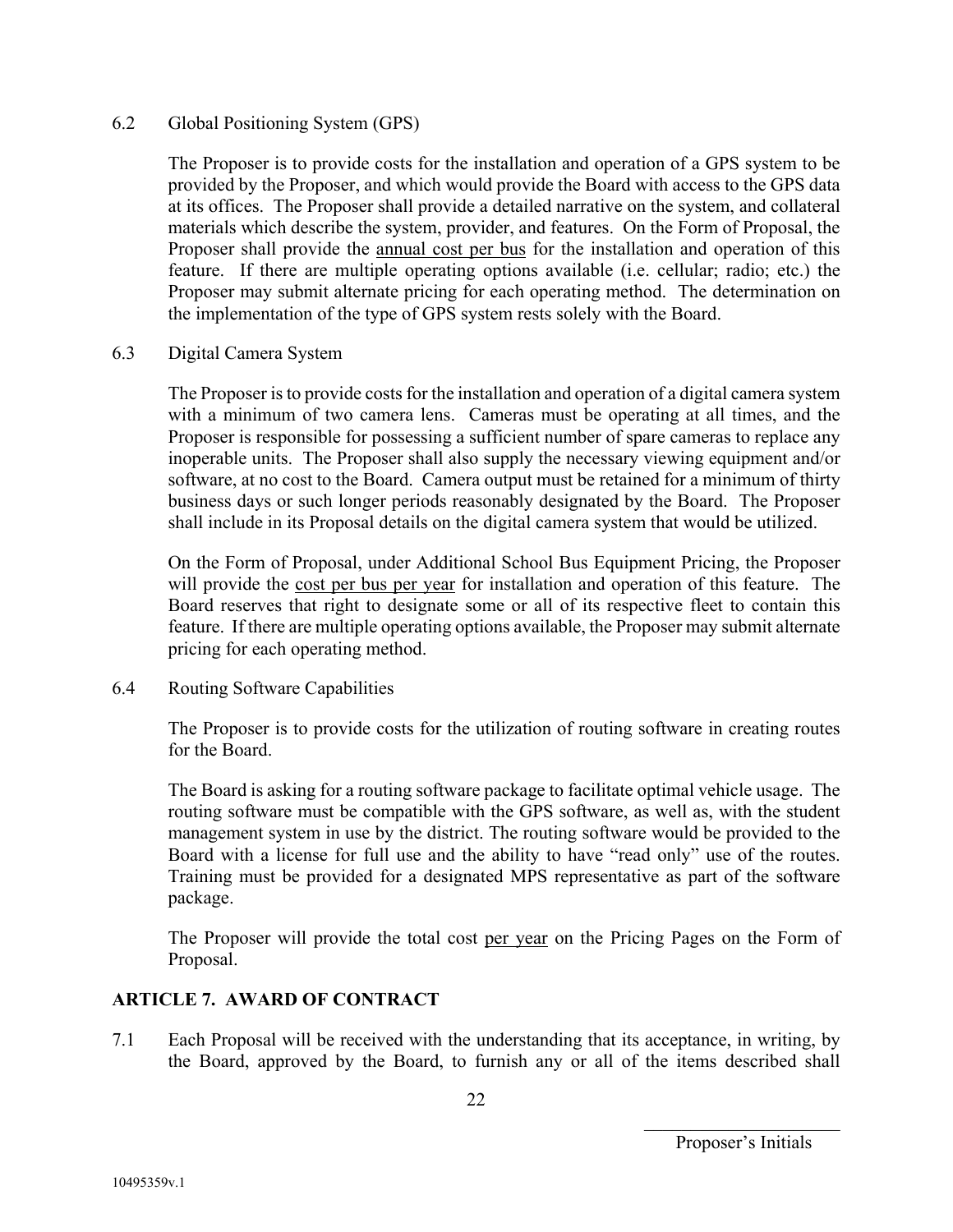constitute the terms of a Contract between the successful Proposer and the Board. The Board will present the final Contract to the Successful Proposer/Contractor, in the form attached hereto as Appendix B, and these Proposal Documents, along with any agreed upon modifications made pursuant to Section 5.6.1, shall be incorporated into and made a part of the Contract.

- 7.2 The placing in the mail of a notice of award to a successful Proposer, to the address given in the Proposal, will be considered sufficient notice of an award of the Contract; however, no right shall accrue to a Proposer until execution of a contract by the Superintendent.
- 7.3 These Specifications are intended to provide for school bus services for the transportation of students for the Board for the period of July 1, 2022 through June 30, 2025. Each Proposer must inform itself fully as to the conditions relative to the fulfillment of the Contract proposed. In that regard, all Proposers are invited to review, among other things, the routing schedules used in the last full in-person school year of 2019-2020 as a representative month during the school year which are on file with MPS and available upon request.
- 7.4 The successful Proposer shall submit a Transition Plan to the Board within eight (8) calendar days after being notified that it will be awarded the Contract. Such Transition Plan must be approved by the Board. It must include, at a minimum: hiring of personnel; securing vehicles; installation of fuel tank(s) if required; routing software capabilities; and the procedures and time line(s) for the continuation of the existing program. The Transition Plan will contain information of what will be completed, when and how it will be done, and performance indicators to ensure that everything will be completed fully and timely. While the Board will provide whatever assistance they can, the responsibility for the development and implementation of the Transition Plan will rest fully with the successful Proposer. Failure to provide a satisfactory Transition Plan within fifteen (15) days after being notified that it will be awarded the Contract, may cause the successful Proposer to forfeit its eligibility for the Contract, as well as, its bid bond.
- 7.5 The Proposer shall designate a proposed bus lot, as described in Article 12 of the Form of Contract. The Proposer must obtain a facility or lot in Manchester.
- 7.6 The successful Proposer must execute the Contract in the form attached as Appendix B. **The terms, conditions and provisions of the Contract are incorporated into and made a part of this Request for Proposals. Each Proposer should be thoroughly familiar with all the terms, conditions and provisions in the Form of Contract**. *If the Proposer objects to or wants to revise any provision of the Form of Contract, the Proposer is to designate the challenged paragraph and submit its suggested revision in its Proposal on a separately designated page.*

The Contract may contain such other further additional provisions that the Board deems necessary. The Contract shall be subject to the approval of the Superintendent of Schools and the Board. The successful Proposer, upon failure or refusal to execute and deliver the Contract, or such bonds or insurance as required by the Contract, within twenty-one (21)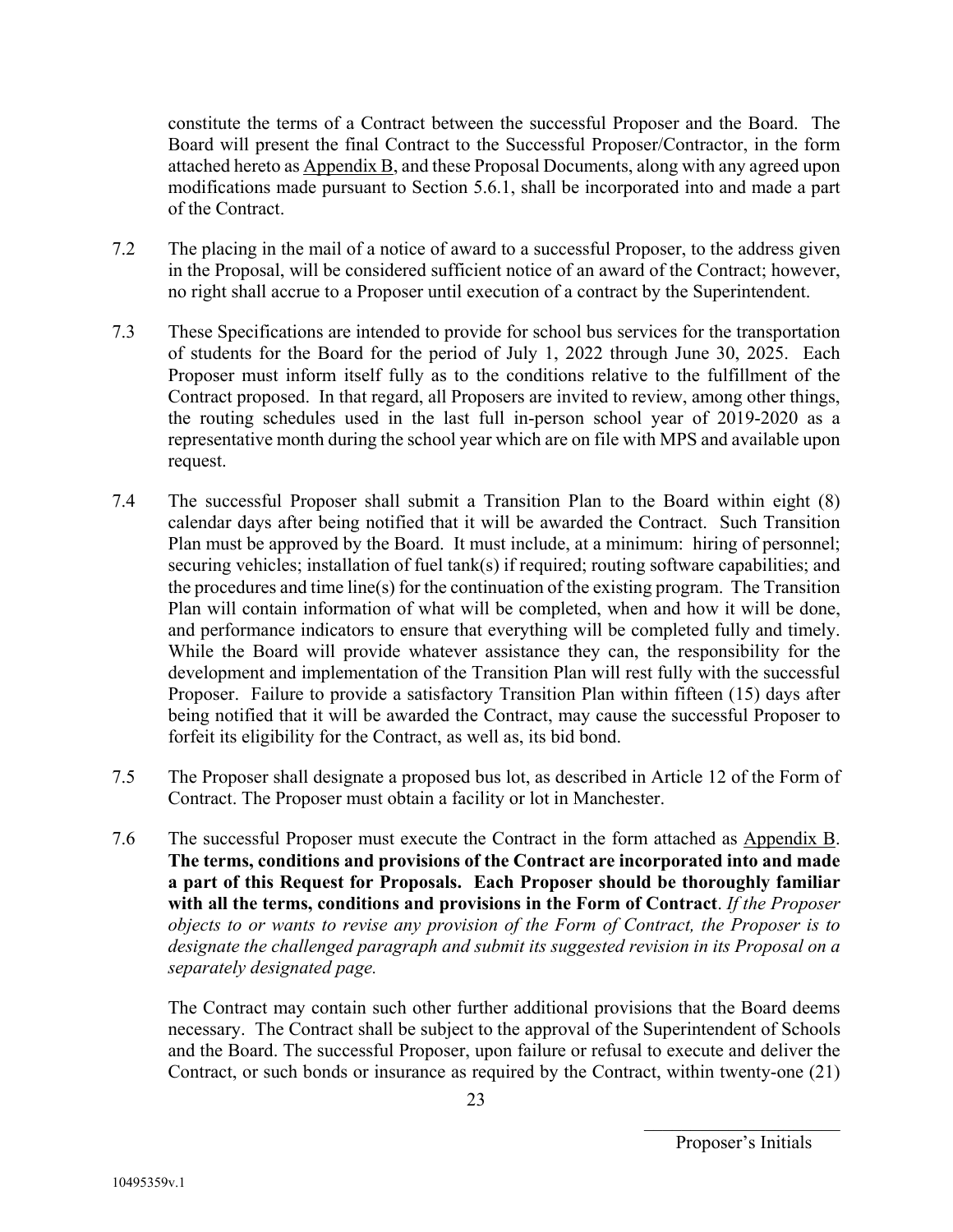days after it receives notice of the award of the Contract, shall forfeit to the Boards, as liquidated damages for such failure of refusal, the check or proposal bond.

- 7.7 If the contract is awarded, it will be awarded to the Lowest Responsible Bidder. This Bid does not necessarily contemplate an award based solely on price. In determining the Lowest Responsible Bidder, the following criteria will be considered, as applicable:
	- 1. The ability and capacity of the Bidder to perform the work based on an evaluation of the character, integrity, reputation and experience of the Bidder. Consideration shall be given to previous work performed by the Bidder for the Board or for other agencies, including the quality and degree of satisfaction with the work performed.
	- 2. The financial resources of the Bidder and the Bidder's ability to secure any required bonds and/or insurance.
	- 3. Compliance by the Bidder with all applicable federal, state, and local laws, including any licensing requirements.
	- 4. Cost
- 7.8 The Board reserves the right to reject any and all Bids in whole or in part. The Board shall be under no obligation to accept the lowest financial Bid if the lowest financial Bid is not deemed to be in the best interest of the Board. Any or all Bids may be rejected if there is any reason to believe that collusion exists among the Bidders. Individual Bids may be rejected for irregularities of any kind, including without limitation, alteration of form, additions not called for, conditional Bids, incomplete Bids, and unexplained erasures. Individual Bids may also be rejected if, in the opinion of the Board, such Bid does not meet the standard of quality established by the specifications. The foregoing examples are for illustrative purposes and shall in no way limit the right of the Board to reject any and all Bids.
- 7.9 The Board retains the right to waive any technical defects, irregularities, and omissions in the Bids received if the best interest of the Board shall be served.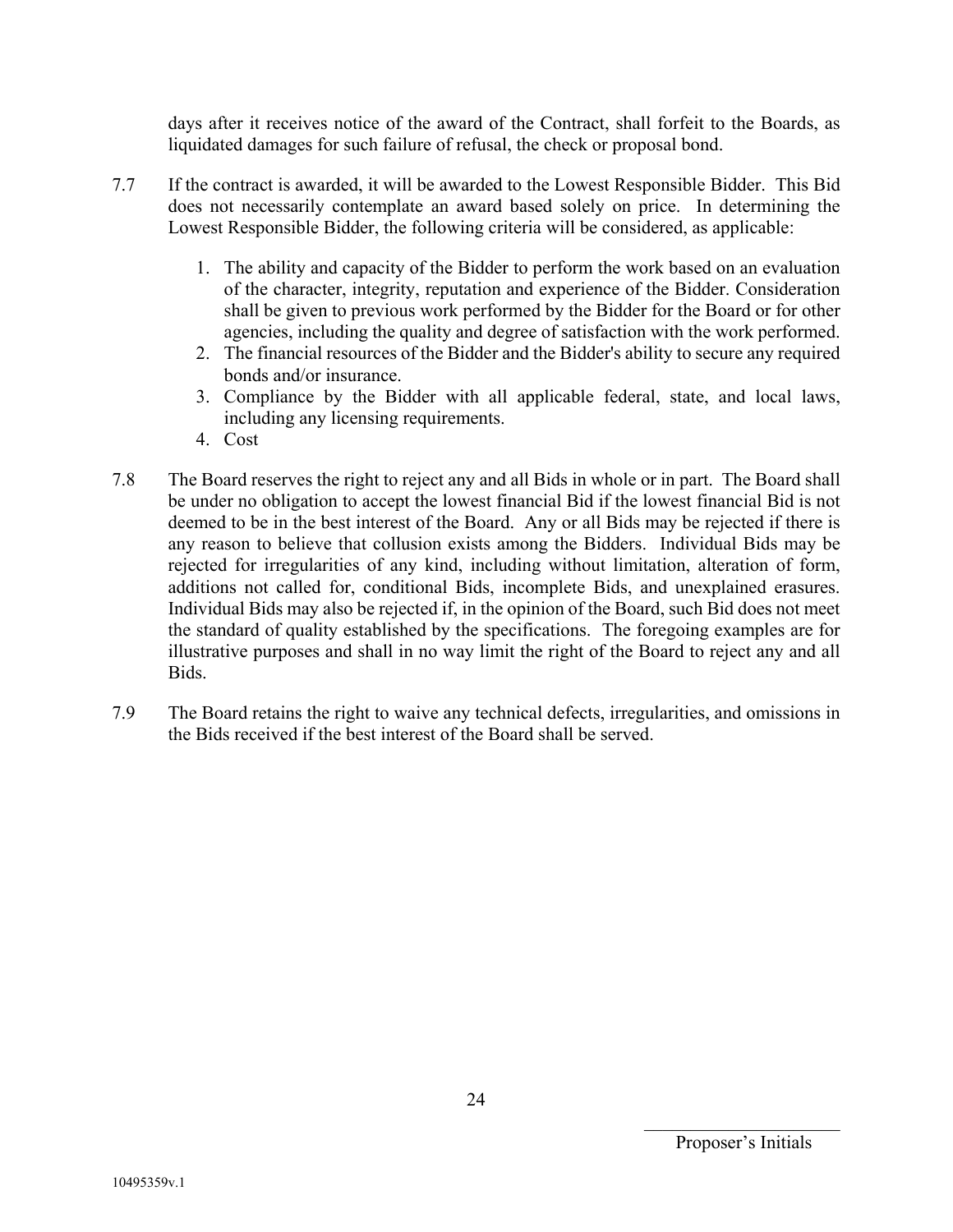#### **APPENDIX B**

### **FORM OF CONTRACT FOR TRANSPORTATION SERVICES**

#### **CONTRACT FOR TRANSPORTATION SERVICES**

This CONTRACT FOR TRANSPORTATION SERVICES ("Contract") is made as of this day of  $\qquad$ , 2021, by and among the Manchester Board of Education (the "Board"), and \_\_\_\_\_\_\_\_\_\_\_\_\_\_\_\_ (the "Contractor").

#### WITNESSETH

WHEREAS, the Board wishes to provide transportation services for students for whom the Board provides transportation services for a period of three (3) years; and

WHEREAS, the Board has accepted a proposal for the provision of transportation services and awarded the Contract to Contractor on  $, 2022;$  and

WHEREAS, the Contractor is ready, willing and able to provide the required transportation services sought by the Board and has accepted the award of the Contract.

NOW, THEREFORE, in consideration of the mutual promises and covenants of the parties hereto, the Board and the Contractor mutually agree as follows:

#### **ARTICLE 1. TERM**

The term of the Contract shall be for a three (3) year period beginning July 1, 2022 and ending with the 2024-2025 school year (not later than June 30, 2025). The Contract may be extended for an additional year up to a maximum of two years.

#### **ARTICLE 2. DEFINITIONS**

*[Applicable definitions shall be added from Article 2 in the Request for Proposals***.***]*

#### **ARTICLE 3. SCOPE OF WORK**

3.1 Prior to the beginning of each school year, the Assistant Superintendent shall provide to the Contractor a list of all required vehicles and list of students for the Board. The vehicles and students may only be changed during the school year by the Assistant Superintendent. As to any communication as to those vehicles, students or related routes and runs, the Contractor shall only communicate to and receive communications from the Office of Finance & Management.

The Board, in conjunction with the Contractor shall approve the routes. The Contractor shall only charge the Board in accordance with this information and the Board is only responsible for paying for the actual vehicles used and designated services. Any disputes in payments shall be solely between the Board and the Contractor.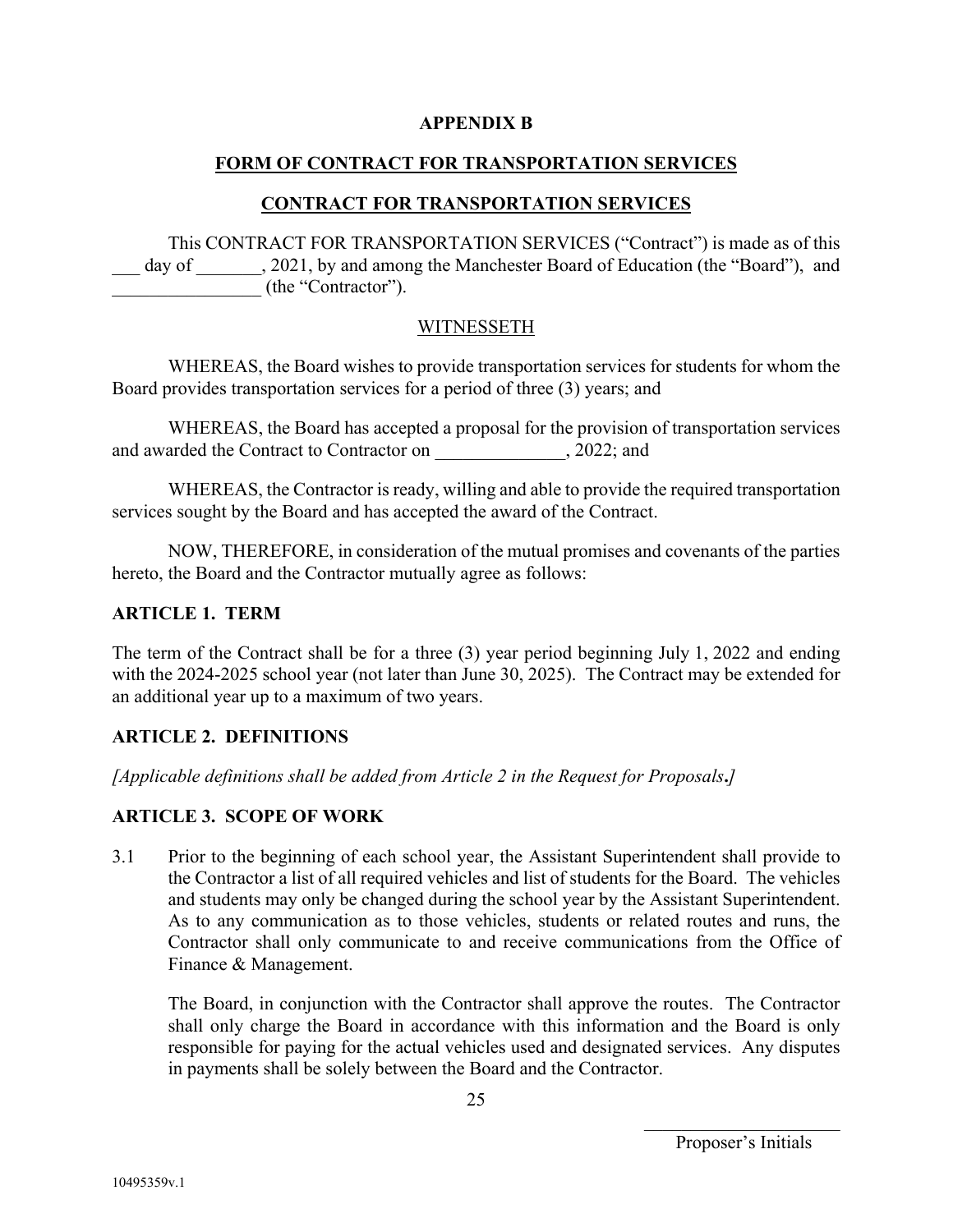The vehicles for the Board shall be parked in a lot to be designated by the Contractor within the Town of Manchester. The cost of *diesel fuel* used in vehicles to transport Manchester students will be supplied by the Board and stored in tanks supplied by the Contractor. The Contractor will supply the cost of *gasoline fuel* used in vehicles to transport Manchester students. When submitting costs on its Pricing Pages, the Proposer should consider the fuel arrangements outlined herein. Prior to the start of the Contract Term, the Board and the successful Contractor will develop records satisfactory to the Board for keeping track of the gallons used and costs of the gasoline fuel incurred by the Contractor. The Contractor will submit its gasoline fuel costs with its monthly invoice.

3.2 The Contractor shall provide school bus services for the transportation of students for the Board (for the period 7/1/2022 through 6/30/2025).

The Transportation Program varies each year based upon a number of factors, including but not limited to, classroom locations, placements, and student requests. The Contractor shall provide the necessary vehicles.

The Contractor agrees that it will transport to and from the Board's public schools, such persons as may be designated by the Board, and at such days, times and hours as designated by the Board, and will make such stops and travel along such routes (in conjunction with the Contractor) as are designated by the Board. The Contractor shall furnish such transportation services including personnel, supervision, vehicles, drivers, equipment, and other services required to transport all students to and from the Board's public schools and other designated institutions.

The specifics of the Transportation Program are attached to this Contract as Exhibit A.

## **[Note: Exhibit A shall be the provisions contained in Section 5.2 – 5.5 of the Proposal Documents.]**

# **ARTICLE 4. GUARANTEES BY THE CONTRACTOR**

4.1 The Board, may at any time during the Contract term, by a written order of such Board, require the performance of such extra work, reduce the amount of work, or changes in the work as it may find necessary or desirable. The Board reserves the right to add to, delete from, or otherwise change the number of vehicles, style of vehicles, use of vehicles or length of operating day, and/or the number of days requiring transportation under the Contract. The amount of compensation to be paid to the Contractor for any increase or decrease in the number of vehicles, work or services as so ordered shall be determined by the applicable prices, set forth in the Contract, for the actual vehicles in use. Additional vehicles shall be at the applicable prices set forth in the Contract, for the actual vehicles in use as described in the Contractor's Pricing Pages from its Proposal. Any reduction in vehicles shall reduce the amount the Board pays based upon the applicable prices set forth in the Contract, described in the Contractor's Pricing Pages from its Proposal attributable to the vehicle(s) that will no longer be needed. The Board shall not be liable for any extra work or increased compensation unless authorized in advance by the Board's written order.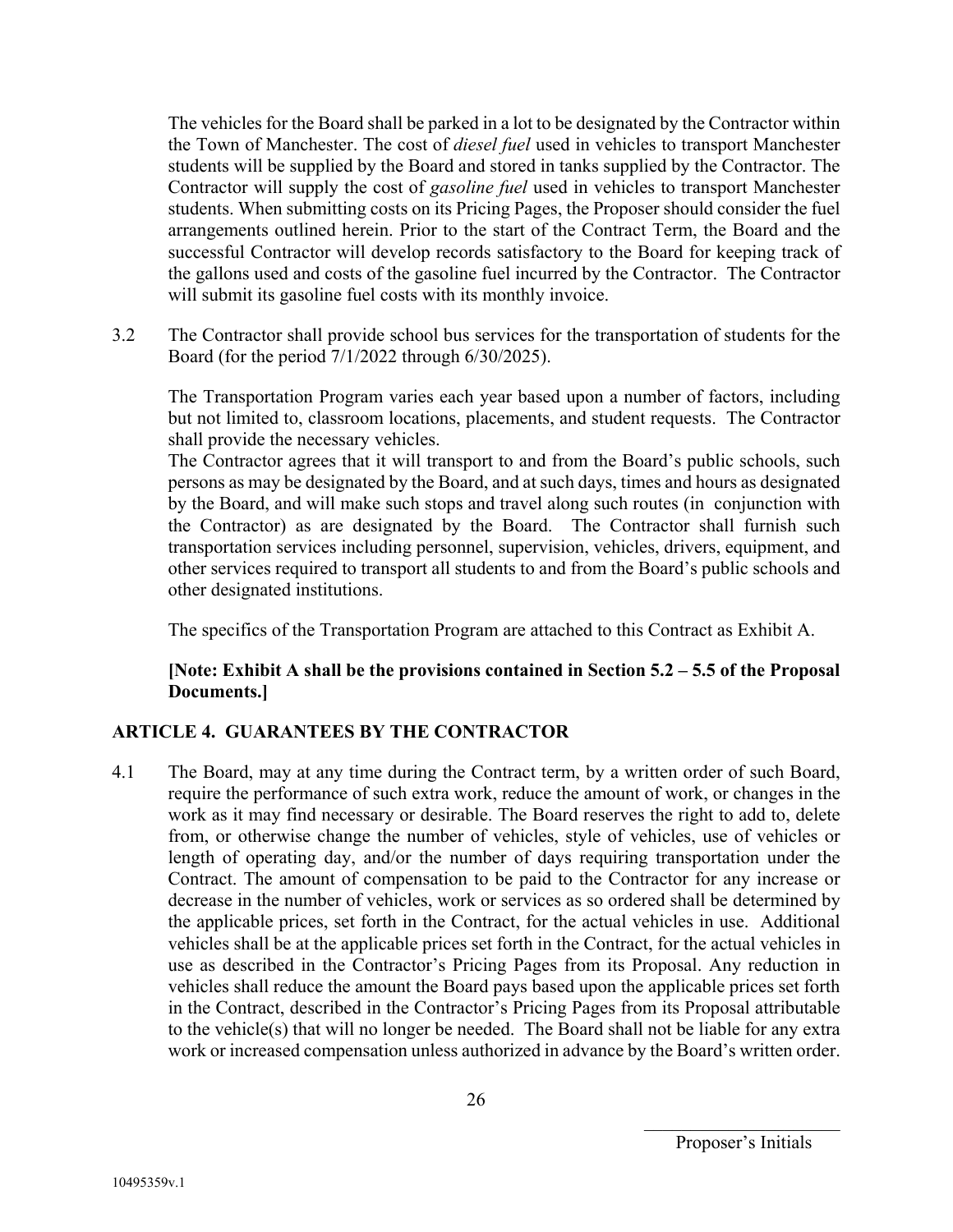4.2 All material, services, and workmanship shall be subject to inspection, examination and test by the Board. The selection of experts, bureaus, laboratories and/or agencies for the inspection, examination and tests of services, supplies, materials, and equipment shall be made by the Board.

The Board reserves the right to reject all material, supplies and workmanship that does not meet their standards.

- 4.3 The Contractor represents, warrants and guarantees:
	- 4.3.1 That Contractor is financially solvent and the Contractor is experienced in and competent to perform the type of work and to furnish the materials, supplies, and equipment to be performed or furnished by it.
	- 4.3.2 That Contractor shall procure and maintain solely at its own expense Workers Compensation, Connecticut Disability Insurance, and Connecticut Unemployment Insurance in amounts as required by law for all of its employees engaged in the performance of the Contract. That it shall procure and maintain, solely at its own expense, such insurance coverages in the amounts and under the conditions set forth in Section 8 of the Contract. Certificates of Insurance, where applicable, will be submitted to the Manchester Business Office no later than 30 days prior to the initiation of each Contract Year.
	- 4.3.3 That it will comply with Federal and State Fair Labor Standards Act minimum wage standards set by law as to all of its employees while they are engaged in work under any Contract between Contractor and the Board.
	- 4.3.4 That it will comply with the Occupational Safety and Health Act ("OSHA") and the "Toxic Substances Act" ("Right to Know Act") with respect to all operations or activities on School Districts' premises, and all other federal, state or local laws, rules or regulations concerning the handling and disposal of toxic or hazardous substances and wastes.
	- 4.3.5 The Contractor will not discriminate against any employee or applicant for employment because of race, creed, color, religion, national origin, ancestry, sex, sexual orientation, marital status, age, military or veteran status, genetic information, gender identity or expression or disability or any other reason prohibited by federal or state law. Such action shall be taken with reference but not limited to: recruitment, hiring, employment, job assignment, promotion, upgrading, demotion, transfer, layoff, or termination, rates of pay or other forms of compensation, and selection for training or retraining, including apprenticeship and on-the-job training. The Contractor agrees to post in conspicuous places, available to employees and applicants for employment, notices setting forth provisions of this nondiscrimination clause.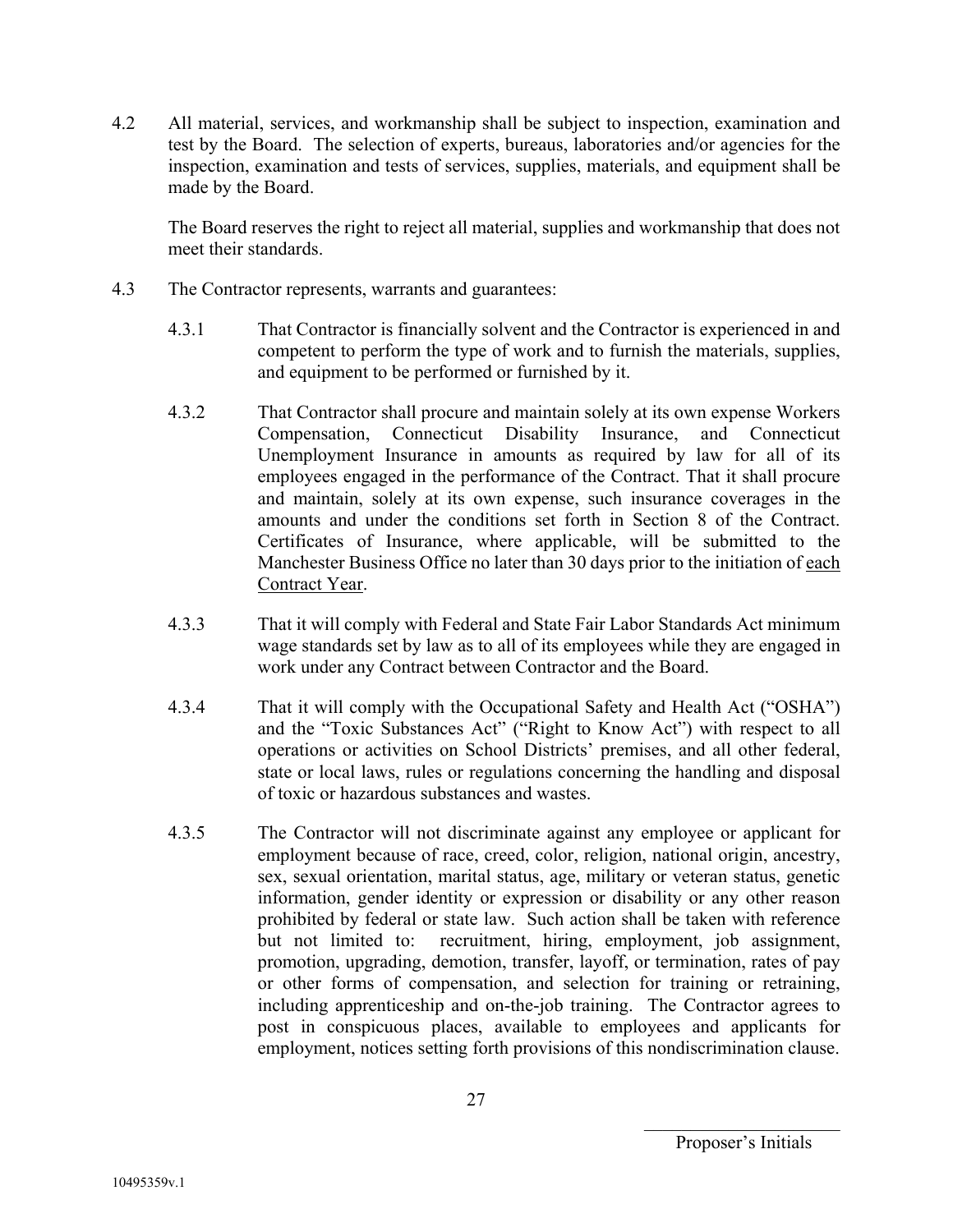- 4.3.6 The Contractor will, in all solicitations or advertisements for employees placed by or on behalf of the Contractor, state that all qualified applicants will receive consideration for employment without regard to of race, creed, color, national origin, sex, sexual orientation, marital status, age, or disability or any other reason prohibited by federal or state law.
- 4.3.7 The Contractor will cause the foregoing provisions to be inserted in all subcontracts for any work covered by this Contract so that such provisions will be binding upon each subcontractor, provided that the foregoing provisions shall not apply to contracts or subcontracts for standard commercial supplies.
- 4.3.8 The Contractor will comply with all federal and state provisions for drug and alcohol testing and be responsible for any and all fines related thereto.
- 4.3.9 The Contractor will comply with any and all other applicable Federal, State, and/or Local laws, rules, and regulations, and the policies and procedures of the Board.
- 4.3.10 In the performance of the Contract, Contractor is an independent contractor, the Board being interested only in having the bus transportation services performed. For all purposes of the Contract, all bus drivers, aides and others engaged by Contractor for the performance of the Contract shall be considered employees of Contractor and not of the Board, unless otherwise specifically designated by the Board. The Board may employ monitors, aides and/or attendants directly, and the Contractor will facilitate their travel and work on the buses.
- 4.3.11 All student information provided to the Contractor will be confidential, and the Contractor must comply with CT Student Privacy Act 16-189 and its amendments in addition to FERPA and other state regulations. The Boards' policies regarding confidentiality of student records and personally identifiable information will be provided to the Contractor.
- 4.3.12 At a minimum the Contractor will:
	- a. Bring the school aged children of the community to school on time.
	- b. Provide highly skilled and courteous drivers.
	- c. Work continuously to maintain and improve an enviable safety record.
	- d. Keep vehicles in excellent mechanical condition.
	- e. Work with the school administration to improve service but not necessarily increase cost.
	- f. Understand the relationship between the quality of service and its interdependency with parent relations.
	- g. To at all times, work in an effective and professional manner.
	- h. To work with the School Administration to maintain the best possible parent/community relations.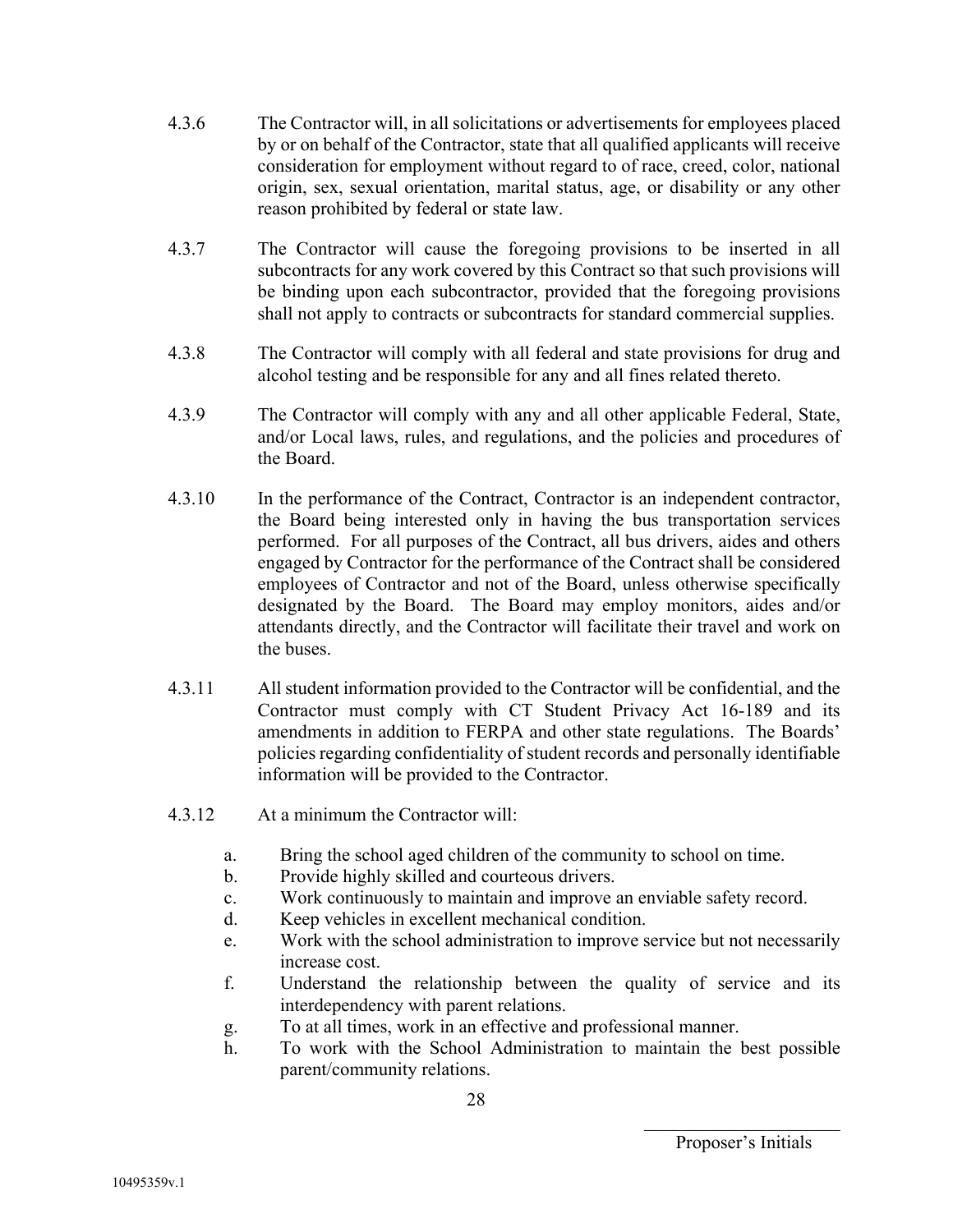## **ARTICLE 5. PAYMENTS**

- 5.1 The acceptance by the Contractor of the last payment of the Contract Term shall be and hereby is a release of the Board of all liability to the Contractor for all things done or furnished in connection with the obligations under the Contract and for every act and neglect of the Board and others relating to or arising out of the obligations under the Contract.
- 5.2 Payments of any claim shall not preclude the Board from making claim for adjustment on any item found not to have been in accordance with the general conditions and specifications of the Contract.
- 5.3 The Board may withhold from the Contractor so much of the payment due from the Board it may in the judgment of the Board be necessary to assure the payment of just claims then due and unpaid of any persons supplying labor or materials. The Board shall have the right to apply such withheld payments to any claims or to secure such protection as it deems necessary. Such application of said money shall be deemed payments for the account of the Contractor.
- 5.4 The Contract shall be contingent upon appropriation by the Towns of funds sufficient to meet the Board's operating costs, as budgeted by the Board for each fiscal year. If the sufficient funds as deemed necessary by the Board are not received, or if anticipated revenues of the Board from Federal and State sources are reduced, the Board reserves the right to cancel the Contract(s) upon fifteen (15) calendar days' written notice without further liability to the Contractor(s).
- 5.5 Payments for services rendered to the Board under the provisions of a Contract awarded hereunder shall be made upon receipt of a proper itemized invoice to the Board. The Board and Contractor shall meet prior to the commencement of services to develop an invoice form and supporting detail to meet the needs of the Board, including a requirement for multiple copies of the invoices. At a minimum, the invoice for the Board shall include details on the number of vehicles utilized, by vehicle category, and the hours of utilization on a daily basis. Payments shall be made monthly on the basis of services already rendered. The Board may agree with the Contractor prior to the start of each school year to pay in ten (10) equal monthly installments (from September to June) for regular daily transportation services. If the invoice is received by the Board on the fifth business day of a given month, payment will be tendered within 30 days of receipt of invoice. All invoices for services rendered must be submitted within 30 days of providing said services. Delayed billing is not acceptable and will not be honored by the Board.

The Contract price payable for each vehicle used in providing services under this Contract is detailed in the Contractor's Form of Proposal for Transportation Services, which is attached hereto as Exhibit B and incorporated herein. The number of Vehicles needed under this Contract will vary. Additional vehicles shall be at the price per vehicle/ per day described in the Contractor's Pricing Pages from its Proposal. Any reduction in vehicles shall reduce the amount the Board pays per vehicle/ per day described in the Contractor's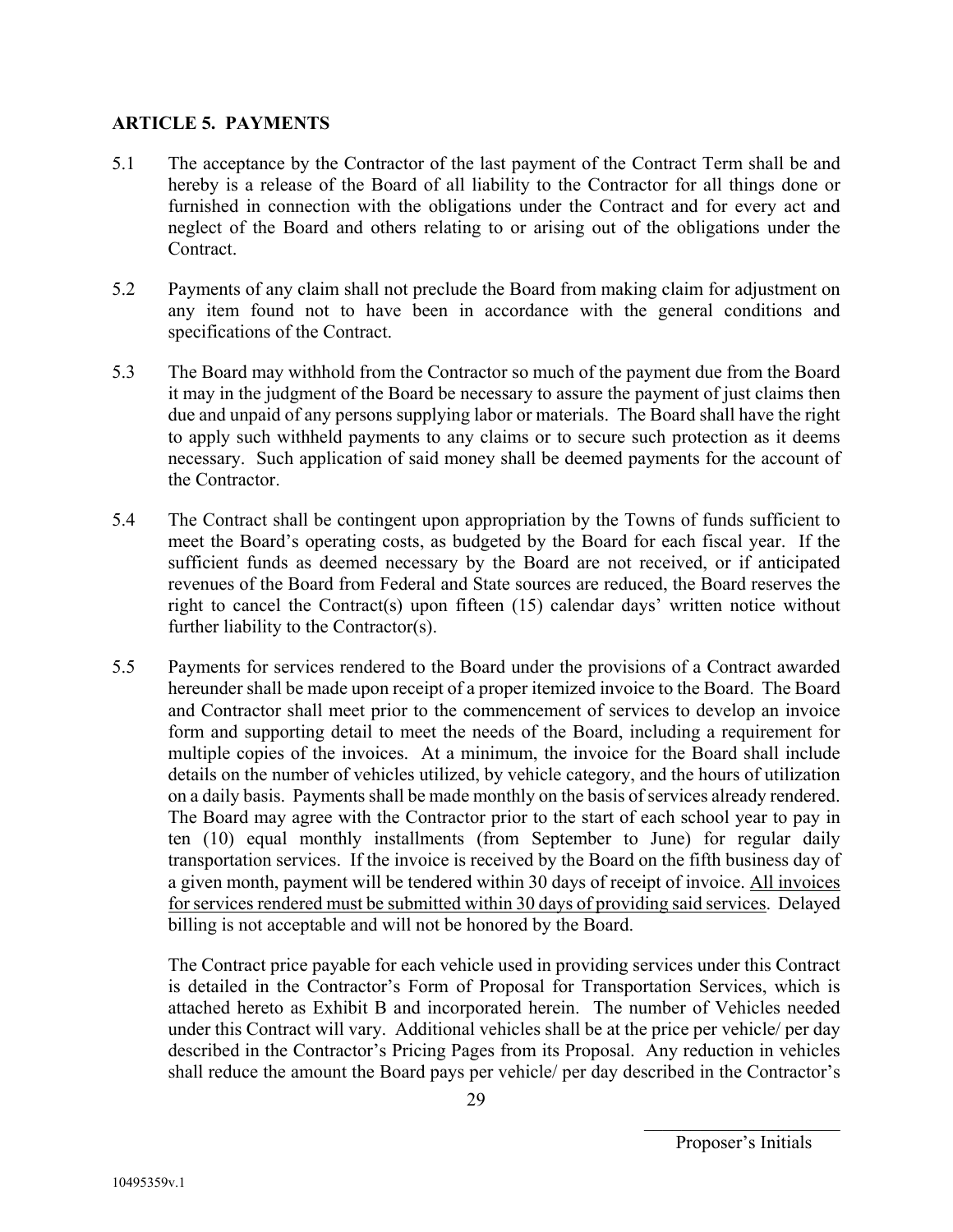Pricing Pages from its Proposal attributable to the vehicle(s) that are no longer needed. Unless specifically authorized, under no circumstances is Contractor authorized to charge any overtime to the Board.

No later than the last payment of each school year, the Contractor will include any debit or credit due to the number of vehicles used, or other mutually agreed to revisions that would affect the total yearly cost to the Board. No payment will be made for vehicles that are scheduled to operate but that fail to provide services due to mechanical problems, driver shortages, or similar operating issues that are deemed by the Board in its sole discretion to be under the control of the Contractor.

The Contractor shall maintain records during the term of the Contract and for 3 years thereafter of the daily services provided to the Board on a route-by-route basis, and shall submit such records upon request by the Board for its records for audit in support of the Board's monthly invoices.

## **ARTICLE 6. DISTRICT REPRESENTATIVE**

The Superintendent or his/her designee from the district will represent the district in all matters pertaining to the performance of this Contract.

## **ARTICLE 7. INDEMNIFICATION**

- 7.1 To the fullest extent permitted by law, the Contractor agrees to absolutely and unconditionally defend, hold harmless and indemnify the Town of Manchester and the Board, and any of their respective officials, officers, agents, servants or employees from any lawsuit, action, proceeding, liability, judgment, claim, demand, expenses or fees (including attorney's fees), or other costs or obligations which may arise out of the Contractor's negligence, willful misconduct and/or breach of contract and results in:
	- 7.1.1 any injury to person or damage to property sustained by the Contractor, its agents, servants or employees or by any person, firm, or corporation employed directly or indirectly by them upon or in connection with their performance or failure to perform under the Contract, except for such injury or damage wherein it is finally determined that the Town of Manchester or the Board or any of their respective officials, officers, agents, servants or employees were grossly negligent or committed willful misconduct;
	- 7.1.2 any injury to person or damage to property sustained by any person, firm, or corporation, caused by the Contractor's performance of this Contract, breach of this Contract or any act, default, error or omission of the Contractor, its agents, servants, or employees or of any person, firm, or corporation, directly or indirectly employed by them upon or in connection with performance under the Contract;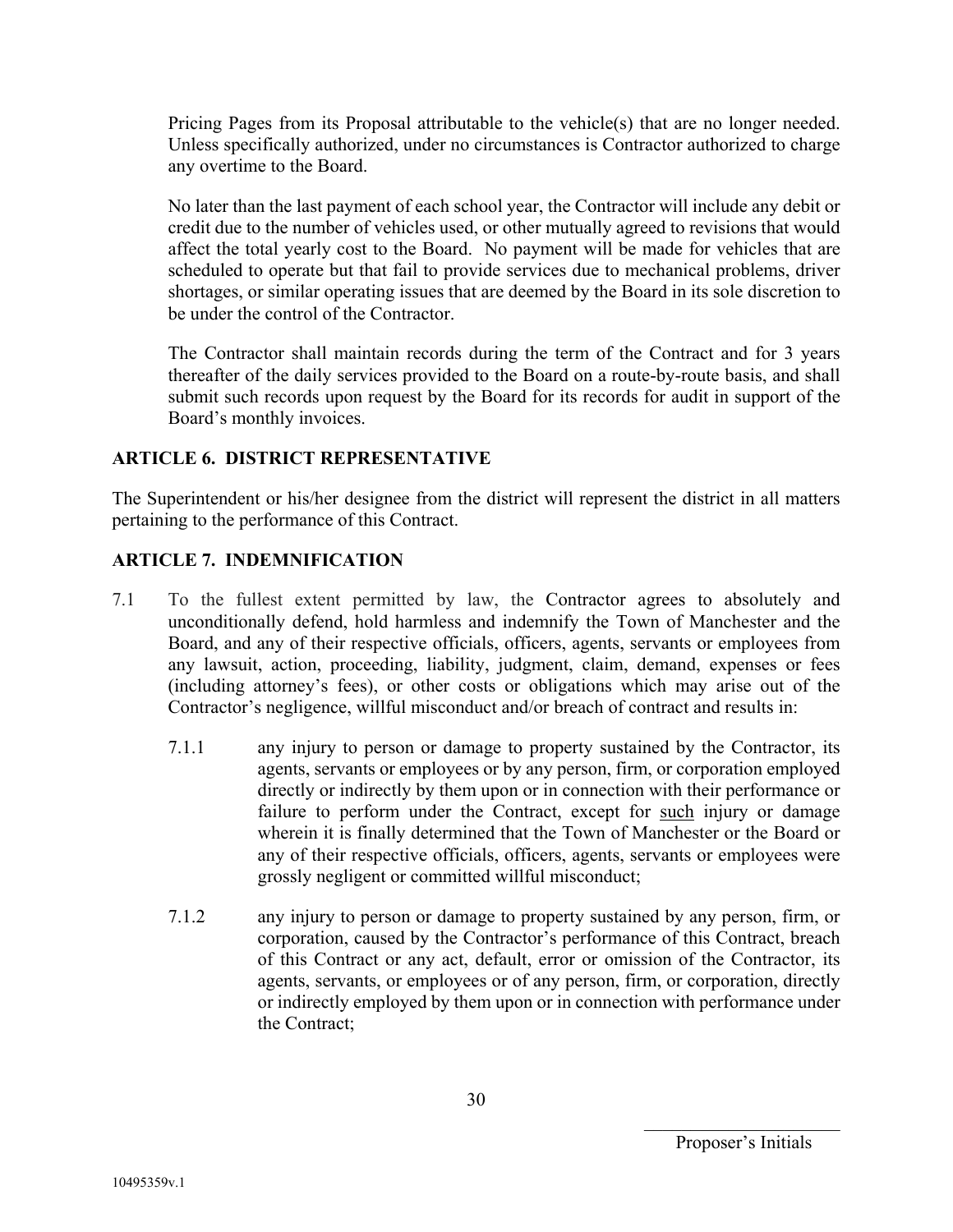- 7.1.3 fines, penalties, costs and expenses which may be incurred by or levied and assessed against the Town of Manchester or the Board or any of their respective officials, officers, agents, servants or employees in connection with the Contractor's performance or failure to perform under the Contract.
- 7.2 The Contractor at its own expense and risk shall defend any legal proceedings that may be brought against the Town of Manchester or the Board or any of their respective officials, officers, agents, servants, or employees on any such claim or demand, and shall satisfy any judgment, fine or penalty which may be rendered or assessed against the Town of Manchester or the Board or any of their respective officials, officers, agents, servants, or employees arising out of any such claim or demand. The Board shall have the right to control the defense of any such claims.

The assumption of defense, indemnity, liability and loss hereunder shall survive Contractor's completion of service or other performance hereunder and any termination of this Contract.

This indemnification, defense and hold harmless section shall apply to any lawsuit, action, proceeding, liability, judgment, claim or demand, of whatever name or nature, notwithstanding that Contractor may deem the same to be frivolous or without merit. It is intended that this section be interpreted in the broadest manner possible so as to insulate all of the entities, parties and individuals named above from any liability, cost or judgment, monetary or otherwise, as the same may relate to the personnel and services provided by the Contractor; provided however, this indemnification, defense, and hold harmless section shall not apply to any lawsuit, action, proceeding, liability, judgment, claim, demand, fine or penalty wherein it is finally determined by a court of competent jurisdiction that the Town of Manchester or the Board or any of their respective officials, officers, agents, servants or employees were grossly negligent or committed willful misconduct and then only to the extent of such gross negligence or willful misconduct.

# **ARTICLE 8. INSURANCE**

The Contractor shall provide the following insurance:

- 8.1 The insurance carrier must be licensed to do business in Connecticut and must be rated in A.M. Best's *Insurance Guide* as a "secured carrier" with a minimum rating of "A" or higher. A non-admitted carrier would be acceptable for sexual misconduct coverage if written on a separate policy, and may, at the Board's sole discretion, be acceptable for the upper levels of excess coverage if the Contractor needed to secure multiple layers of coverage to meet the required limits.
- 8.2 The following Minimum insurance must be maintained in force during the term of the Contract by the Contractor at its own expense: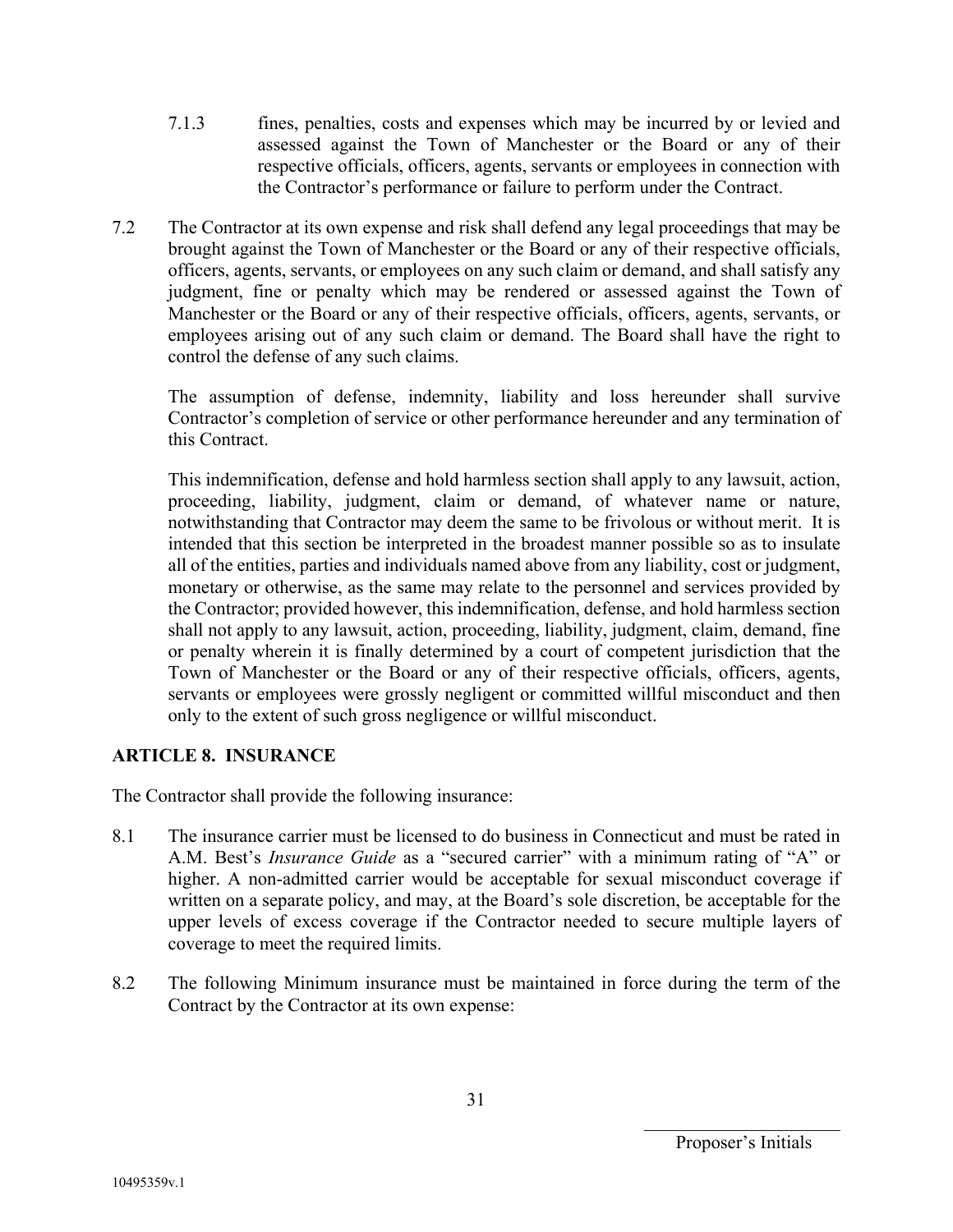8.2.1 Automobile insurance with limits of at least \$1,000,000 per occurrence, \$3,000,000 aggregate, covering all automobiles and buses, including hired and non-owned vehicles.

An additional insured endorsement is required naming the Board and any of its respective public officials, agents, employees and volunteers. A waiver of subrogation in favor of the additional insured must apply.

- 8.2.2 Commercial General Liability with limits of at least \$1,000,000 per occurrence/\$3,000,000 aggregate. Coverage is to be provided for bodily injury, property damage, products/completed operation, personal injury and advertising injury. An additional insured endorsement is required naming the Board and any of its respective public officials, agents and employees must be included. A Waiver of subrogation in favor of the additional insured must apply.
- 8.2.3 Excess coverage with limits of at least \$5 million for each occurrence and \$10 million aggregate for Auto Liability, General Liability, Sexual Misconduct Liability (if separate coverage not endorsed on General Liability), and Employers Liability.
- 8.2.4 Workers Compensation and Employers Liability is required covering all employees and meeting the requirements of Connecticut Law with a limit of \$1,000,000 each accident or disease per employee with a \$1,000,000 disease policy limit. A waiver of subrogation in favor of the Board and any of its respective public officials, agents and employees must be included.
- 8.2.5 Unemployment Insurance coverage is required covering all Contractor's employees consistent with the requirements of Connecticut law.
- 8.2.6 Sexual Misconduct and molestation insurance must be provided with limits of at least \$1,000,000 and must include an additional insured endorsement naming the Board and any of its respective public officials, agents, employees and volunteers. This can be either a separate policy or as an endorsement to the General Liability. If endorsed on the General Liability, it must be clearly stated that the Automobile exclusion on the General Liability policy does not apply to this coverage.
- 8.3 Said policy or policies shall be primary and non-contributory to any policies of insurance available to the Board and must contain thirty (30) days prior notice to the Boards of cancellation or content change.

The Board and/or its representative retain the right to make inquiries to the Contractor, its agents or broker and insurer directly.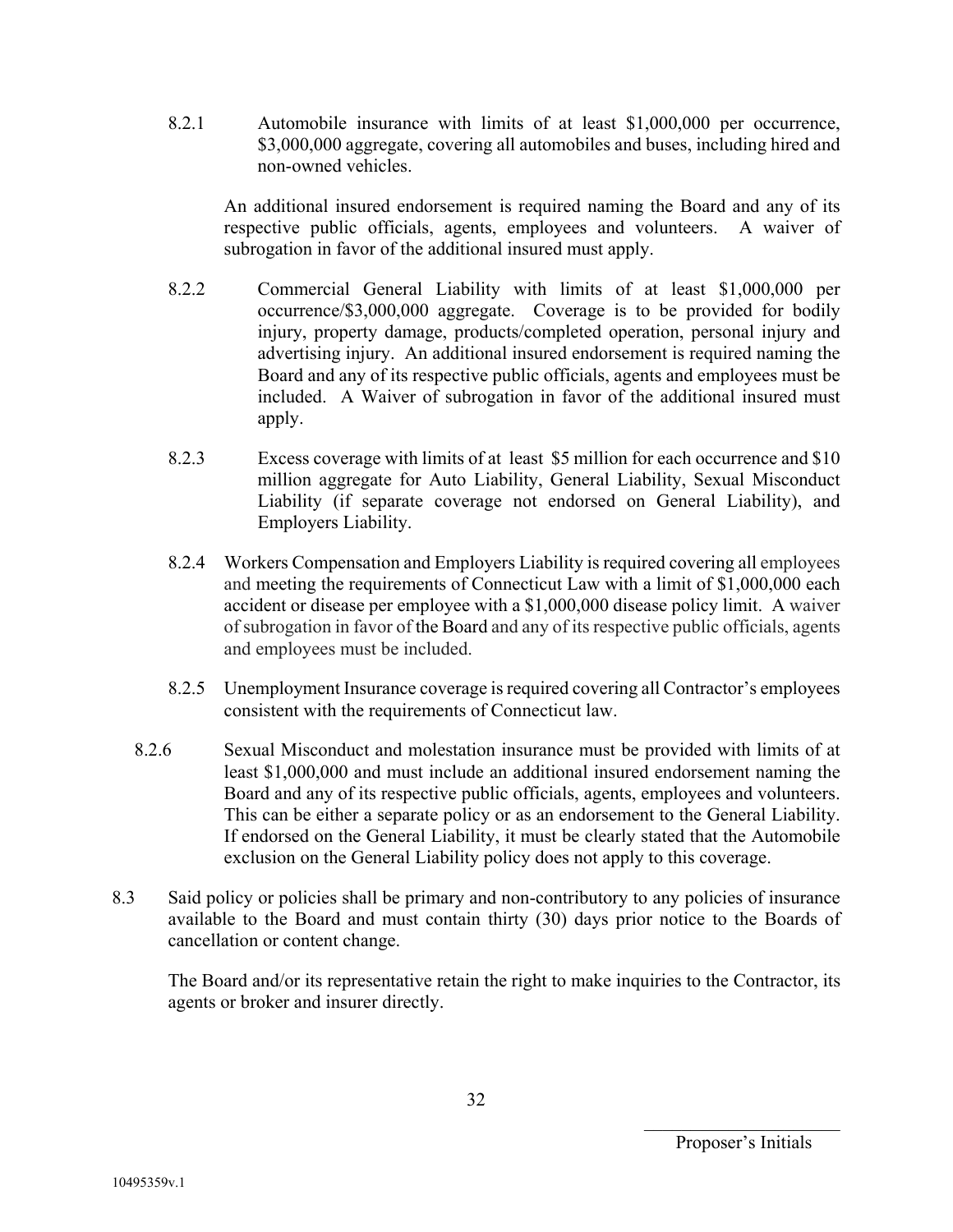- 8.4 The limits as outlined herein are strictly minimum amounts. The Board encourages the use of higher limits and assumes no liability in the event that claims are presented against the Contractor for amounts in excess of these minimum limits.
- 8.5 The Contractor shall deposit with the Business Office satisfactory evidence of insurance (including renewals) showing minimum coverage as required above with proof of premiums paid up-to-date. Annual binders evidencing insurance coverage shall be provided to the Board, no later than August 1<sup>st</sup> of each Contract Year, or June 15<sup>th</sup> of each Contract Year if Summer Transportation services are being provided the Board. It is the Contractor's responsibility to initiate this submission, and the lack of any specific request from the Board does not eliminate the mandate. Failure to provide binders in a timely manner shall be considered a Contract default.
- 8.6 All insurance certificates shall state that the policy will not be canceled nor coverage thereunder be reduced or limited without thirty (30) days prior written notice to the Board. It shall further state that a similar thirty (30) days prior written notice will be given to the Board prior to the expiration of the policy if renewal coverage is to be refused or such coverage is to be reduced on renewal. Such certificates shall show the name and address of the insured Contractor, the policy number, the type of coverage, the inception and expiration dates, and it shall clearly state what, if any, coverage is excluded by special or manuscript endorsement or otherwise excepting such as appear in the standard ISO policies as they relate to this Contract. The Board reserves the right to make direct inquiry to the insurance carrier for an explanation of coverage and the Contractor agrees to assist in obtaining any such desired information. Contractor acknowledges that failure to provide the mandated insurance on behalf of the Board constitutes a material breach of the Contract and subjects it to liability for damages, indemnification and all other legal remedies available to the Board.
- 8.7 In fulfilling the obligations of the Contract(s), care must be exercised by the Contractor to avoid damage to or disfigurement of the buildings, equipment, driveways, or other property of the Board. The Contractor shall be required to make the necessary repairs at its expense, as soon as possible after the damage occurs, for any property damaged by the Contractor or its employees.
- 8.8 Contractor will be responsible for the cost of vandalism to the vehicles. The Board will cooperate with the Contractor to keep vandalism low and prosecute violators to the full extent of the law. Any remuneration recovered as a result of vandalism on school buses will become the property of the Contractor. Board supports and encourages the use of technology to enhance safety and behavior on buses.

# **ARTICLE 9. BOOKS AND RECORDS**

The Contractor shall consent and agree to audits of any and all financial records relating to the Contract by the Board. It is also understood that any records maintained by the Contractor in connection with the performance of obligations arising out of the Contract may be examined at a mutually agreeable time by duly authorized representatives of the Board, and all records shall be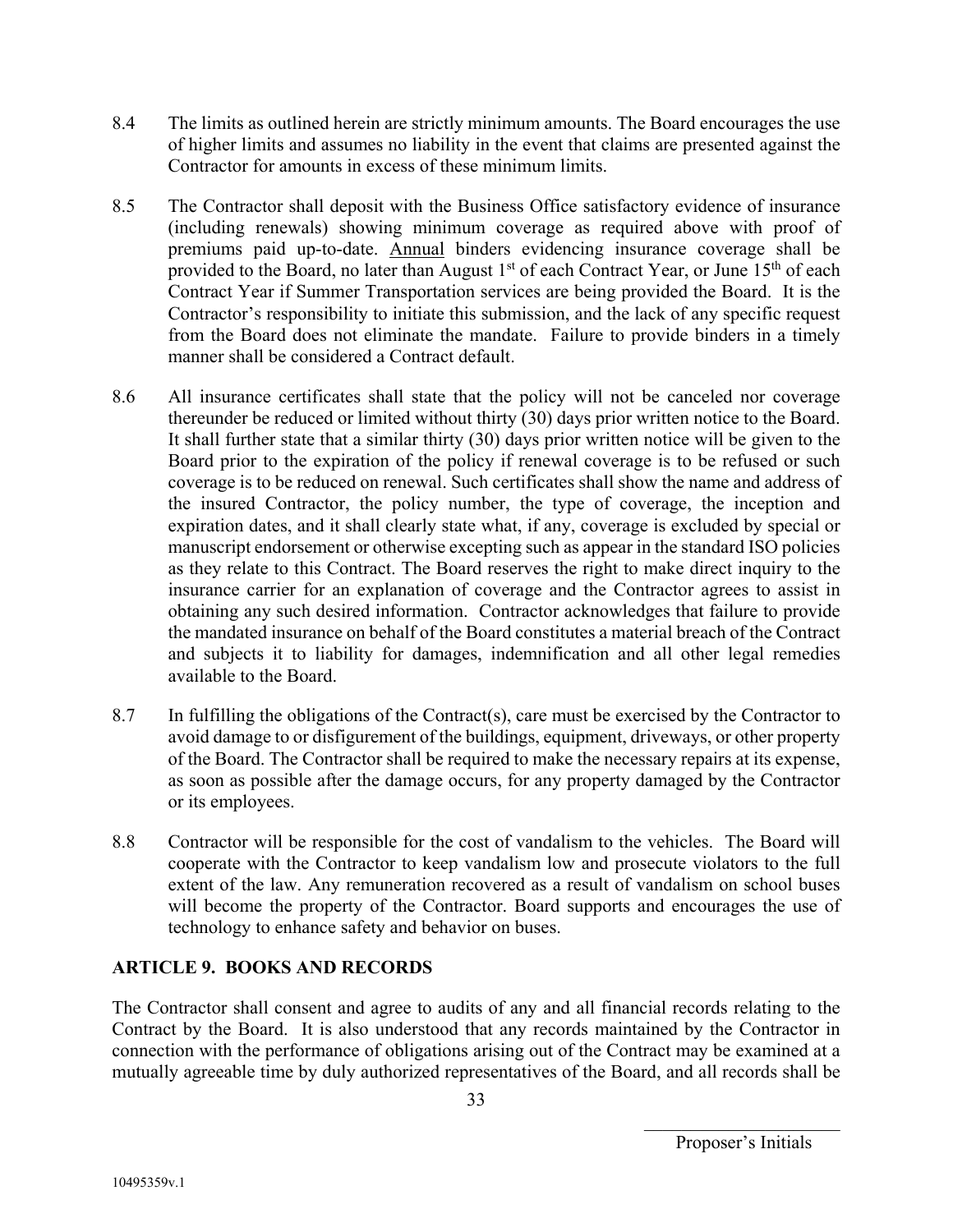kept for a minimum of 3 years following expiration of the Contract. The Contractor shall also allow the Board's representatives proper access to garage facilities, maintenance records and buses for purposes of review and inspection.

#### **ARTICLE 10. PERSONNEL MATTERS**

- 10.1 All transportation personnel shall be the responsibility of the Contractor and shall be the Contractor's employees. All supervisory personnel, drivers, and mechanics must meet all legal and regulatory requirements for holding their respective positions, and shall in all respects be in compliance with all requirements of law, ordinance or regulation of the Department of Motor Vehicles, including all required driving, licensing, training and certification. In addition, the Contractor will be responsible for fulfilling the fingerprinting requirements, background check requirements, and drug and alcohol testing requirements pursuant to all Federal Department of Transportation, State Department of Education, State Department of Motor Vehicles regulations, State law, and Boards of Education polices.
- 10.2 It is recognized that for the protection of the children, drivers and all other persons coming in contact with the children must be of stable personality and of the highest moral character. The Board places upon the Contractor, and the Contractor agrees to accept, the full responsibility of assuring such qualities in personnel. The Contractor agrees to not allow any person to drive a school bus whose moral character is not of the highest level or whose conduct might in any way expose any child to any impropriety of word or conduct whatsoever. Nor shall the Contractor allow any person to drive a school bus who is not physically and/or emotionally capable of performing the essential functions of their job, with or without reasonable accommodation. All drivers must understand and speak English. No person who is serving a sentence in a penal or correctional institution shall be employed or work under this Contract.
- 10.3 The responsibility for hiring and discharging personnel with respect to all obligations arising from the Contract shall rest entirely upon the Contractor, and the Contractor agrees not to enter into any agreement or arrangement with any employee, person, group or organization which will in any way interfere with the ability to comply with this requirement, except as otherwise required or permitted by law. The Contractor further agrees that the Board, solely in its discretion, shall have the right to remove from providing services under the Contract any manager, supervisor, dispatcher, or bus driver.

The Board reserves the right, in the exercise of its sound discretion, to remove from providing services under the Contract, drivers without being limited to considerations of health and driving records. Such drivers shall be removed from the routes immediately upon notice from the Board to the Contractor. The Board also reserves the right to directly employ certain bus monitors, aides and/or attendants to provide specialized services or medical support to individual students.

10.4 Manager: A "Manager (or similar function/title)" will be provided by the Contractor hereunder. Said Manager will be directly responsible for contacts with parents regarding transportation problems within the Board; provided, however, that all such routing and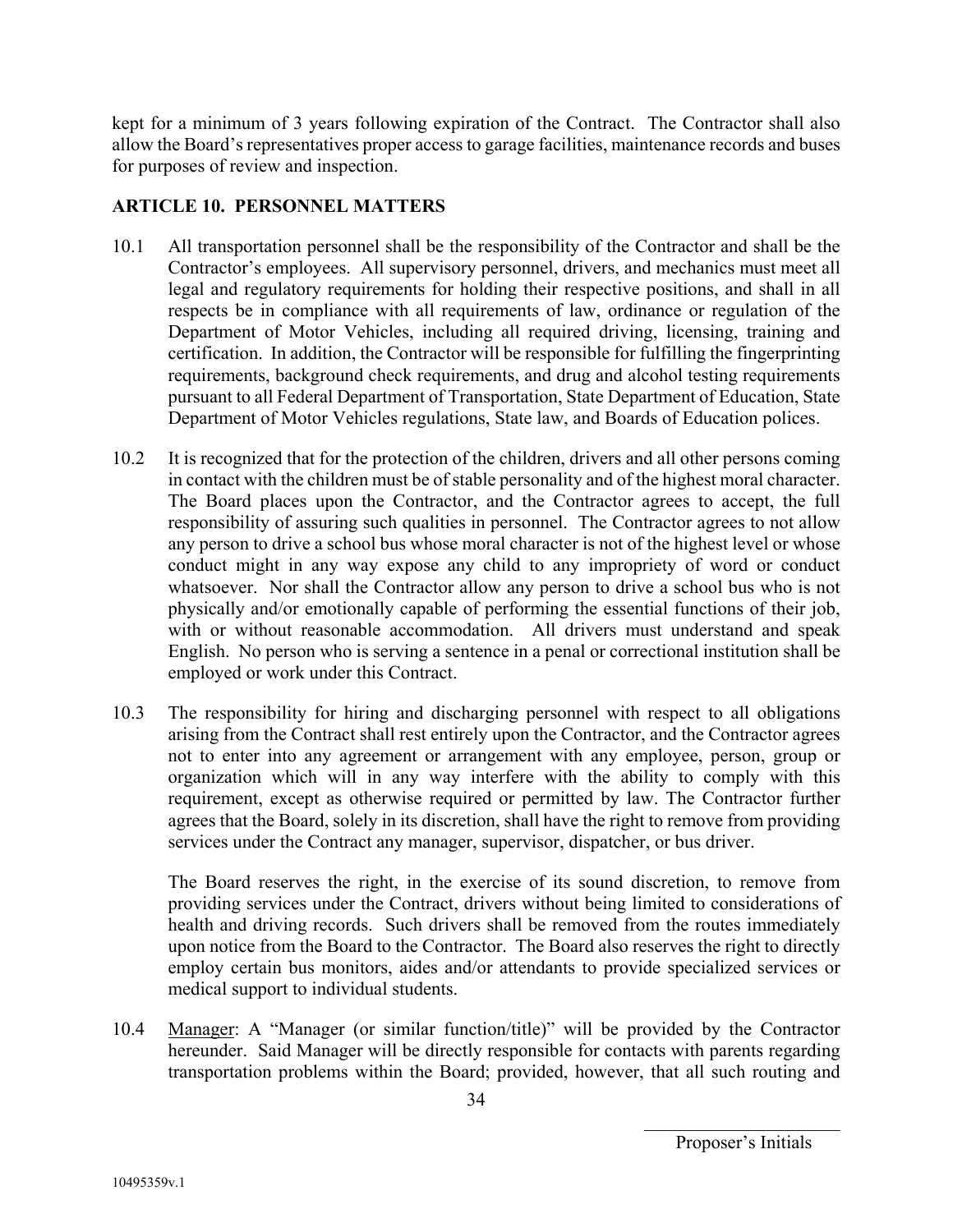parent contacts are authorized by officials of the Board, as designated by the Board's Superintendent of Schools or his/her designee. The Contractor shall provide the Superintendent with an e-mail address for use by the Board's Assistant Superintendent and the public. Said Manager also shall be responsible for compliance by drivers with the Board's transportation policies, all statistical studies and reports required by the Board, including those items necessary for State of Connecticut purposes, and the Board's monthly reports on its pupil load, driver and student discipline problems and accident reports. Said Manager and his/her duly authorized designee, shall arrange with the Board to be available during all hours that services are being performed pursuant to the Contract, as well as prior to the beginning of each day's hours of service, and for meetings with representatives of the Board. The Manager shall be available by phone 2 hours prior to the first AM run for emergency contacts from the Board. The Manager is required to meet all State regulations and training requirements.

The Manager is precluded from any bus driver duties, driving any bus, and/or bus maintenance functions. The Manager shall be available from at least 6:00 A.M. to 5:00 P.M. when school is in session.

Dispatcher(s): A "Dispatcher" function shall be provided by the Contractor hereunder, with said function staffed from 6:00 am to 5:00 pm on days when the school transportation system is in operation. The person(s) serving in this capacity shall be trained in the assignment of buses and drivers, the use of radio systems, effective communications with parents and MPS' staff members, and such other areas as may be necessary to effect the coordinated and efficient provision of transportation services. **The dispatcher should be able to communicate with each driver by radio at all times that buses are in use. Bidders shall identify by name and title the designated dispatcher and the designated substitute for the dispatcher**.

The Dispatcher shall serve at a designated telephone number to answer calls concerning daily service, including missed service and late pickups or drop-offs. Said Dispatcher will maintain contact with MPS until the last student is off the last bus and the Dispatcher notifies the Board that all of the students have been delivered to the designated drop-off point. The Contractor shall be responsible for maintaining services and facilities each day until MPS is so notified. The Contractor will also have in place a designated "hot-line" telephone number that can be utilized by the Board's personnel only for emergency contact with the terminal. This dedicated telephone number will not be used for other purposes, and the number will not be given out to the general public.

All parent inquiries, questions and requests will be directed to the Contractor, and the Contractor's staff are expected to be responsive to all of the MPS' residents. Any changes made by the Contractor in response to a parent request must be consistent with the Board's policies and procedures. In the event that requests are made that are not consistent with established protocols, the Contractor shall then ask the Board's contact for assistance. The Contractor shall maintain a record of all inquiries and said record shall be available for the Board's review. Any resident complaints must be documented and tracked consistent with Section 17.5.4 herein.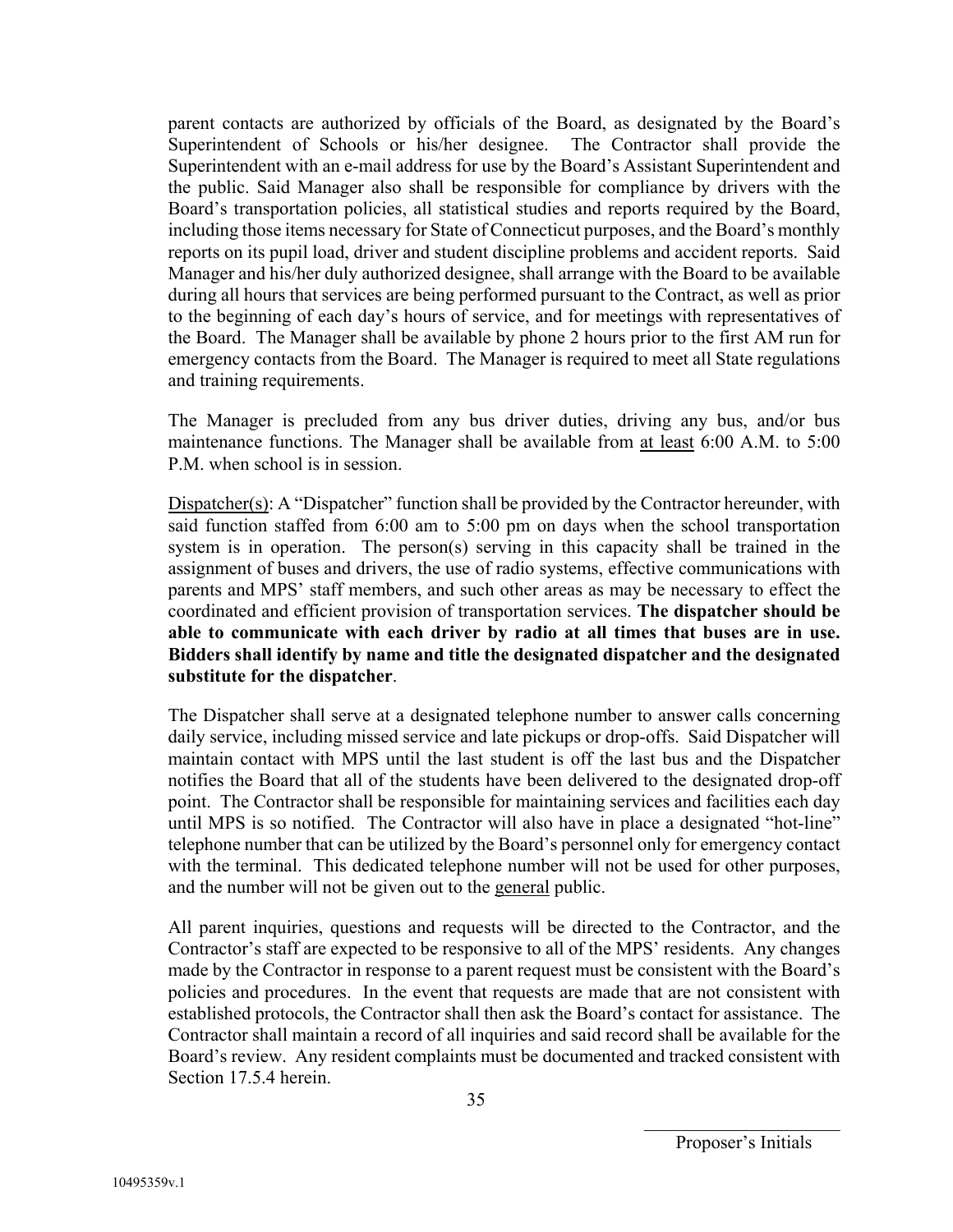The person performing the Dispatcher function shall not serve as an assigned or scheduled route driver, or perform maintenance functions, during their scheduled dispatching times. In the event that emergencies require that the Dispatcher substitute on a route, advanced notice must be provided to the Board.

The Manager and Dispatcher do not need to be located on site at the district bus lot.

On-site Supervisors/Lead Bus Drivers: The Board shall have assigned to it a designated on-site supervisor or lead bus driver who shall work at the bus lot and serve as a liaison to the Board and who shall be knowledgeable about that Board's routes.

Safety Supervisor: The Contractor shall designate a Safety/Training Coordinator with whom the Assistant Superintendent may consult on problems and issues of safety, driver performance, student behavior and trip routing, which may arise while during the Contract term. The Safety Supervisor shall provide safety and driver training to the staff serving the Board.

Other Employees: The above detailed employees shall be provided by the Contractor as a minimum in order to provide the quality of services expected by the Board. It is the Contractor's responsibility to determine what additional employees may be required to meet the program needs.

- 10.5 All office staff and drivers provided by the Contractor pursuant to the Contract shall be properly dressed. These same employees shall be expected to maintain a positive attitude about their work, and shall endeavor to represent the Contractor and the Board in a positive way. All bus drivers must wear photo identification tags provided by the Contractor whenever they come in contact with students or school building personnel while working in their assigned tasks.
- 10.6 The Contractor must comply with all Local, State, Federal laws and regulations, and Regulations of the Department of Motor Vehicles regarding school bus driver employment and bus operation, and Board policies and regulations as to transportation for the Board.
- 10.7 Each driver performing services pursuant to the Contract shall be involved in all safety programs which are or may be required by the laws, rules and regulations of the State of Connecticut.

The Board reserves the right to provide specialized training with the cost of said training borne by the Board, with associated wages for the attendees paid by the Contractor. The Contractor agrees to fully cooperate in the provision of this training. Any training required by regulation or law shall be the responsibility of the Contractor with the cost of said training borne by the Contractor. The Contractor shall provide the training required by Public Act No. 18-185, Section 3 to all drivers.

10.8 The physical examinations of drivers shall be at the driver's or the Contractor's expense. All exams to be completed as required by regulations of the Department of Motor Vehicles.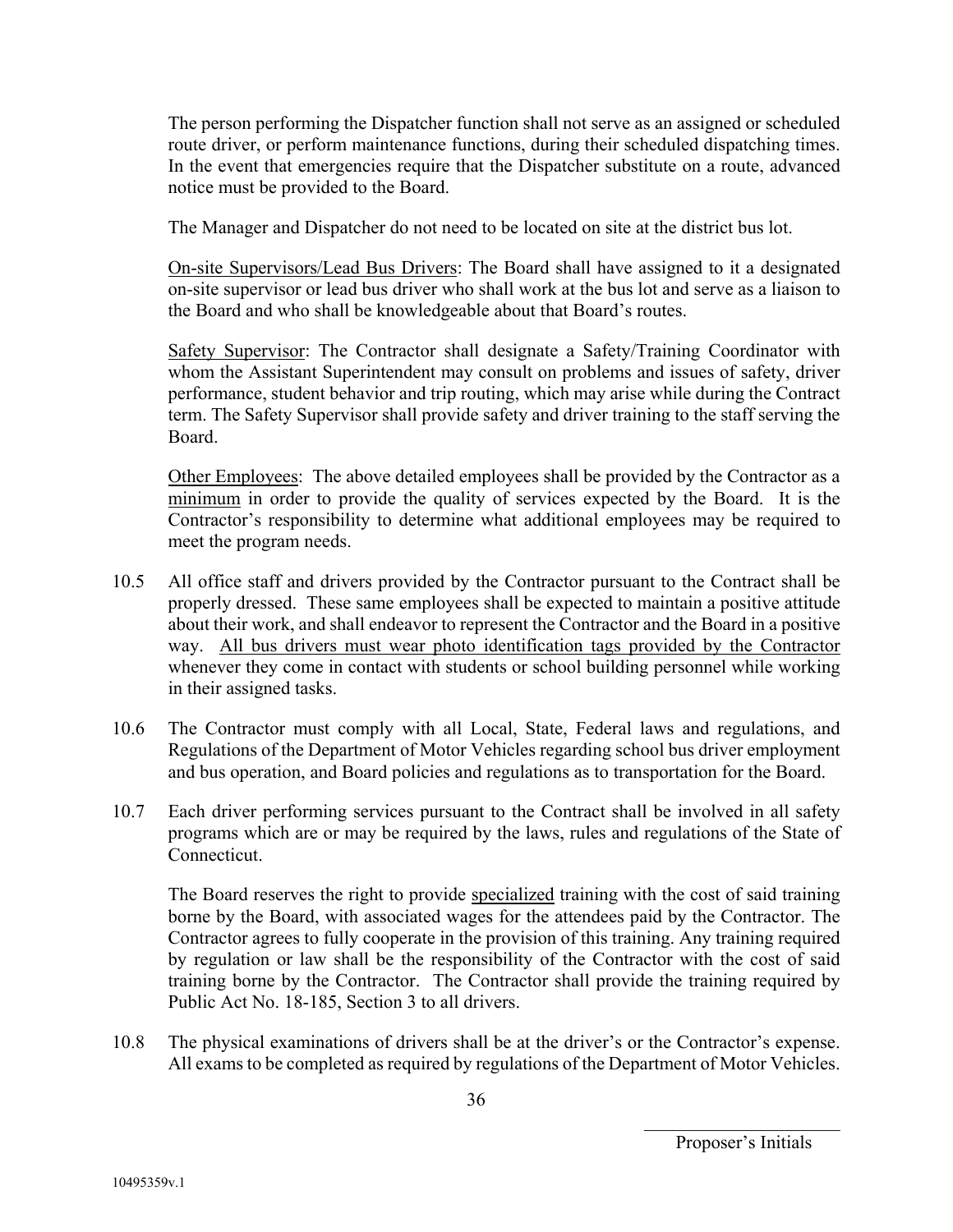All drivers must also comply with any Federal drug and alcohol testing requirements which compliance will be solely at the Contractor's expense, and any physical ability tests that may be mandated during the term of this Contract.

Each driver performing services pursuant to the Contract must undergo the physical examinations and the reports thereof shall be transmitted to the Board's Superintendent, or designee, in writing on the forms prescribed by the Board. The Board reserves the right to have a doctor examine anyone providing service under this Contract with the cost of such examination at the Board's expense.

All employees of the Contractor will be drug-tested prior to employment and randomly thereafter in compliance with all Federal and State laws and the Board's regulations. The Contractor will submit proof of drug testing to the Board for each employee prior to their driving buses in its transportation system.

Nothing in this section shall be construed to require the Contractor to provide any information, or perform any tests, that would be contrary to any Local, State or Federal regulations or laws.

- 10.9 The Parties specifically acknowledge their mutual understanding that any of the Facility's requirements, rules, policies, and/or protocols, and federal and/or state laws, applicable to the Facility's employees to protect the school community from the COVID-19 pandemic or the spread of other communicable diseases, including, without limitation, a requirement to be vaccinated against the SARS-CoV-2 virus in compliance with Governor Lamont's Executive Order 13G and applicable guidance from the Connecticut Department of Public Health, shall apply, to the extent permitted by law, to Contractor Employees assigned to the Facility. The Contractor shall annually attest that all of its Contractor Employees assigned to the Facility are in compliance with, or exempt as a matter of law from, said federal and/or state laws and requirements of the Facility. To the extent permitted by law, the Contractor agrees that upon the Facility's request, the Contractor shall promptly provide the Facility with any documentation related to such compliance
- 10.10 The Contractor shall submit to the Board no later than 14 days prior to the beginning of each Contract Year a list of the names and addresses and Connecticut Driver's License numbers of all regular and substitute drivers employed that will provide the services required hereunder to the Board and said list shall be updated by the Contractor by adding or deleting such information regarding any such driver hired or terminated after that date, and the reason therefore. Said updated notice shall be provided to the Board within 24 hours of employment or termination, and/or otherwise consistent with the policies and procedures of the Board. No other drivers may be used unless such information is provided to the Board in advance. Said list shall include the designated route/bus assignments for each driver. Each list shall show the specific drivers for that transportation.
- 10.11 The Contractor shall at all times have stand-by drivers for the operation of spare buses in the event of mechanical or other difficulties to maintain and provide the services which are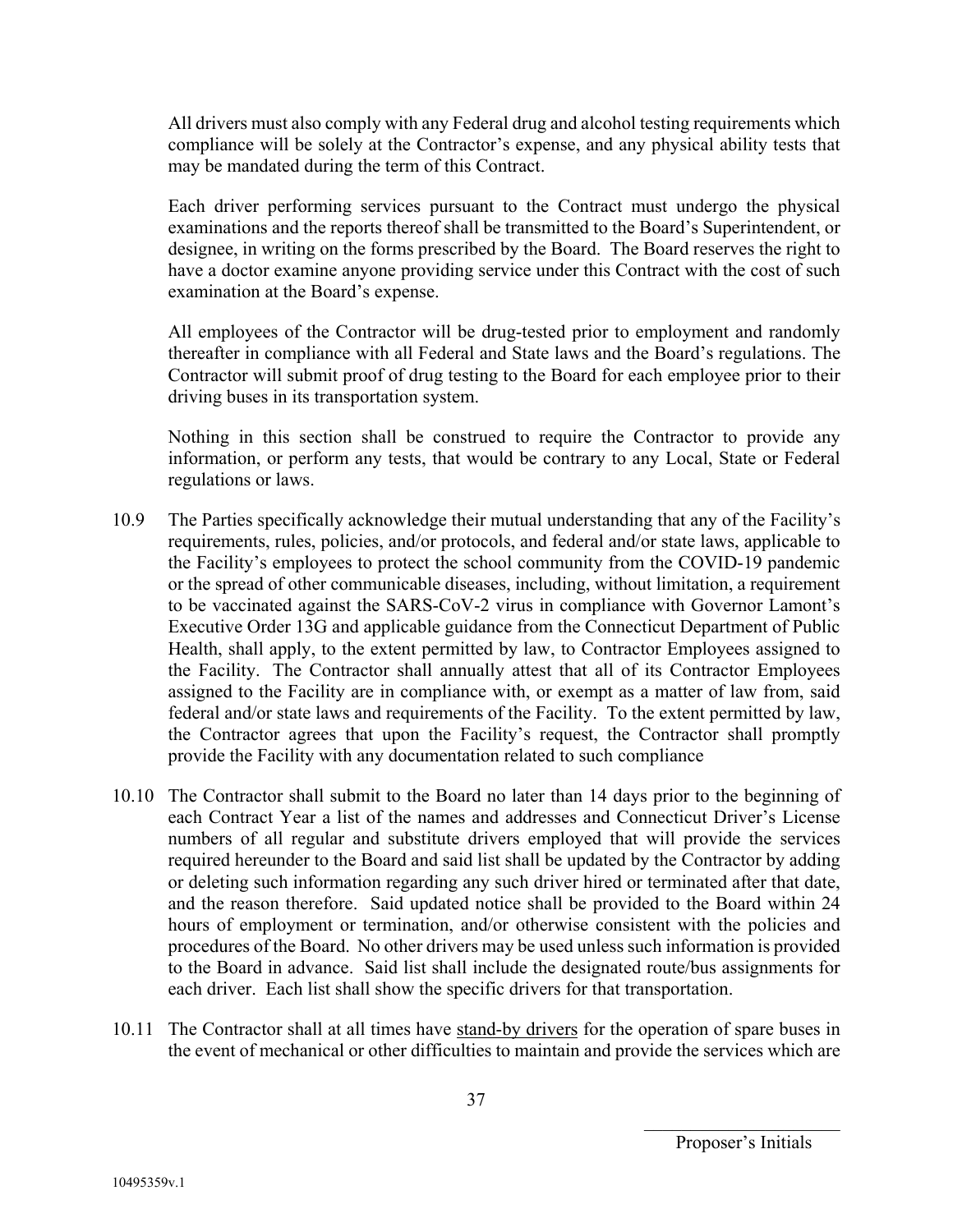required under this Contract. The Contractor shall provide attendance information to the Board upon request.

In order to ensure continuity in the provision of services, and in order to reduce student discipline issues, drivers assigned to AM and/or PM runs are prohibited from leaving these assigned runs to perform optional field or athletic trips. The Board believes that the best transportation programs exist where the same drivers are on the same routes, every day. To this end, the Contractor is prohibited from entering into any agreements or procedures which violate this mandate.

- 10.12 The Contractor shall be responsible for providing practice and instruction to the drivers and aides with regard to the location, use and operation of the emergency door(s), fire extinguisher(s), first aid equipment, windows and roof hatches as means of escape in case of accident. Such drills shall be held at such times as required by law. Contractor shall also provide all employees mandated training, including but not limited to blood borne pathogen exposure control training.
- 10.13 The Contractor will inform all personnel providing services under the Contract that changes in routes, stops or schedules may be made only with the prior approval of the Board. Additionally, prior to the opening of schools and throughout the school year, all drivers shall traverse their assigned routes until they become familiar with all stops and roads. Stand-by and substitute drivers shall also become familiar with the routes to ensure efficient operation of the system in the event that the assigned driver is not available to operate the route.
- 10.14 The Contractor, along with the respective driver, will be responsible for the safety and supervision of the children transported under the Contract. The Contractor is prohibited from releasing special needs children, identified by MPS, pre-school, or kindergarten through grade 2 children without supervision. If there is no one to meet the child, the child is to be kept on the bus and dispatch is to be notified IMMEDIATELY.

The Board may provide the Contractor with Transportation Care Plans for specific students. These Transportation Care Plans must be maintained on the bus, and the Contractor must develop procedures to ensure that said Plans are transferred to any spare buses that may transport the designated student(s).

10.15 No alcoholic beverages or illegal intoxicants may be brought to or consumed upon the Board's premises or buses utilized pursuant to the Contract by any employee of the Contractor, nor shall any employee be under the influence of or impaired by any alcoholic beverages, illegal intoxicants or prescription drugs, nor shall any employee transfer, sell or provide intoxicants, drugs or tobacco products to students or vehicle occupants. Additionally, no alcohol, no smoking, no vaping is allowed on the buses, or on school property, by Contractor's employees. The Contractor is required to fully inform its employees of this provision. No alcoholic beverages or illegal intoxicants shall be allowed at the bus lots. MPS has a "drug free zone" and "no smoking/no vaping" policy on school property. The Proposer is expected to complete Appendix E.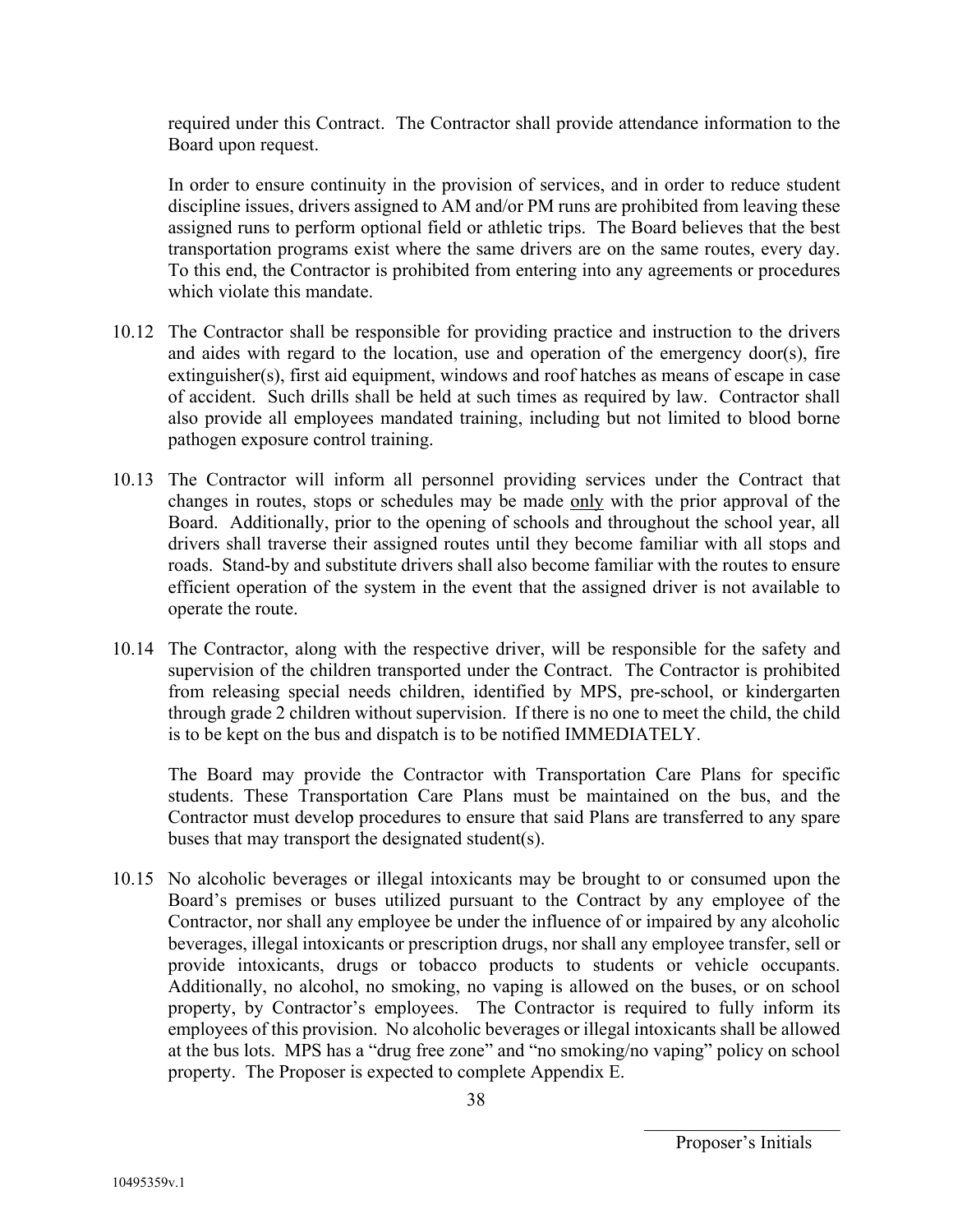- 10.16 Each driver will remain aboard his or her assigned bus at all times that pupils are aboard said bus. Each driver shall be informed of, and comply with state law and the Board's regulations as to the prohibition of idling.
- 10.17 Under no circumstances shall a driver refuse to pick up or discharge a pupil at an established school bus stop, unless authorized by the Board, nor shall a driver remove a pupil from a bus providing services hereunder before reaching the pupil's intended destination, except in the case of an emergency. Dispatch must be notified immediately of such an event.
- 10.18 The Contractor will have access to the Internet, and the Contractor is responsible for the training necessary to allow the Contractor's employees to maximize the use of this resource. The Contractor will have email accounts assigned and they shall be checked regularly by the terminal personnel. The Contractor must ensure that the terminal has sufficient computer equipment to allow the use of common word processing and spread sheet programs. In order to facilitate communications with the Board in similar formats, the use of Microsoft Word and Excel are strongly recommended. The Contractor is responsible for any internet costs, related computer equipment, and staff training, and the Contractor is responsible for ensuring that said computer equipment is of sufficient capacity to efficiently operate any required software.
- 10.19 The Contractor shall perform criminal background checks (including fingerprinting) annually and, for new personnel, prior to being assigned a route, on any driver, monitor or any personnel that will drive vehicles, who provide the student transportation services pursuant to the Contract. The Contractor shall also perform, and any driver, monitor or any personnel that will drive vehicles assigned to perform student transportation services under the Contract shall submit to, a records check of information maintained on the Connecticut Sex Offender Registry (the "Registry"). The Contractor shall also perform, and any driver, monitor or any personnel that will drive vehicles assigned to perform student transportation services under the Contract shall submit to, a records check of information maintained on the Abuse and Neglect Registry of the Connecticut Department of Children and Families (the "DCF Registry"). If the Contractor receives any information that any such driver, monitor or any personnel that will drive vehicles has a criminal record, is on the Registry or a record of abuse or neglect, the Contractor shall provide the results of all such criminal records checks or the information from the Registry or the DCF Registry and any other related information to the Board. Contactor agrees that it shall comply with Section 10-222c(g) of the Connecticut General Statutes, and Contractor shall immediately notify the Board of any findings required to be reported by such law. The Contractor shall also provide the Board with a certification of compliance with these requirements in writing.
- 10.20 The Assistant Superintendent reserves the right to review all personnel records and personnel used in the performance of this contract and to reject a driver prior to actual employment. In the event that any driver demonstrates unsatisfactory performance, the Assistant Superintendent shall have the right to require the Contractor to replace or transfer the driver to another route within twenty-four (24) hours after notification. If replaced, the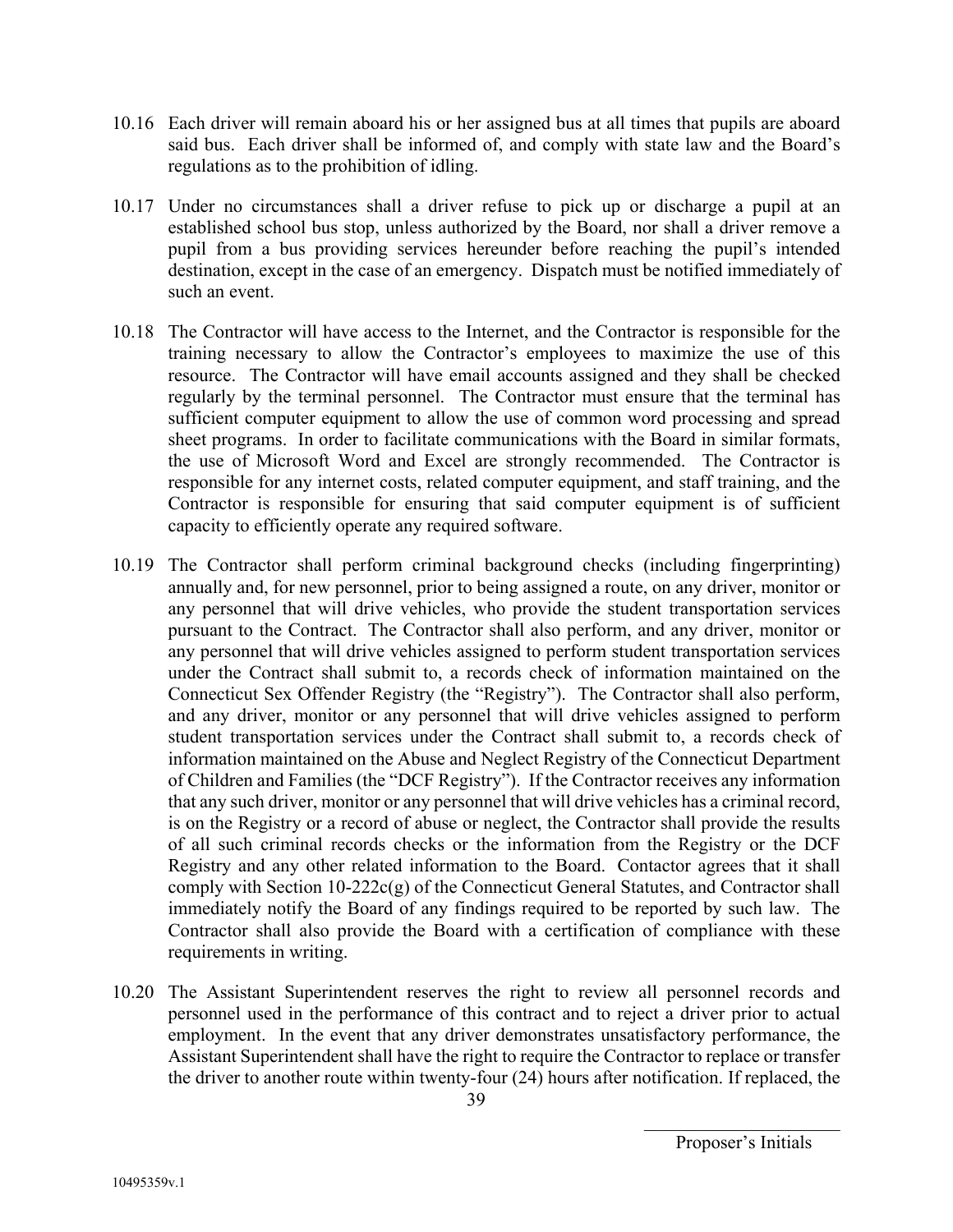driver shall not thereafter be reinstated without Board approval. The Contractor assumes all responsibility and/or liability that may arise in connection with any and all labor agreements.

- 10.21 As a routine procedure, each driver will inspect his/her vehicle prior to beginning a route to insure that exterior lights and equipment are fully operational. After each trip within the route, the driver will walk to the rear of the bus and check every seat for forgotten articles, vandalism and particularly sleeping children. This inspection will occur during morning trips, afternoon trips and at the end of field and athletic trips.
- 10.22 Vehicle drivers shall immediately report to the Contractor all accidents, scheduling problems, stop issues, discipline issues, and any related problems. Drivers shall follow prescribed emergency procedures in the event of an accident or vehicle malfunctions. All accidents, whether there is an injury or not, shall immediately be reported to the Business Office. In the event of an injury, Contractor shall promptly prepare a written report to the Assistant Superintendent of the accident.
- 10.23 Prohibited Practices:
	- 10.23.1 Drivers will not wear headphones during the course of driving a route.
	- 10.23.2 Smoking is prohibited while transporting students.
	- 10.23.3 Personal cellular phones are prohibited, but Contractor owned cellular phones might be used to enhance safety on regular routes and/or communication for field trips as well as for GPS.
	- 10.23.4 Deviating from the routes as provided by the MPS.
	- 10.23.5 Backing up buses is strictly prohibited.
	- 10.23.6 Drivers will not be less than 21 years of age or students in the District.
	- 10.23.7 Except for the Contractor name, no vehicle will carry political advertising.
- 10.24 The Contractor is responsible for students from the moment they board the bus or van until they exit the bus or van at home or school. The Contractor will require its drivers to report any disturbance, irregularities or disciplinary infractions by students to the building principal.
- 10.25 In the event of extreme disciplinary infractions by students on vehicles, which in any way imperil safe operations, the Contractor shall require that School Bus Drivers stop the vehicles and not proceed until discipline is restored. The Contractor's office is to be immediately alerted via radio. The School Bus Driver shall report all such occurrences to the Contractor, and the Contractor shall notify the Principal of the school.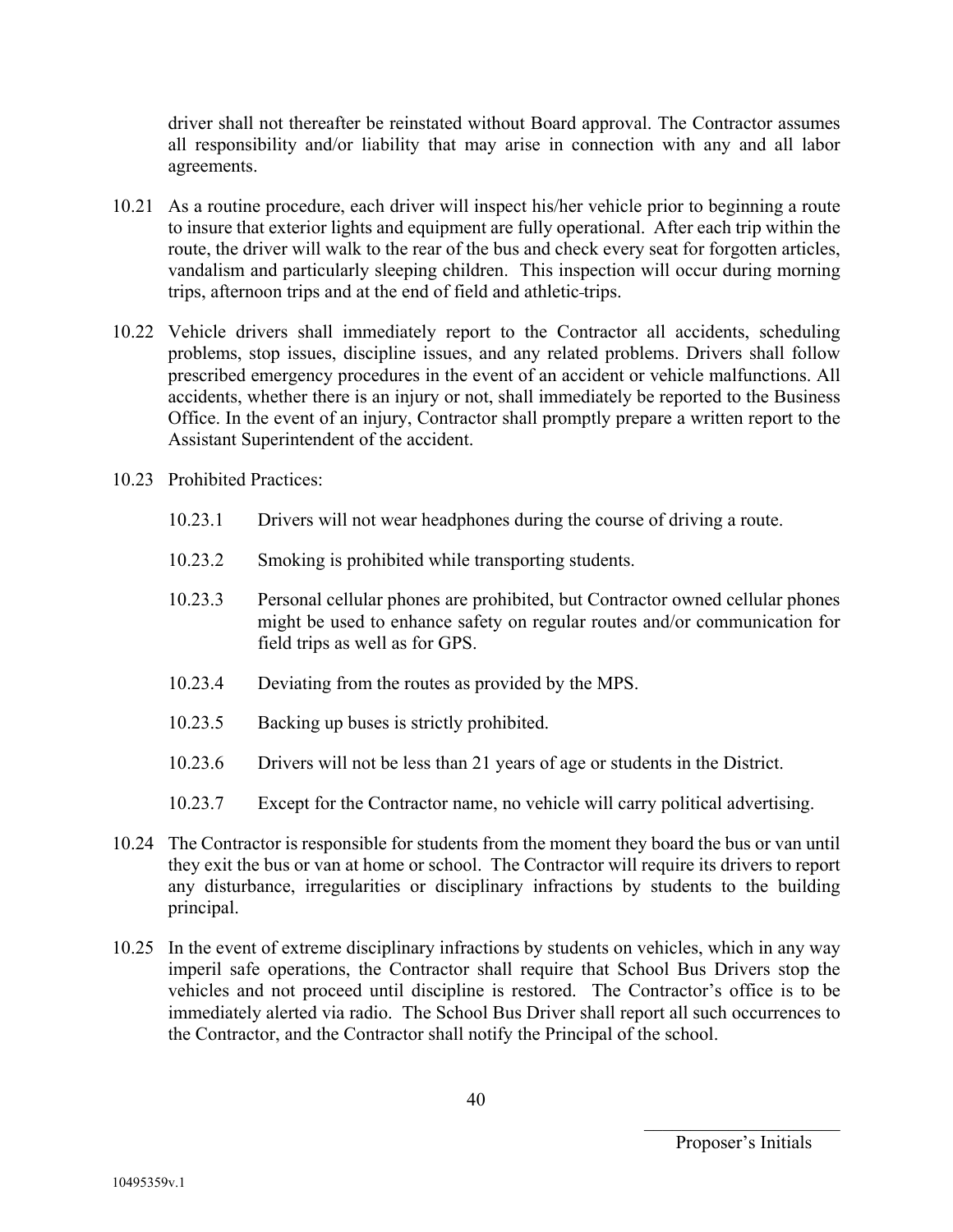- 10.26 Only individuals specifically authorized by the Contractor and the Board will be allowed to ride the vehicles.
- 10.27 The Contractor will offer the employees of the current Manchester bus contractor the right of first refusal for employment.
- 10.28 The Contractor assumes all responsibility and/or liability that may arise in connection with any and all labor agreements.

#### **ARTICLE 11. VEHICLES**

11.1 It shall be the responsibility of the Contractor to provide a sufficient number of school buses and vehicles, with sufficient capacities to adequately meet the needs of the Board. All vehicles will have valid Connecticut Department of Motor Vehicles operating certificates and be maintained in safe and suitable condition for operation. It is the responsibility of the Contractor to provide safe, proper, and appropriate maintenance on vehicles used during the term of this Contract, and to ensure the proper cleanliness of the buses. Additionally, the Contractor is responsible for having in place a system to secure the entry to the buses to prevent rodents or animals from entering the buses while parked under the care of the Contractor.

In addition to the necessary vehicles to meet the scheduled needs of the district, the Contractor is required to have at least one (1) Type I and one (1) Type II vehicle as spare vehicles located at such a place to ensure that the spare vehicle can respond to a vehicle need within 20 minutes of the request.

11.1.1 Section 5.2.3 of the Request for Proposals details the current fleet being provided by the current contractor. The Board will work with the Contractor to ensure the appropriate type vehicle is being utilized for the route.

**Each school bus must be in compliance with EPA guidelines** Included on these vehicles must be a strobe light, and front cross bars on each bus as well as any other NHTS safety equipment requirements for school buses.

11.1.2 At no time during the term of the Contract shall a vehicle being used to transport school children (including spares) exceed eight (8) years of age from the original date of manufacture. Failure to maintain the stipulated age requirements during the contract life shall be considered a default under the Contract. Vehicle age is determined by subtracting the chassis year of the vehicle from the year of the Contract (calculated on September  $1<sup>st</sup>$  of each year). For example, a bus with a 2014 chassis year, at the beginning of this contract period (7/1/22) would be considered 8 years old. Vehicle ages will be calculated each Contract Year and the Contractor will provide the Board with a detailed fleet listing of the vehicles to be used for MPS' transportation at the beginning of each school year stipulating that they meet this age criterion.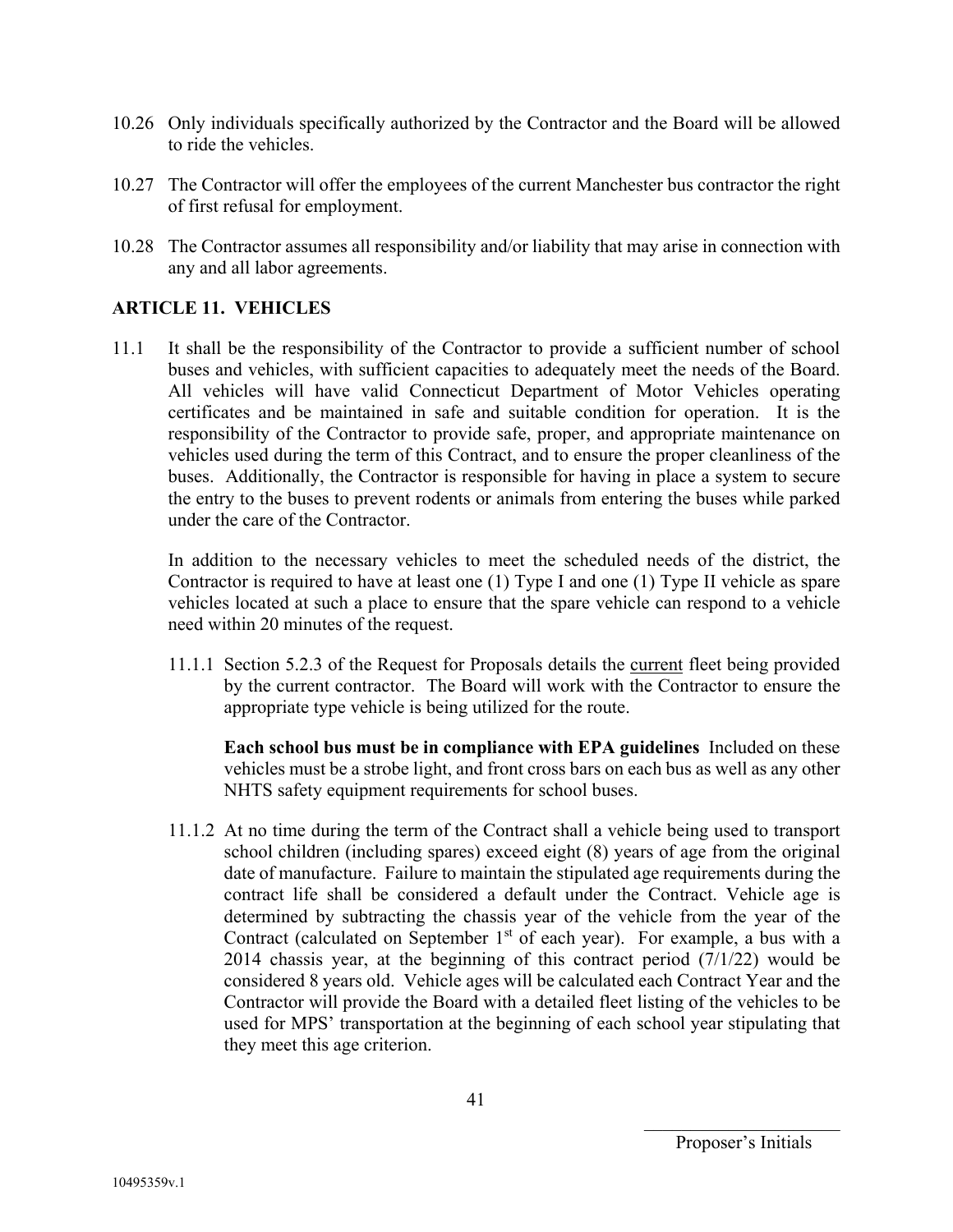- 11.1.3 Each Type I and II bus shall have flashing stop arms and front safety crossing control gates.
- 11.1.4 Each vehicle (including school buses, School mini buses, school lift buses and special education vans) shall be equipped with two-way radios of at least 30 watt capacity, business band sufficient to reach all vehicles in operation from the most distant point to the dispatching station, which shall be maintained in operable condition at all times by the Contractor. No vehicle shall be operated outside the Board's boundaries without an operating radio (that can be heard from the base station) and/or a cell phone. All radios or cell phones must be utilized consistent with Federal and State usage regulations.

The Contractor shall provide the Contractor's on-site transportation supervisors with the use of a "direct-connect" cellular telephone (i.e. Nextel or equivalent) that is coordinated with the Contractor's network.

- 11.1.5 All designated vehicles transporting special education students must have seat belts, child restraint seats, harnesses, or other suitable restraints to meet the needs of each such student. In vehicles with wheelchair lifts, the age, make and model of lift must be identified. Additionally, all wheel chairs must be forward facing and be restrained by a five-point restraint system: four floor tiedowns and one over the shoulder restraint. Should legislation require child restraints for students being provided service under this Contract, it shall be the Contractor's responsibility to provide compliant restraints.
- 11.1.6 All buses shall be painted the standard school bus yellow. Route numbers for the MPS shall be prominently displayed on the buses, consistent with State regulations. All vehicles shall be fitted with permanent devices for displaying the route numbers, approved by the Board, located in the foremost passenger windows on each side of the vehicle, or on magnetic signs prominently displayed on the vehicle. Spare vehicles must have a system to allow the proper identification when providing services on a route. All buses must be identified with signs reading "the Manchester Public Schools," located on both sides of the vehicles. All special education vehicles shall be identified with signs reading "Carrying School Children," located on both sides of the vehicles.
- 11.1.7 All the vehicles shall be maintained in first class repair and working order and in clean and sanitary condition, shall be adequately heated, and shall have sufficient power to operate in accordance with the schedule of the Board under reasonably foreseeable circumstances. Any problems, which might affect normal operation, shall be reported to the Assistant Superintendent or designee no later than 6:00 A.M.
- 11.1.8 Buses transporting students must be restricted to the transportation of students and/or authorized personnel only. However, with the prior written approval by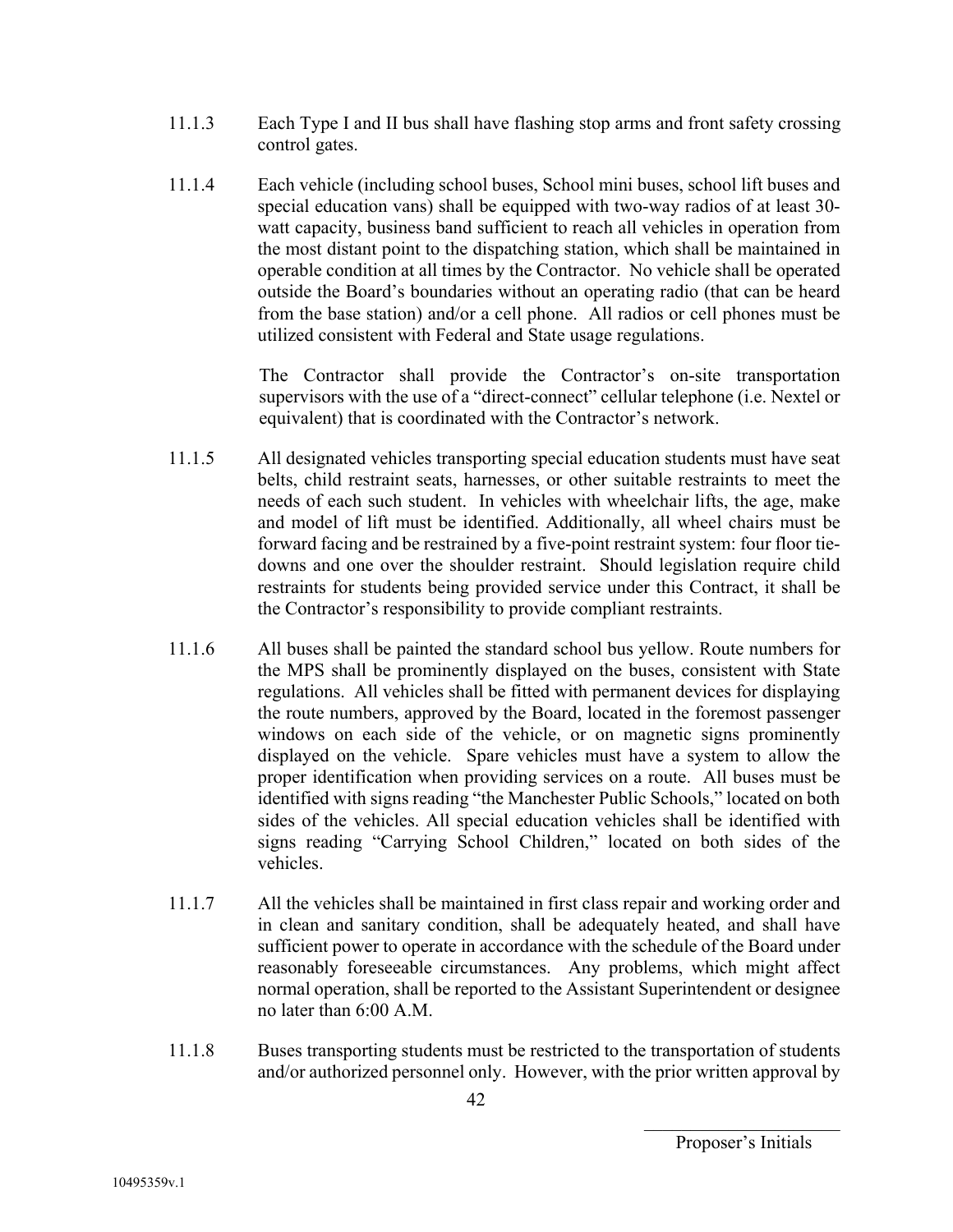the Superintendent, only if there are spaces available on the vehicles and only in compliance with the Board's policies, drivers may transport up to two (2) of their own pre-school children on such routes. All such transportation must be consistent with State regulations. The cost of any equipment (seat belts; car seats) required for the driver's children shall be the responsibility of the Contractor. If the Board gives its approval, it reserves the right to withdraw such approval if the driver benefit interferes with the provision of safe and effective services to the students or if there are no longer extra seats available on a vehicle. Such determination rests solely with the Board.

- 11.1.9 At any time during this Contract, the Board, at its discretion, shall have the right to conduct inspections of the Contractor's equipment and to make recommendations concerning changes, repairs or additions to the mechanical equipment of the Contractor. It shall be the responsibility of the Contractor to carry out these recommendations within the reasonable time period designated by the Board. The Contractor and the Board will negotiate the cost of any equipment beyond the terms and condition of this Contract. In addition, the Superintendent or his/her designee has the right to inspect and reject buses to be used for transportation under this Contract for any reason. In the event of rejection, the Contractor will be fully responsible for replacing those rejected vehicles.
- 11.1.10 The Board may, on written notice, require the Contractor to discontinue the use of any vehicle, which it judges to be hazardous, mechanically defective or subject to frequent breakdowns or delays. In the event that the discontinuance of any vehicle shall be ordered, the Contractor shall forthwith replace said vehicle with another vehicle, which is capable of fulfilling the requirements of this Contract and the schedule
- 11.2 The Contractor shall provide to the Board prior to the start of each year of the Contract, or as otherwise may be requested, in the form of Exhibit C, the year, make/model, student and seating capacity, of each vehicle to be utilized during the Contract Year.
- 11.3 Contractor must, upon request, provide the Board copies of vehicle maintenance records. The Contractor shall establish a daily inspection program of all vehicles and equipment and shall keep written records showing such inspections so that the Board or its authorized agent may, at any time, request the written record of the inspections made by the Contractor. Such records shall be on a form approved by the Board.
- 11.4 During the term of this Contract the Contractor shall have the right to substitute new or equivalent vehicles, provided prior written notice is given to the Board and such substitution meets the terms and conditions of this bid.
- 11.5 The Contractor and the Board agree to negotiate the cost of any additional equipment that the Board may require that is not covered by laws, rules, regulations, policies and standards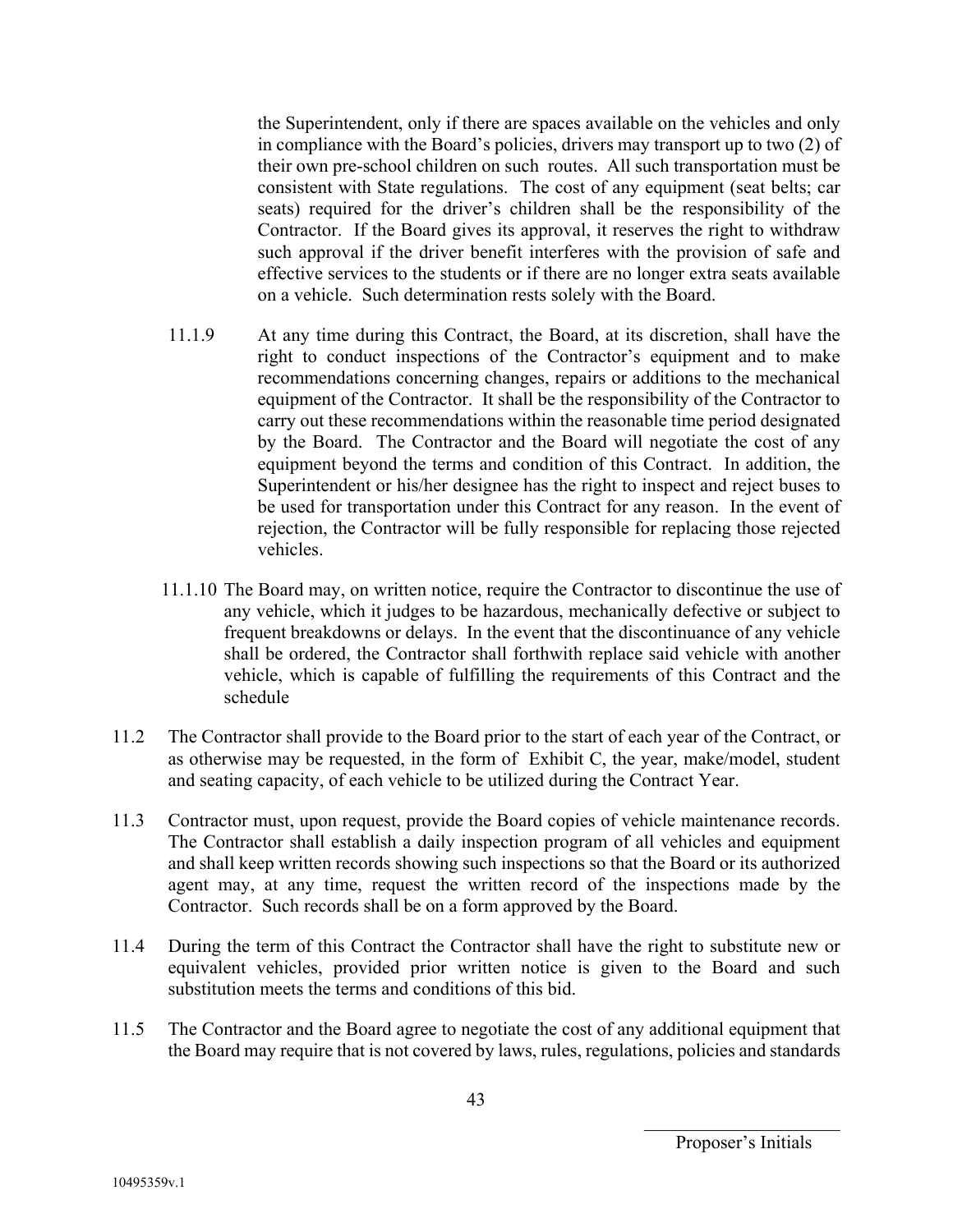of the federal government, the State of Connecticut, the Connecticut Department of Motor Vehicles and the Board.

- 11.6 Buses shall be made available to the Town of Manchester for any emergency as declared by the Town General Manager*.* If drivers are not available, the Contractor agrees to allow the Town to use the buses with its own authorized drivers. The Board shall not require additional use of the vehicles other than as required by the terms of this contract.
- 11.7 Gasoline Fuel for the vehicles shall be paid for and provided by the Contractor and invoiced monthly to the district, whereas, diesel fuel will be paid for and provided by the Board.

#### **ARTICLE 12. FACILITIES**

- 12.1 The Contractor shall be responsible for providing all transportation related facilities used in the performance of this Contract. The site(s) to be utilized by the Contractor for the operation and maintenance services must be stipulated on the Form of Proposal form and be located within Manchester. The location of the site(s) cannot change without prior written consent of the Board. The Board reserves the right to inspect the terminal(s) periodically during the term of the Contract.
- 12.2 The Contractor will insure or self-insure its own equipment, materials, and supplies stored on the premises against the loss through fire, vandalism, and theft. Furthermore, the Boards will not be responsible for the loss by fire, vandalism, or theft of any personal items of the Contractor's employees that are stored or used at these lots.
- 12.3 The Contractor shall pay all motor vehicle, personal, excise, sales, use and other taxes or assessments with respect to the Contractor's vehicles, equipment, personal property and business operations on the applicable lot prior to same becoming delinquent. The Contractor shall register all buses being used for the Board in the Town of Manchester and pay the appropriate taxes to Manchester.
- 12.4 When not operating in service to the Board or removed for maintenance service at another location, all vehicles being used to provide services under the Contract shall be parked at the above described lots and be subject to the control and supervision of the Contractor. Buses shall not be parked at private residences or any other locations in the Towns.

#### **ARTICLE 13. TRANSITION PLAN**

The Contractor shall implement the Transition Plan that is approved by the Board. The Transition plan must include, at a minimum, a plan for securing and establishing an operation and maintenance facility(ies) for the vehicles within the Town of Manchester, if not already in existence; hiring of personnel; securing vehicles; and the procedures and timeline(s) for the smooth continuation of the transportation program. If a facility is needed, a lease must be secured within fifteen (15) day following the approval of the Transition Plan.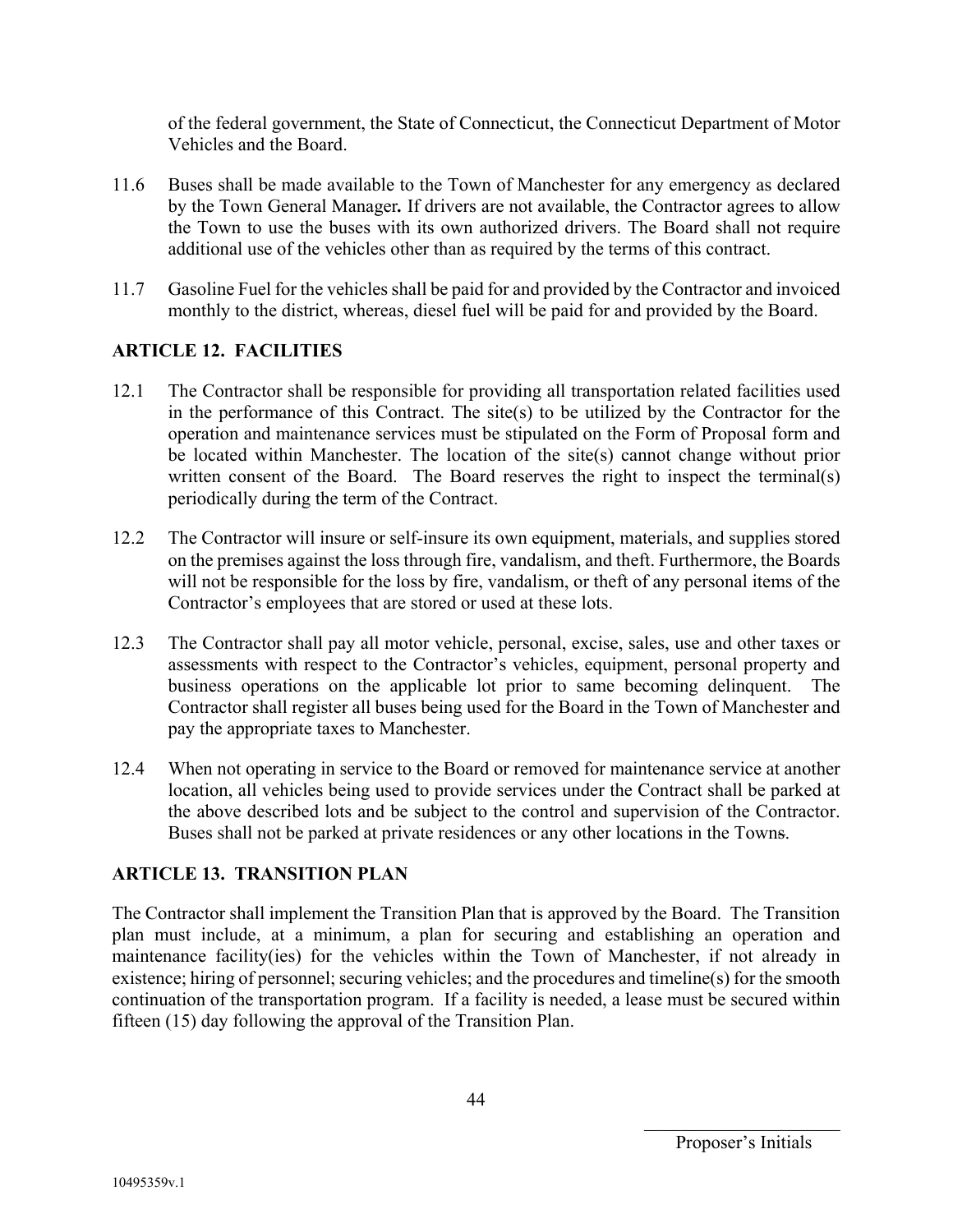#### **ARTICLE 14. SAFETY REQUIREMENTS**

School transportation vehicles must be operated at all times by capable and competent personnel at safe and reasonable rates of speed. The Board, through its Superintendent of Schools, reserves the right to require any and all reasonable precautions for the safety of students in their transportation to and from school. All students are to enter and leave vehicles at the curb (except special education students who may have specialized loading requirements), and at no time are pupils to be transported off the public roads, except in compliance with present policy and/or practice.

#### **ARTICLE 15. ROUTE SCHEDULING**

15.1 Primary responsibility for route development will rest with the Contractor in consultation with the Board or its designee, with final approval of the routes to be provided by the Superintendent or his/her designee. The Contractor agrees to review and prepare the routes in an effort to reduce mileage and fuel consumption. The Board reserves the right to accept responsibility to develop the routes for the district. The Board reserves the right to change any and all of its routes, times routes are to be operated, bus stops and any other such adjustments that conditions may necessitate. No route changes are to be made by the Contractor, or any driver, without the prior permission of the district. In the event that, in the opinion of the Contractor, routes cannot be traveled as scheduled, for good and sufficient reason, the district shall be notified immediately.

The Board reserves the right to change, reduce or designate additional pickup or discharge points when in the opinion of the district it is necessary for the safety and welfare of children. This shall be at no additional charge to the Board.

Routes and schedules are to accommodate class schedules and shall be determined by the Board. The Board must be notified by telephone when a bus driver is aware that there will be a delay of fifteen (15) minutes or more in the transportation of students.

15.2 The Board desires to obtain maximum utilization of all equipment through a well-defined bus routine management program. MPS shall provide the Contractor with a listing of students, names, addresses, grade levels, school assignments, and school bell times, needing transportation by July  $18<sup>th</sup>$  and special education students by August  $8<sup>th</sup>$  of each Contract Year. The Contractor shall be responsible for preparing and maintaining the bus routes and bus time schedules no later than July 29<sup>th</sup>. MPS shall approve said list by August 15<sup>th</sup> for the Contract Year.

Because of late enrollments, routes and loads will be flexible during the first few weeks of school. Only the Superintendent or the Assistant Superintendent will authorize route changes. The MPS encourages input from the Contractor on changes that will increase safety and/or efficiency. A hard copy and electronic version of the routes shall be provided to the Assistant Superintendent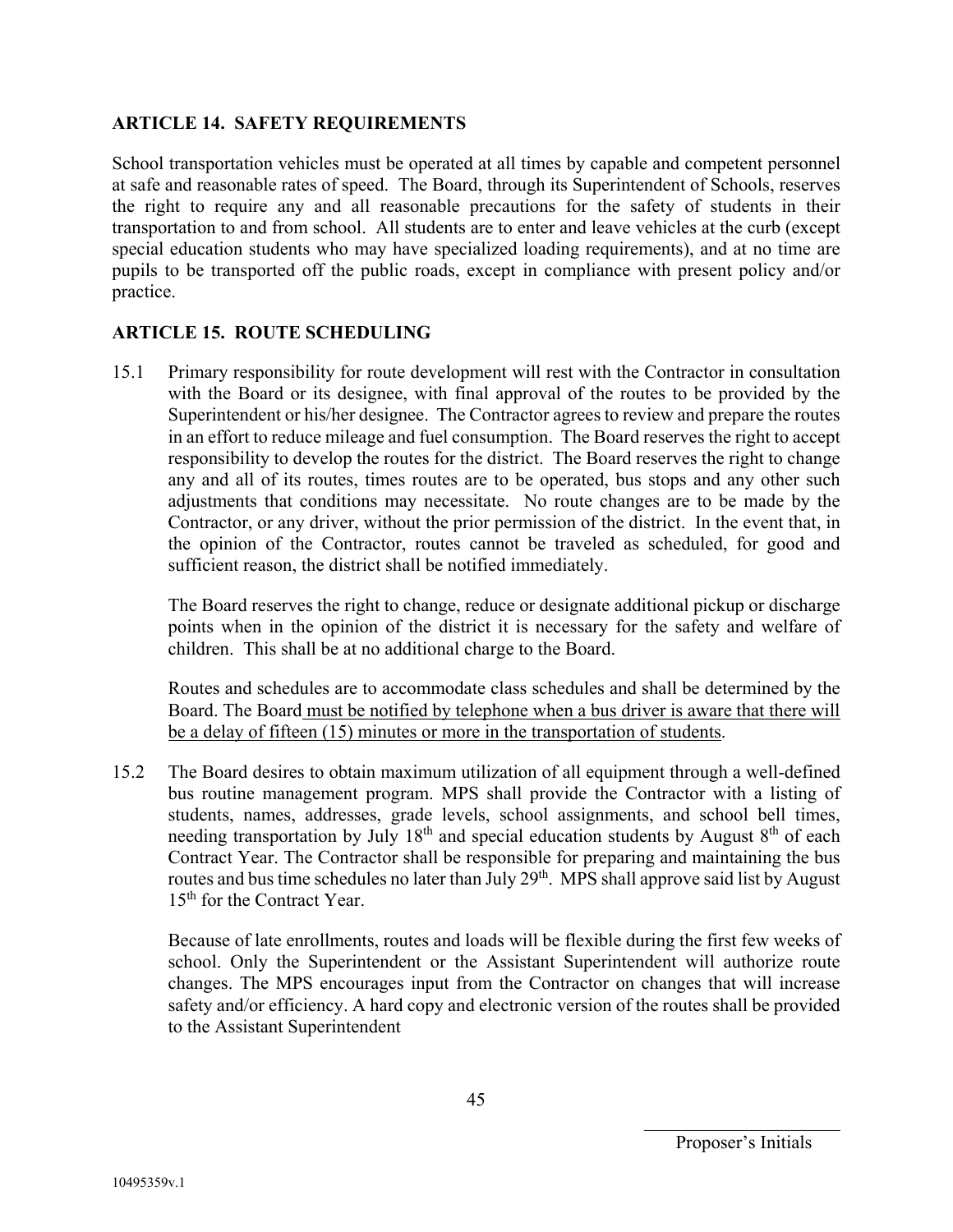- 15.3 The Contractor shall be required to use a comprehensive computerized/automated routing system (Versa Trans or comparable). The Contractor must establish and maintain the database and it must include a digitized map of Manchester. This program must be maintained on a PC platform and it must be electronically accessible to the Superintendent, Assistant Superintendent or designee.
- 15.4 The parties to the Contract agree to cooperate in revising the trips specified herein to improve service, operating efficiencies or economy. No route changes are to be made by the Contractor without the prior written permission of the Superintendent or his/her designee. The District reserves the right to notify the Contractor of reasonable changes in the starting and dismissal times of a school or schools and services required by such change shall be without additional charges except as provided for in the Contract.
- 15.5 Special Education schedules shall reflect the unique needs of special education students. Given the unique requirements of special education transportation, situations may arise which will require additional routes or services. The district will endeavor to provide the Contractor with at least 72-hour notice prior to the initiation of said new service.
- 15.6 The number of days for which transportation will be required will be governed by the actual school calendar as adopted by the Board. When schools are closed (for any reason, including force majeure) transportation is to be furnished on such other days as each Board declares official school days. The Contractor shall not be required to furnish any transportation on mandated legal holidays to any schools including the non-public schools (if any are established in the future). The list of mandated legal holidays for each District will be published no later than the second week of school.
- 15.7 Each bus used under this Contract will display the proper Bus Number, consistent with State regulations as to size and location, and must be identified with signs reading "the Manchester Public Schools."
- 15.8 A copy of the route the bus is serving and the Student's names and addresses in the routes will be carried in the vehicle at all times. Drivers and spare drivers are expected to be familiar with routes prior to the opening of school.
- 15.9 The Contractor will be responsible for furnishing transportation to all schools and locations as required by the Board, which include, in-district, Manchester High School, Manchester Middle Academy, Keeney Elementary School, Verplanck Elementary School, Illing Middle School, Manchester Regional Academy, Waddell Elementary School, Bennet Academy, Bowers Elementary School, Highland Park Elementary School, Buckley @ Robertson Elementary School, Martin Elementary School, Manchester Preschool Center and Bentley Alternative Education as well as in-district non-public, charter and tech schools and out-of-district vo-ag and tech schools.
- 15.10 Dismissal Schedules The service contracted on regular routes is mutually understood to be contingent on the time schedules set forth in the regular route specification. The Contractor shall also provide: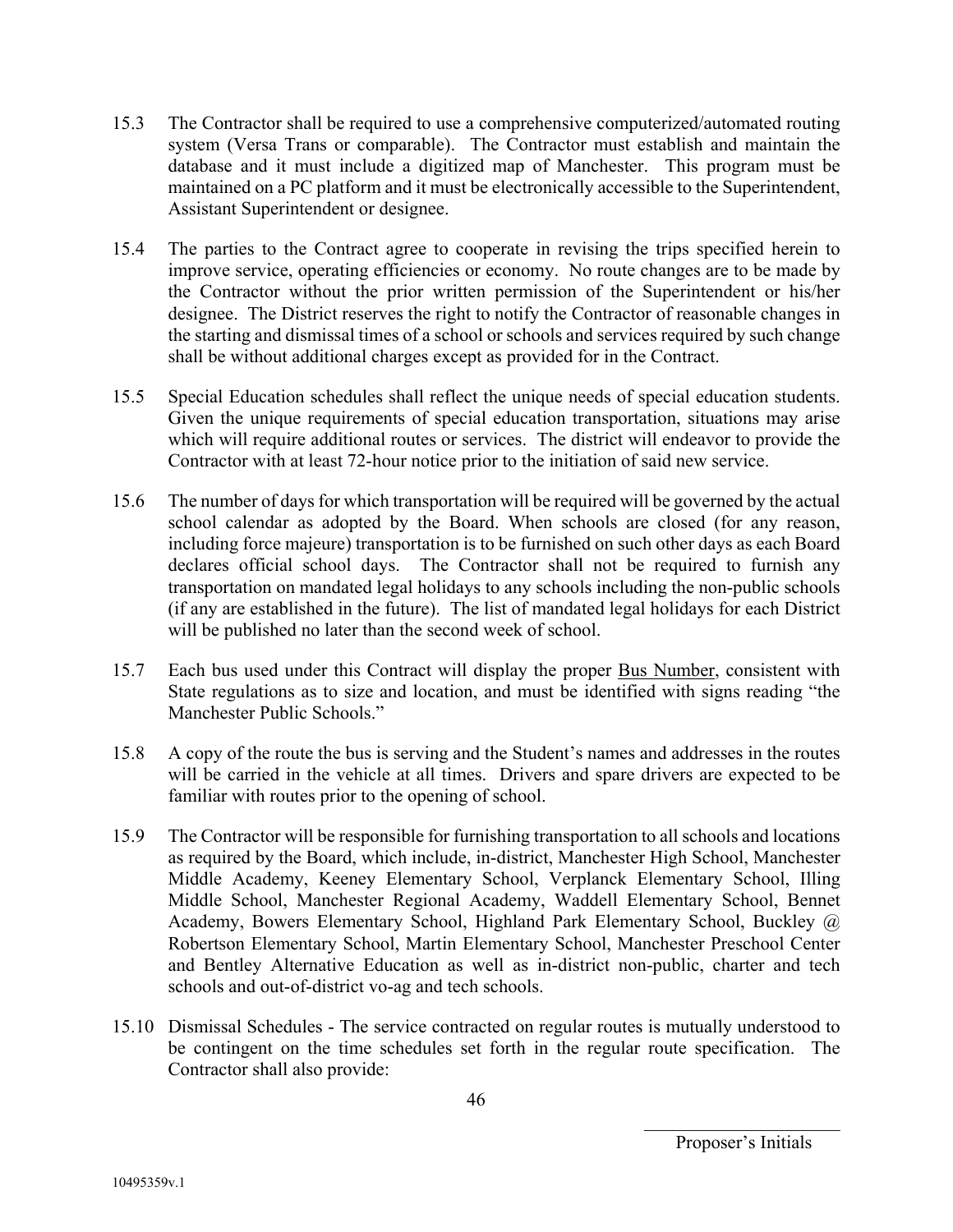- 15.10.1 The Board's district-wide mid-day dismissals when required.
- 15.10.2 Late runs at the high school, middle school and Bennet Academy as required.
- 15.10.3 Early dismissals and late arrivals as per calendars provided by the Board.
- 15.10.4 Early dismissals for the Board of any and all schools for parent conferences, special events, weather or civil emergencies, etc. On various occasions through the year, the public schools may dismiss early (day before Thanksgiving; last day of school; etc.), or selected schools may dismiss early (high school exams). The Contractor shall accommodate these early dismissals at no additional cost to the Board.
- 15.10.5 Dismissals as required during January and June examination weeks in the high school.
- 15.10.6 Summer transportation may be modified year to year by the Board, and as required by the individual student programs. Summer transportation shall commence with the summer of 2022.
- 15.10.7 The Contractor will delay, at no additional cost to the Board, the morning routes as requested and vehicles are to be available on any day that the Superintendent institutes a delayed opening of school due to adverse conditions or any other emergency.
- 15.11 The Contractor will supply updated route data, provide mileage and any other additional information deemed necessary by the Board within three business days of its request.
- 15.12 Vehicles shall pass over state highway and town-accepted roads only. If this cannot be accomplished, the Superintendent or Assistant Superintendent is to be notified as soon as possible. If any route cannot be traveled as planned, the Contractor shall notify the Superintendent or Assistant Superintendent immediately. If emergency conditions necessitate a temporary change in routes, the Superintendent or Assistant Superintendent shall be notified.

#### 15.13 Trial Runs

On a day established by the Board and within two weeks prior to the first day of service under the Contract, each regular driver for the Board's transportation services will make at least one (1) trial AM and PM run to include all stops assigned on the route. The Contractor will identify any routes where there is an indication of an inability to regularly perform to schedule and to safely serve the pupils. The Contractor must provide written verification of this trial run process to the Board no later than one week prior to the beginning of school of each Contract Year. Trial runs must be operated during the typical AM and PM times in order to replicate common traffic issues and related times. The cost of the trial runs shall be borne by the Contractor and will not be billed to the Board. However, the Board reserves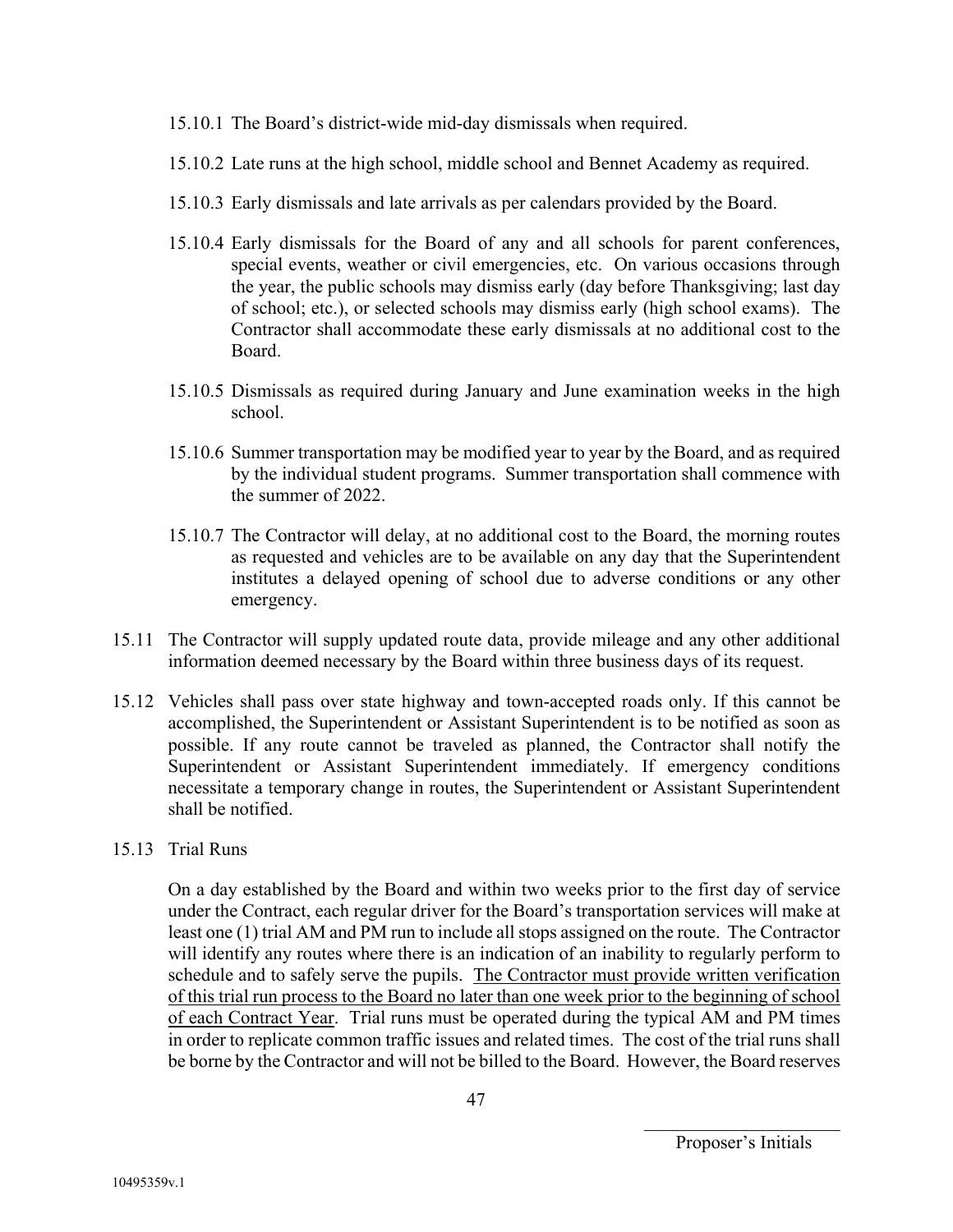the right to require additional trial runs and in those instances such Board will reimburse the Contractor for its documented out-of-pocket expenses for these runs.

#### **ARTICLE 16. OPERATING MATTERS**

- 16.1 Districts' Operating Policies: The Contractor shall conform to and abide by the policies, rules, and regulations of the Board as set out in the present written policies and rules of the Board, relevant to student transportation, as modified by current practice, and such other future regulations as may reasonably be required by the Board for its transportation services. The Board's policies are available on its websites.
- 16.2 Driver Training and Additional Training: All bus drivers must receive and participate in required safety instruction as outlined in State of Connecticut laws and regulations. Additionally, drivers and bus aides, monitors and/or attendants assigned to vehicles with automated lift systems shall receive training on the proper, safe use of the systems. Drivers, monitors, attendants and aides shall also receive training on the proper methods of securing each type of wheelchair transported under the Contract. The cost of such instruction shall be paid by the Contractor.

Each District may make available to the Contractor's employees additional specialized training for the District's transportation services. The District will cover the cost of said training with the exception of the Contractor's employees' wages which shall be the responsibility of the Contractor. The Contractor shall make all reasonable efforts to facilitate the scheduling and employee availability for this training.

- 16.3 Emergency Bus Drill: The Contractor shall, when requested, provide a bus and driver for annual student emergency bus evacuation drills, as required by law, as well as new student bus safety indoctrination programs. The District shall arrange for the drills or programs for its students. Such services shall be provided at no additional cost to the Board. All training must meet or exceed the mandates included in the policies of the District.
- 16.4 Emergency Closings: The Contractor will be required to consult with the Superintendent, or her/his designee, during times of inclement weather or other emergencies, about road conditions and the potential of closing school. The Contractor shall be responsible for providing the regularly scheduled buses in the event that schools are closed early in any school day due to weather conditions or other emergency declared by the Superintendent. It is understood that time is of the essence in providing such buses, and that such buses will be provided as soon as possible, but in no event will the arrival of the buses at the designated locations be more than one (1) hour after notification is given to the Contractor by the Board.

Should MPS experience an emergency which requires the movement of students or residents, the Contractor shall provide, to the best of its ability, the vehicles and drivers to meet the emergency need. A rate for reimbursement of costs incurred by the Contractor shall be mutually agreed to with the Board.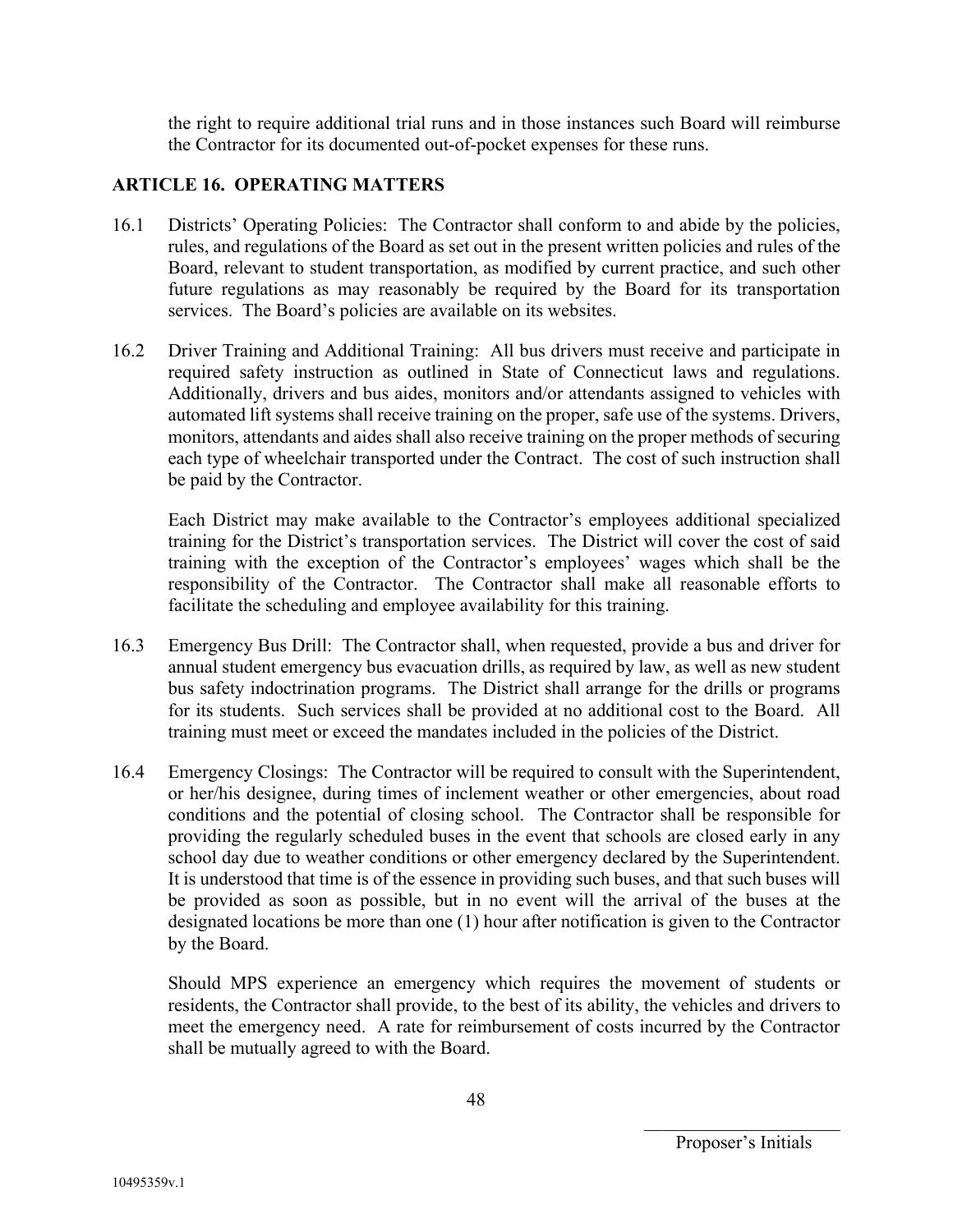- 16.5 The Contractor's Monthly Reports: The Contractor shall deliver to the Superintendent or his/her designee, its written report of operations on a monthly basis. Said report shall include matters such as: actual performance related to scheduled performance, student discipline matters and accidents, specific driver and attendant training programs, driver discipline matters and related documentation, and other items related to the performance of the Contract. A *sample* format is included as Exhibit D. The Contractor and a representative from the district shall meet prior to the beginning of school to finalize the information to be contained on this report.
	- 16.5.1 Accidents: In addition to monthly reports, in the event of any accident involving the operation of a vehicle being used under this Contract, the Board's designated liaison must be notified immediately. Any written reports which may be necessary will be completed by the Contractor in a timely fashion. The Contractor must also comply with all Federal, State, and/or District regulations or policies relative to accident reporting, investigations, and reviews. The Board reserves the right to actively participate in any accident review of a vehicle in which its students are being transported.
	- 16.5.2 Student Discipline Matters: In addition to monthly reports, in the event of any student discipline matter involving a district's student, the Contractor shall immediately notify the individual school building administration, and the Board's liaison, in the manner as prescribed by the subject school or the Board's policy and procedure. The Contractor shall follow the discipline operating procedures as defined by the Board.

Violation of good conduct, and improper behavior on the part of students, shall be handled strictly according to the procedures in effect for the MPS system as to such students during the term of the Contract. It is of paramount importance that drivers maintain good order on the school buses. Drivers may be required to attend suspension or corrective hearings in relation to the poor bus conduct of student(s) that were or are in their charge. This attendance is mandatory and failure to attend may cause the Board to request the removal of such driver who fails to do so. Any cost or salary reimbursement for attendance by drivers shall be borne by the Contractor.

- 16.5.3 Student Counts: A student count for the Board's students is required at least four times per school year. The Board will provide the Contractor with the schedule for these student counts. The Contractor will provide whatever assistance is requested to assist the Board in the compilation of this data.
- 16.5.4 Compliance with Section 10-221c reporting. The Contractor shall assist the Board in the tracking and filing of complaint and accident information consistent with the requirements of Section 10-221c of the Connecticut General Statutes.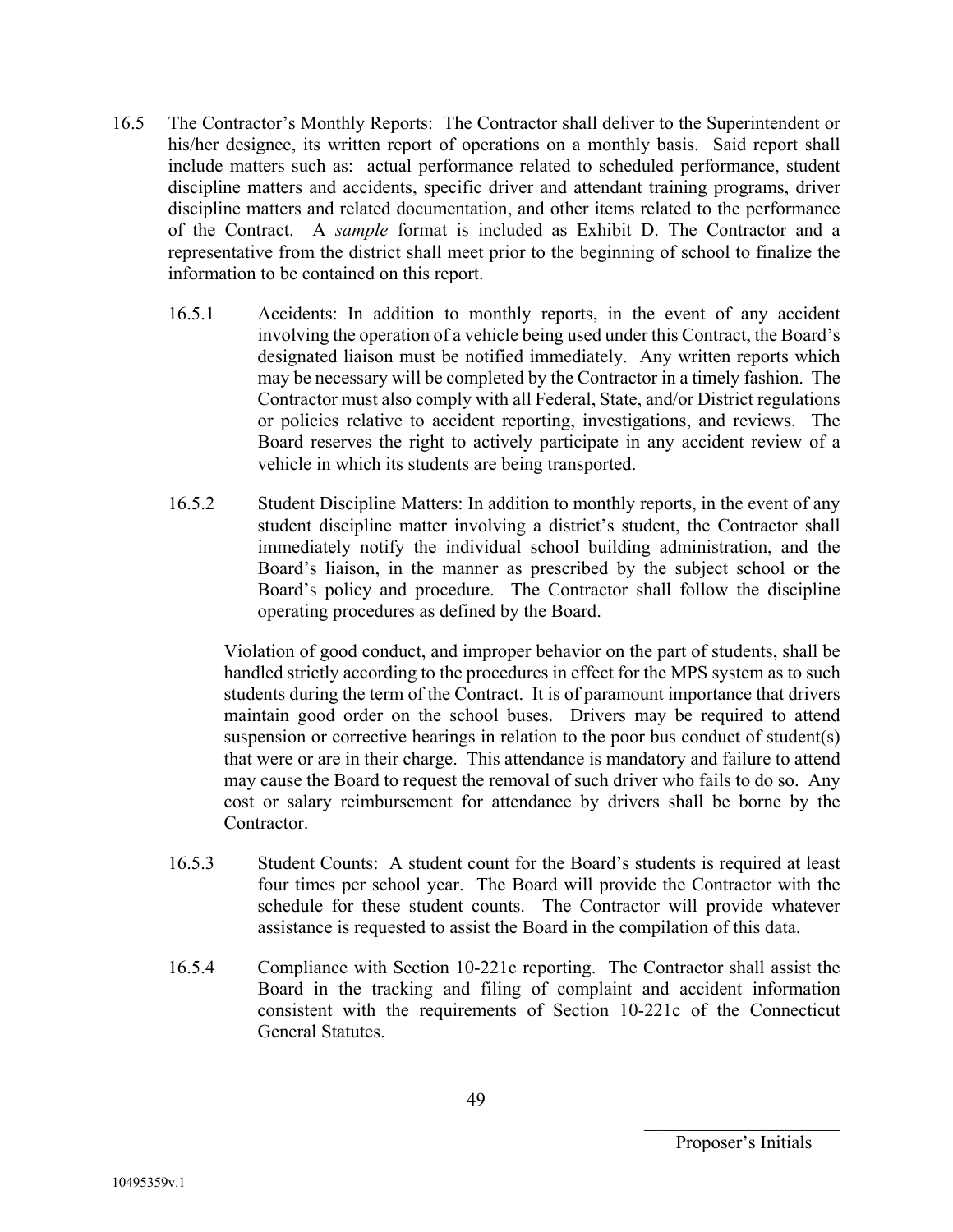- 16.5.5 Driver's Daily Reports: If required by the Superintendent or his/her designee, each bus driver shall file a daily report on a form approved by the Superintendent describing road condition, pupil behavior, and mechanical condition of the bus, which forms are to remain open for inspection by the Superintendent or her/his designee during business hours.
- 16.6 Rights to Property: As a condition of this Contract, the Contractor agrees to allow the Board's administrative personnel or their authorized representative(s) on any property connected with the service provided to the Board for the purpose of inspection at any time. The Contractor shall also make the garage facility and maintenance records available for inspection by school personnel of the MPS.
- 16.7 Authorization of Students for Transportation: Only those children, adults or other person(s) authorized by the Board to be transported shall be transported in the vehicles used for the Board's transportation under the Contract. The Contractor shall agree to secure the prior written approval of the Board before agreeing to undertake the transportation of pupils for other districts, schools or individuals in conjunction with the trips specified in this Contract, and to furnish the Board with copies of each such related contract with another school, district or individual for such transportation. The Board reserves the right to assign students from other districts to buses/routes. The Board reserves the right to require financial credit against stipulated vehicle charges for any additional services provided by the Contractor to other parties. The amount of the credit will be determined based upon discussions between the Board and the Contractor.
- 16.8 Advertising: Buses used to transport students shall not display any advertisement, political or otherwise, either inside or outside of the vehicle without the expressed written prior consent of the Board.

## **ARTICLE 17. CHANGES IN BASE PROGRAM**

Should changes in the Board's operation require an increase or decrease in the number of vehicles needed to properly operate the program for the Board, the change shall be reflected by using the proposal amount quoted per vehicle, per day on the Contractor's Pricing Pages contained within the "Form of Proposal". Additional vehicles shall be at the price per vehicle/per day described in the Contractor's Pricing Pages contained within the "Form of Proposal". Any reduction in vehicles shall reduce the amount paid by the Board per vehicle/per day as shown in the Contractor's Pricing Pages contained within the "Form of Proposal" attributable to the vehicle(s) that are no longer needed. Such modifications shall reflect the appropriate renewal increases.

The Board must be notified within 10 days of any changes in vehicle times that will result in a change in Contract compensation from the Board. Failure by the Contractor to notify the Board of such changes will result in the loss of any additional compensation that may be due to the Contractor pursuant to the Contract.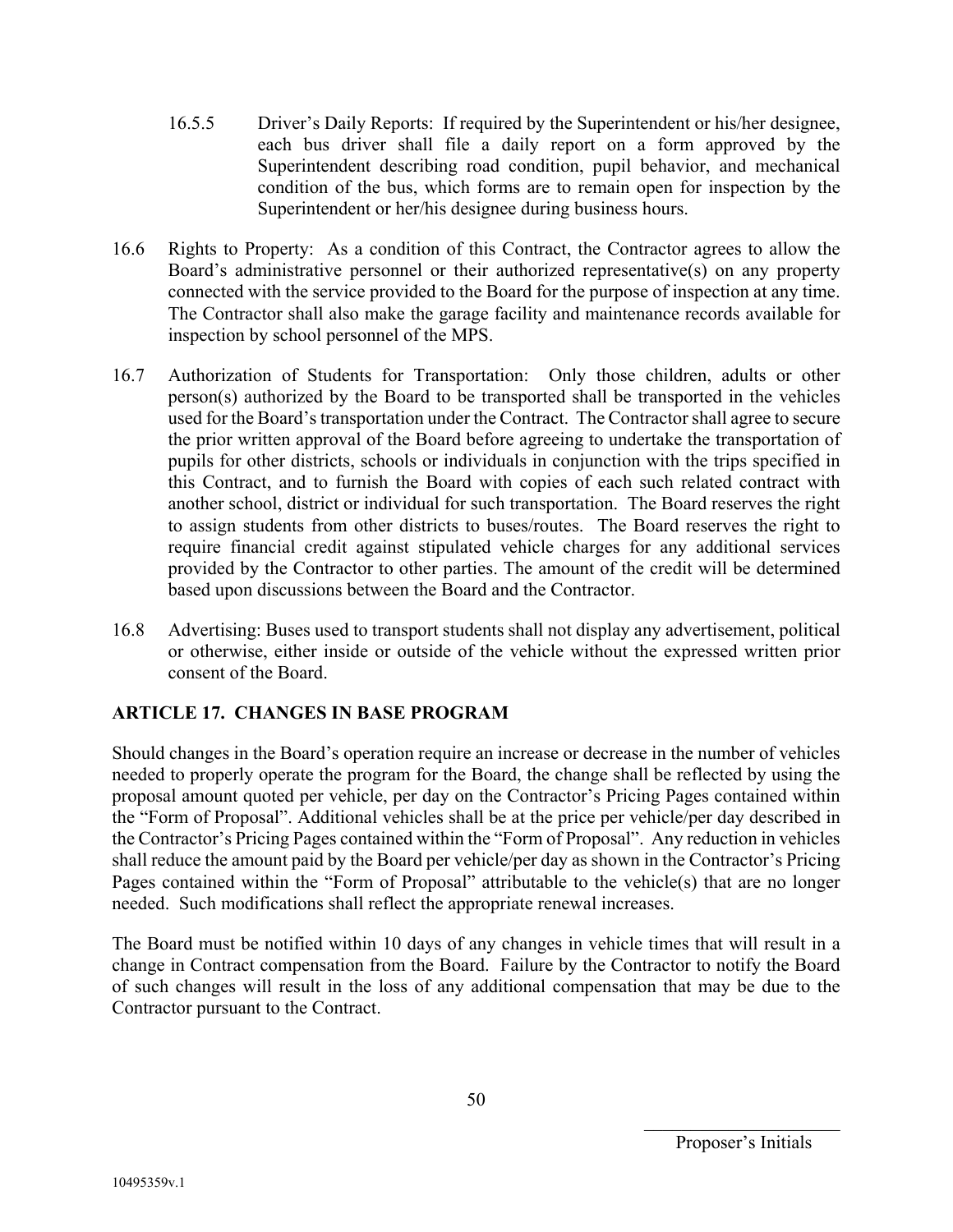#### **ARTICLE 18. COMPLIANCE REQUIREMENTS**

18.1 Compliance with Title IX Regulations

The Contractor shall comply with Title IX, Education Amendments of 1972 (prohibiting sex discrimination in education).

TITLE IX STATES: NO PERSON SHALL, ON THE BASIS OF SEX, BE EXCLUDED FROM PARTICIPATION IN, BE DENIED THE BENEFITS OF, OR BE SUBJECTED TO DISCRIMINATION UNDER ANY EDUCATION PROGRAM OR ACTIVITY RECEIVING FEDERAL FINANCIAL ASSISTANCE.

18.2 Compliance with the Americans with Disabilities Act and Section 504 of the Rehabilitation Act of 1973

The Contractor shall comply with the Americans with Disabilities Act and Section 504 of the Rehabilitation Act of 1973, (prohibiting discrimination against any person who is qualified with a disability).

#### **ARTICLE 19. TERMINATION OF CONTRACT BY BOARD WITHOUT DEFAULT**

The Board may terminate the Contract any time by a notice in writing from the Board to the Contractor and such notice shall provide the date of termination. If the Contract is terminated by the Board as provided herein, the Contractor will be paid for services actually and satisfactorily rendered by the Contractor prior to the date of termination. The Contractor will include any debit or credit due to audit of hours, number of vehicles used, or other mutually agreed to revisions that would affect the total cost as to the Board within thirty (30) days of the termination date. The implementation of this termination clause would pertain to the lack of appropriate funding to operate the transportation program.

#### **ARTICLE 20. CONTRACTOR'S DEFAULT**

If, at any time during the term of the Contract, it is determined at the sole discretion of the Board that the Contractor:

- (a) has failed to provide the level of services required under the Contract;
- (b) has failed to fulfill services required in accordance with agreed schedules;
- (c) has become insolvent;
- (d) makes an assignment for the benefit of creditors;
- (e) files a voluntary petition in bankruptcy;
- (f) is subject to an involuntary petition in bankruptcy not discharged within thirty (30) days;
- (g) abandons the work;
- (h) subcontracts, assigns, transfers, conveys or otherwise disposes of its obligations under the Contract other than as provided herein;
- (i) fails to provide the insurance required in the Contract;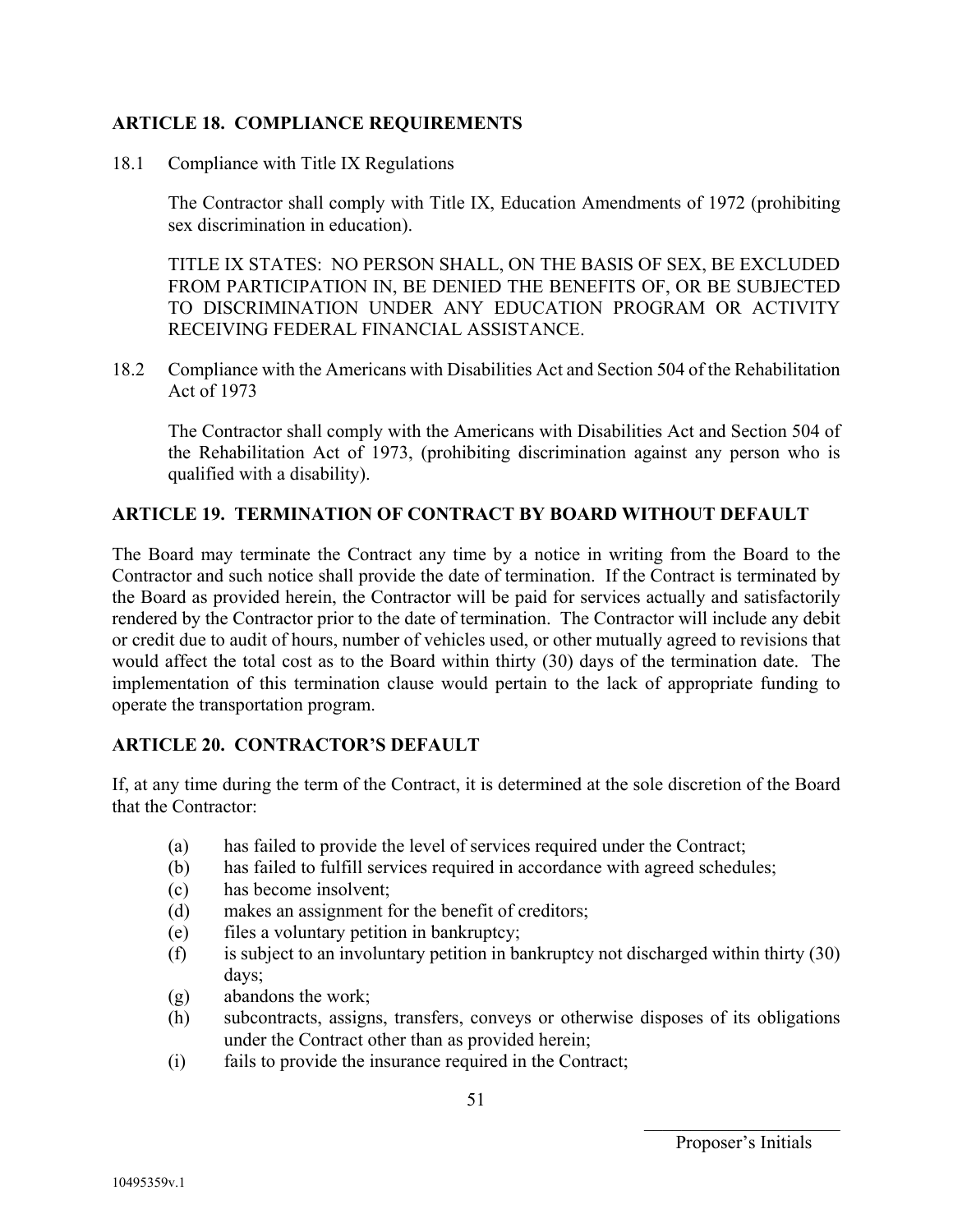- (j) fails to provide the Performance Bond required by the Contract; or
- (k) fails to comply with any other term or condition contained in the Contract.

The Board shall have the right to terminate the Contract upon written notice to the Contractor. This remedy is in addition to any other remedies the Board may have.

In the event of cancellation of the Contract and the necessity to bid or otherwise negotiate a new contract for transportation service with another contractor, the Contractor will be responsible for indemnifying the Board for costs incurred in obtaining a new contract including but not limited to costs associated with the bidding process, including attorney's fees, and any and all increase in costs for transportation service for the duration of the term of the original Contract irrespective of the Performance Bond.

In addition, in the event that the buses contracted for herein are unavailable for service, the Contractor shall be considered in default and the Board shall be free to contract with any other person or company for bus transportation service. One-day cessation of bus services shall constitute a default of the Contract. Cessation of bus services shall mean the absence from service of more than four (4) vehicles on any day.

In the event of a cessation of service because of a labor dispute, strike, or other cause beyond the control of the Contractor, the Contractor shall notify the Board as soon as such information becomes known to it, and the Board shall be free to make interim arrangements for bus service. The Contractor shall obtain temporary interim service and shall compensate the Board for any increase in costs incurred by virtue of this cessation. If reasonable interim bus service meeting all requirements cannot be obtained after reasonable efforts by the Contractor within five (5) school days of the cessation of service, the Board shall have the option of terminating the Contract, calling the performance bond and/or other security or taking such action as may be authorized by law.

In all cases where the Contractor ceases service for one or more school days, the Board shall also have the unilateral right to declare the Contractor in default and call for the performance of the surety under the bond or other security; and any performance bond submitted with the Contract to the Board shall so specifically state.

## **ARTICLE 21. NON-PERFORMANCE DAMAGES**

The Board has included non-performance damages in the event that financial remedies are needed to ensure a high-quality transportation service. The Board and the Contractor agree that in certain circumstances, the actual amount of damages incurred by the Board will be difficult to assess and/or may be immeasurable. Accordingly, under the following circumstances, the Board may assess, related to the services provided to the Board, damages against the Contractor, to be paid as liquidated damages and not as a penalty or forfeiture. In addition, the Board will not pay for any services that have not been provided. Prior to the implementation of any liquidated damages, the Board will attempt to meet with the Contractor to determine if there are any mitigating circumstances that have caused the service issue that might lead to the issuance of liquidated damages, but it is the Board's decision on whether or not a mitigating circumstance existed.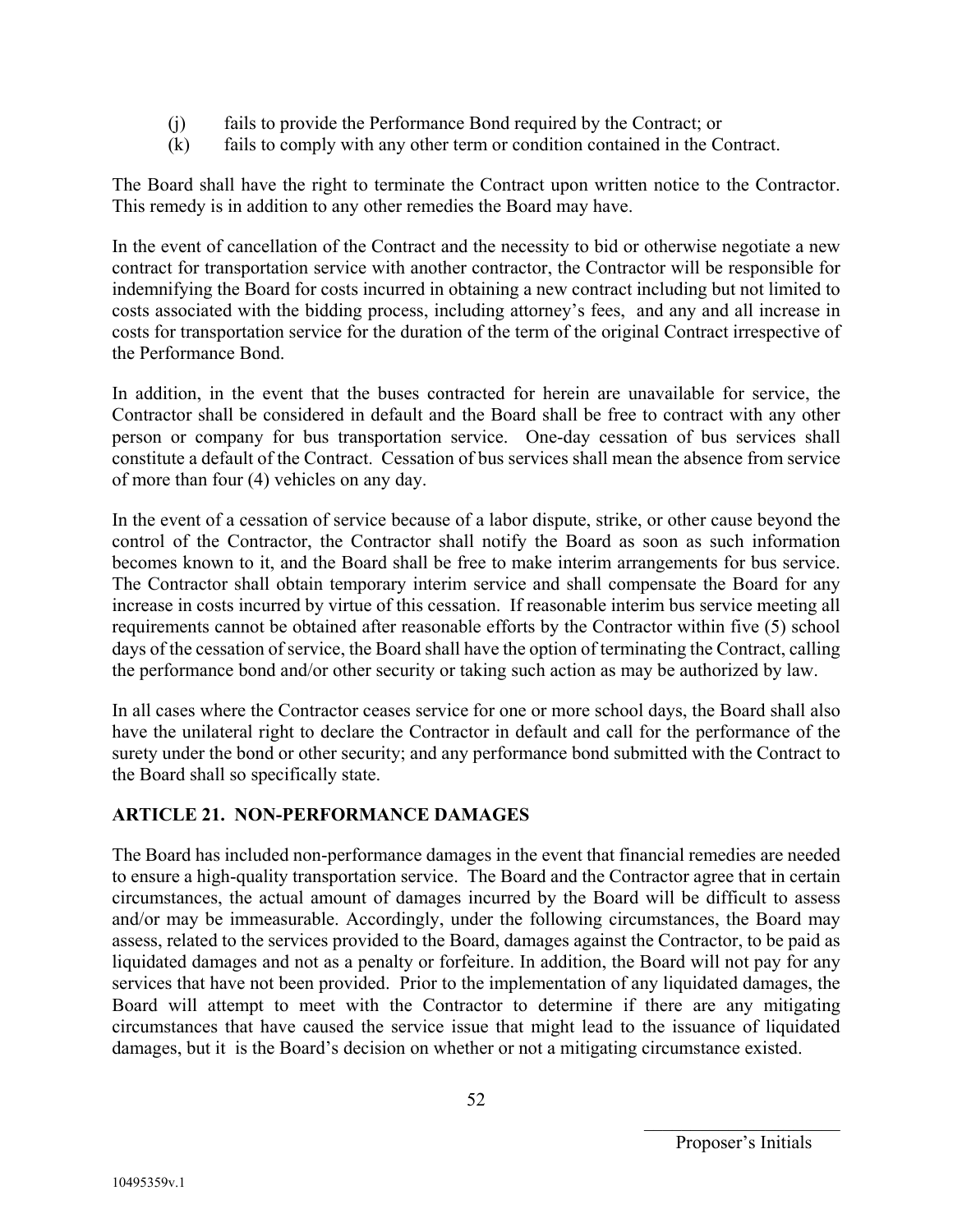In view of the difficulty the Board will suffer by reason of defaults on the part of the Contractor, the following sums are hereby agreed upon and shall be deemed liquidated damages and enforceable for breach of this Contract:

- 21.1 If at any time the Contractor does not provide the required number of buses or drivers necessary under the Contract, the Board may deduct from its monthly payment the pro-rata cost of the vehicle for that day, plus \$100.00, or the cost of the Board's expense for engaging alternate transportation during the period that the Contractor is not in compliance with the terms of the Contract, whichever amount is greater. Included in this provision would be any runs where the Contractor "doubles up" the run due to driver shortages. Making changes to run schedules, including the merging of runs due to driver shortages, is specifically prohibited and is subject to the liquidated damages stated in this Section unless agreed upon by the Board.
- 21.2 If the Contractor does not supply the necessary spare vehicles to operate the transportation program within the 20-minute reporting requirement, the Board shall deduct from its monthly payment the pro-rata cost of the vehicle(s) for that day, plus \$50.00.
- 21.3 This Contract envisions a quality, responsive transportation program that minimizes the Board's involvement in the day-to-day operation of the program. Should operating problems occur which require the involvement of the Board, the Board reserves the right to officially notify the Contractor of such problems. Should similar operating problems reoccur within thirty (30) days, the Board reserves the right to deduct \$100.00 from its monthly payment for each such occurrence.
- 21.4 If at any time the Contractor uses a driver in the performance of this Contract who has not been approved by a District and/or does not meet the requirements of the State of Connecticut, the Board shall deduct \$150.00 per day from the Board's monthly billing for service for each driver so employed, plus the per diem cost for the vehicle for that day.
- 21.5 The Board requires that all buses that are utilized in the performance of this Contract have operating and active radios, or comparable communication devices (cellular phones). A \$100 per day per vehicle liquidated damages shall be assessed for any vehicle which does not comply with this requirement.
- 21.6 The Board requires that all buses are equipped with operating cameras and will provide video footage upon request by the Board within 24 hours. A \$100 per day per request liquidated damages shall be assessed for any request that is not met within this timeframe.
- 21.7 The Contractor is required to maintain one (1) spare Type I and one (1) spare Type II vehicles. Should the Contractor fail to meet this provision for more than 24 hours without a justifiable reason as solely determined by the Board, the Contractor may be assessed a \$100 per day per vehicle liquidated damages.
- 21.8 The Contractor is precluded from the use of any vehicle performing services under this Contract (including spares) that exceeds eight (8) years of age. Should a bus be utilized in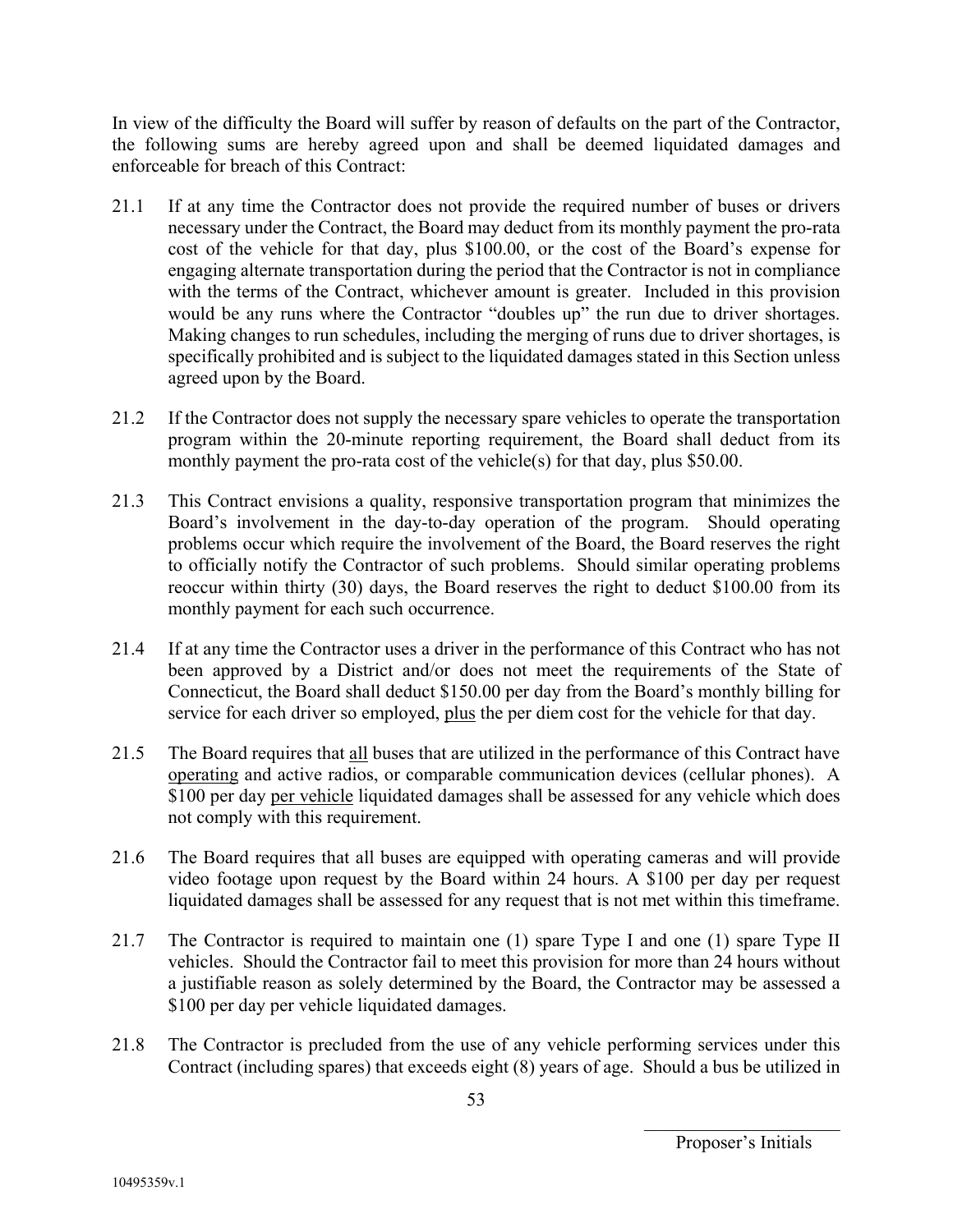violation of the fleet age provisions, the Contractor will be assessed a \$100 per day per vehicle liquidated damages plus the per diem cost for that vehicle.

- 21.9 The Manager, Dispatcher and/or on-site transportation supervisors are precluded from driving duties or maintenance duties, except in an emergency. Should the Manager and/or on-site transportation supervisors drive one or more routes without the prior approval of the Board, the Board reserves the right to deduct for that portion of the run operated from monthly payments due from the Board, plus assess a \$50 per occurrence liquidated damage.
- 21.10 Extra-curricular transportation is an important element of the Board's educational program. Therefore, it is expected that the Contractor will meet the Board's needs given the Board duly informs the Contractor of any trip at least 24 hours ahead of said trip. Failure by the Contractor to provide the necessary driver(s) will result in non-payment by the Board for the trip, a \$50 per missed trip liquidated damages deduction from any payments due to the Contractor under this Contract, and a reimbursement to the Board for any financial consequential damages that the Board may incur as a result of the missed trip (e.g., referee fees, entrance fees, alternative services etc.). If a bus is more than 15 minutes late for any aspect of a scheduled trip, the Board reserves the right to assess \$50 per trip liquidated damages for the late arrival.

The Board realizes that situations may occur, due to rescheduled events or other unplanned circumstances, where the Contractor has an insufficient number of vehicles or drivers to perform the requested extra-curricular services. In this event, the Contractor must make every effort to secure the necessary vehicles or drivers, and must notify the Board at the earliest possible date/time of the potential shortage. No liquidated damages would be charged in this situation. It must be understood that this clause only refers to vehicles. The Contractor is expected and required to have sufficient staff to meet the Board's needs.

21.11 A reliable transportation program is important to meet the education requirements of the students and the Board. To this end, students must be picked up in the AM in a timely and consistent manner, and students must be delivered home in the PM in an efficient manner. If a bus is more than 15 minutes late in the AM or PM, the Board has the right to deduct \$50 from the monthly billing for each infraction. Should situations beyond the control of the Contractor cause the late pick-up (weather; traffic), liquidated damages will not be assessed.

Buses may be required to carry the Transportation Care Plans provided by the Board for assigned students. If a bus is found not to have on-board the required Care Plan, such Board reserves the right to deduct \$50 per day from its monthly billing for each day that the Plan is absent from the bus.

21.12 It is understood and agreed by the Contractor that the assessment of non-performance liquidated damages shall be in addition to the right of the Board to terminate this Contract and that in the event of termination, the above liquidated damages will be applied and assessed for the full period of any non-compliance during the school year. The rights and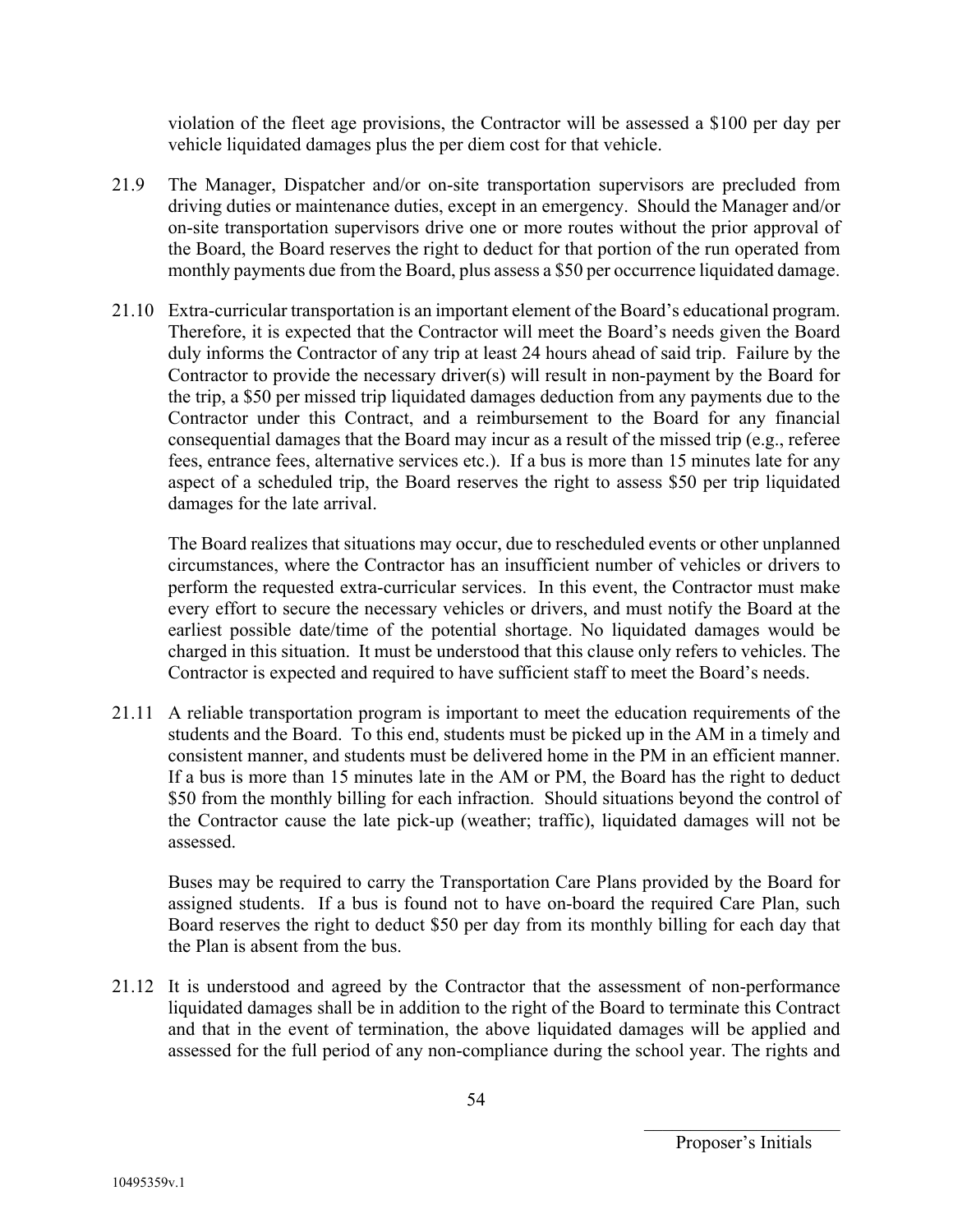remedies set forth in this Section are in addition to any other rights or remedies available to the Board under this Contract, in law and equity.

The Board shall notify the Contractor of assessed liquidated damages one month following the submission of the prior months invoice and provide the Contractor an opportunity to remedy the violating actions and/or respond to the Board's determination.

It is expressly understood by the Contractor that the Board, by not exercising its rights, or by waiving any of the provisions of this Contract, or by exercising the provisions of this Contract in a particular way, shall not be deemed to have waived any of its rights or the Contract requirements despite any previous non-exercise or waiver.

## **ARTICLE 22. ACTS NOT IN CONTROL OF CONTRACTOR**

Neither Party will be liable for any failure or delay in performing an obligation under this Contract that is due to any of the following causes, to the extent beyond its reasonable control: acts of God, accident, riots, war, terrorist act, acts of public enemies, epidemic, pandemic, quarantine, civil commotion, natural catastrophes, governmental acts or omissions, fire, explosion, or for any other acts not within the control of the Contractor, and which by exercise of reasonable diligence it is unable to prevent, except for strikes or labor unrest.

For the avoidance of doubt, Force Majeure shall not include (a) financial distress nor the inability of either party to make a profit or avoid a financial loss, (b) changes in market prices or conditions, or (c) a party's financial inability to perform its obligations hereunder.

## **ARTICLE 23. NO ASSIGNMENT BY CONTRACTOR**

It is mutually understood and agreed that the Contractor shall not assign, transfer, convey, sublet, or otherwise dispose of the Contract or its right, title, or interest herein, or its power to execute such Contract, or any part thereof to any person, company or corporation, without the prior written consent of the Board. A sale of stock in a corporation, a change in partners in a partnership, or a change in membership in a LLC, which results in a change in the controlling interest of the Contractor shall be an action that will be considered a contract assignment under this provision.

## **ARTICLE 24. INCORPORATION OF DOCUMENTS**

All of the documents listed in the Table of Contents to Request for Proposals, to include the General Conditions, Specifications, Notice to Proposer, and Addenda shall form a part of this Contract and the provisions thereof shall be binding upon the parties hereto. The term "Contract documents" shall include all of the aforesaid.

## **ARTICLE 25. OTHER CONTRACTORS**

It is the Board's desire to award a contract to one Contractor, however the Board reserves the right to award the contract to multiple vendors. In order to meet the operating requirements of the Board, it is understood that the Contract in no way excludes the Board from using their own vehicles,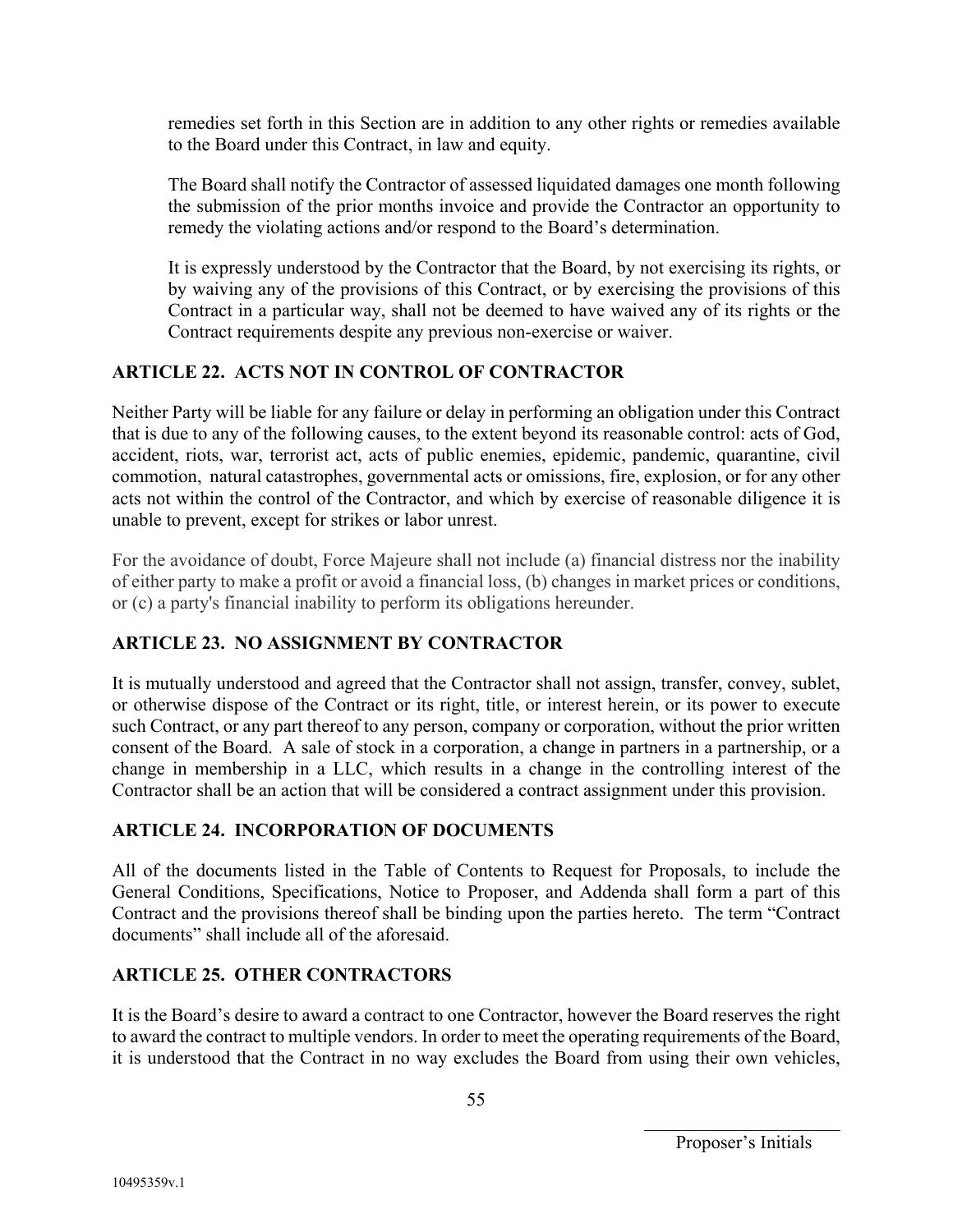drivers, aides, monitors and/or attendants or services provided by other school districts. The Board may also use services from other contractors in the event that the Contractor cannot meet the Board's needs.

#### **ARTICLE 26. NO WAIVER**

No action or failure to act on the part of the Board to enforce its rights or remedies under the Contract shall constitute a waiver of any right or remedy to which the Board is entitled, nor shall such action or failure to act on the part of the Board waive any duty on the part of the Contractor to perform under the Contract nor shall such action or failure to act constitute approval of or acquiescence in any breach thereunder, except as may be specifically agreed in writing.

## **ARTICLE 27. FREEDOM OF INFORMATION ACT**

The Board is a "public agency" for purposes of the Connecticut Freedom of Information Act ("FOIA"). The Board is entitled to receive a copy of records and files related to the performance of the transportation services, and such records and files are subject to FOIA and may be disclosed by the Board pursuant to FOIA.

#### **ARTICLE 28. GOVERNING LAW, MERGER, SEVERABILITY**

- 28.1 Choice of Law.The parties agree that this Contract and any disputes arising from or relating to this Contract, including its formation and validity, shall be governed by the laws of the State of Connecticut.
- 28.2 Choice of Forum**.** The parties agree that any and all disputes arising from or relating to this Contract, including its formation and validity, shall be settled in the State of Connecticut.
- 28.3 Amendment. This Contract may be changed, amended, or superseded, only upon an agreement in writing executed by both parties hereto.
- 28.4 Severability. A court finding of invalidity for any provision of this Contract does not invalidate other provisions or applications that are not affected by the finding.

#### **ARTICLE 29. STUDENT DATA PRIVACY**

Article 29 identifies the obligations of the parties relative to the safety and confidentiality of student information and student records and student generated content (collectively, "Student Data") received or obtained by the Contractor from the Board in connection with this Contract.

29.1 For purposes of this Article, "directory information," "de-identified student information," "school purposes," "student information," "student records," "student-generated content," and "targeted advertising," shall be as defined by Conn. Gen. Stat. § 10-234aa. "Education records" and "personally-identifiable information," shall be defined by the Family Educational Rights and Privacy Act of 1974 ("FERPA"), codified at 20 U.S.C § 1232g (as amended); and it's implementing regulations, 34 CFR 99.1 - 99.67 (as amended).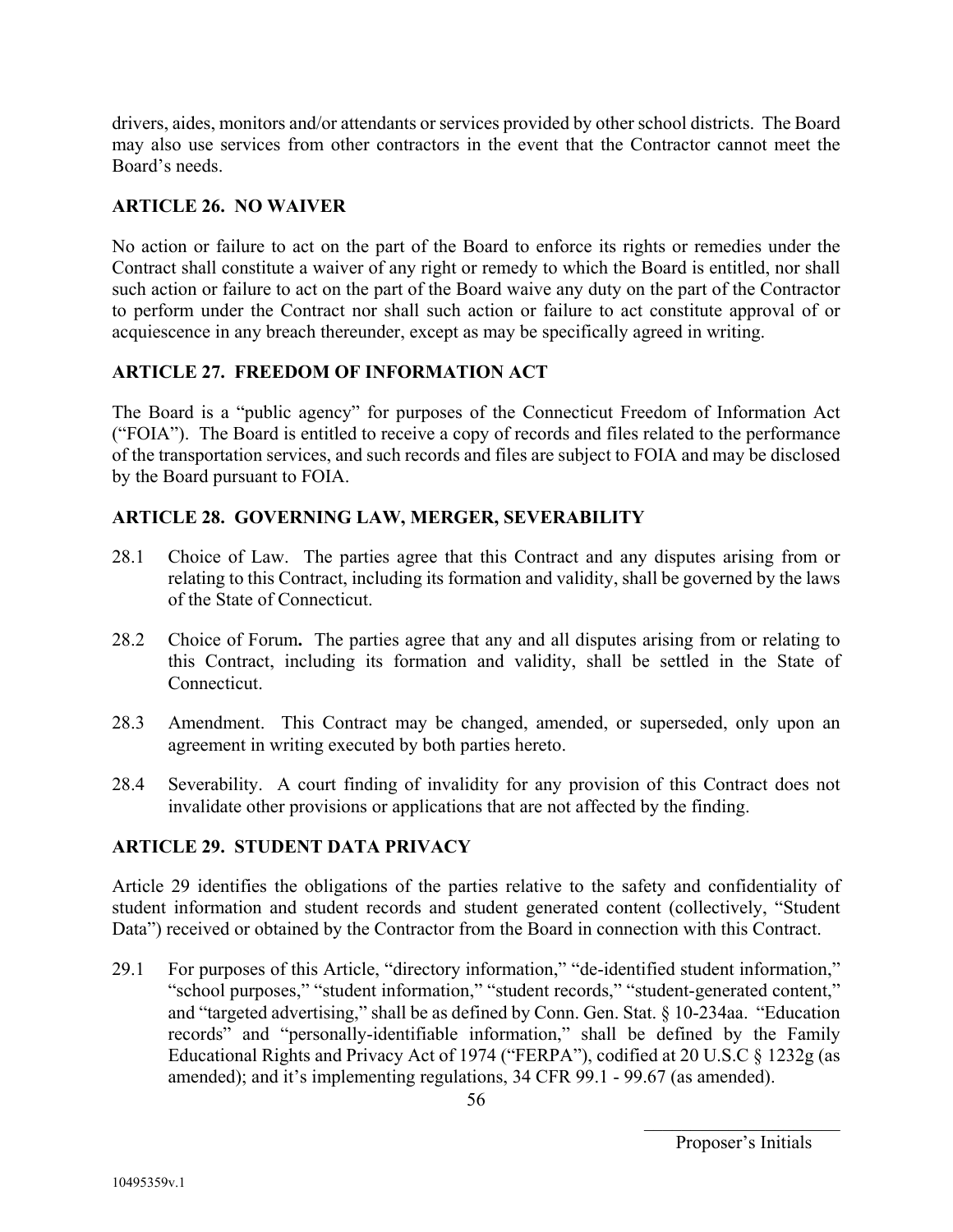- 29.2 The Parties agree that the Student Data Privacy Policy control over any inconsistent terms or conditions contained within any other agreement entered into by the Parties concerning Student Data.
	- 29.2.1 The Contractor shall not modify any separate Privacy Policy of the Contractor or any other policy, procedure or practice of the Contractor concerning Student Data that is applicable to the Board without the written agreement of the Board.
	- 29.2.2 All Student Data provided or accessed pursuant to this Contract is and remains under the control of the Board. All Student Data are not the property of, or under the control of, the Contractor.
	- 29.2.3 The Board may request that the Contractor delete any Student Data in the Contractor's possession that is not (1) otherwise prohibited from deletion or required to be retained under state or federal law, or (2) stored as a copy as part of a disaster recovery storage system and that is (a) inaccessible to the public, and (b) unable to be used in the normal course of business by the Contractor, provided the Board may request the deletion of any such Student Data if such copy has been used by the Contractor to repopulate accessible data following a disaster recovery. Such request by the Board shall be made by electronic mail to the Contractor. The Contractor will delete the requested Student Data within two (2) business days of receiving such a request.
	- 29.2.4 The Contractor shall not use Student Data for any purposes other than those authorized in this Contract and the Contract, and may not use Student Data for any targeted advertising.
	- 29.2.5 If the Contractor receives a request to review Student Data in the Contractor's possession directly from a student, parent, or guardian, the Contractor agrees to refer that individual to the Board and to notify the Board within two (2) business days of receiving such a request. The Contractor agrees to work cooperatively with the Board to permit a student, parent, or guardian to review personally identifiable information in Student Data that has been shared with the Contractor, and correct any erroneous information therein, by following the amendment procedures outlined in the Board's Confidentiality and Access to Education Records Policy.
- 29.3 Security and Confidentiality of Student Data
	- 29.3.1 The Contractor and the Board shall ensure that they each comply with the FERPA.
	- 29.3.2 Further, the Contractor shall take actions designed to ensure the security and confidentiality of Student Data that, based on the sensitivity of the data and the risk of unauthorized access, include but are not limited to: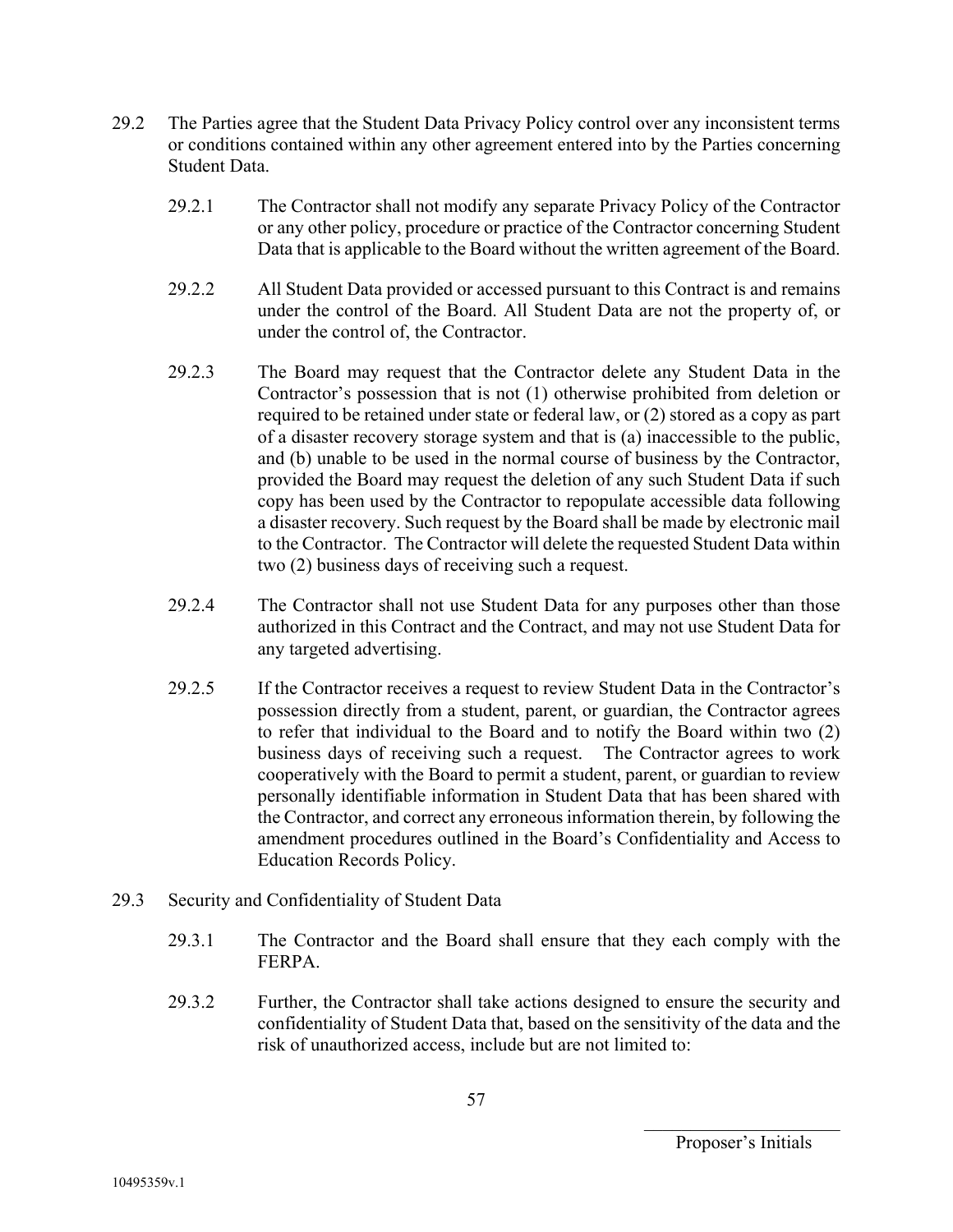- 29.3.2.1 Using technologies and methodologies consistent with the guidance issued in the American Recovery and Reinvestment Act of 2009, Public Law 111-5, § 13402(h)(2), 42 U.S.C. § 17932;
- 29.3.2.2 Maintaining technical safeguards relating to the possession of education records in a manner consistent with 45 C.F.R. 164.312;
- 29.3.2.3 Otherwise meeting or exceeding industry standards relating to the safeguarding of confidential information.
- 29.4 Prohibited Uses of Student Data
	- 29.4.1 The Contractor shall not retain, and the Board shall not otherwise make available, any Student Data upon completion of the contracted services, except a student, parent, or legal guardian of a student may choose to independently establish or maintain an electronic account with the Contractor after the expiration of this Contract for the purpose of storing student-generated content.
- 29.5 Data Breaches
	- 29.5.1 Upon the discovery by the Contractor of a breach of security that results in the unauthorized release, disclosure, or acquisition of Student Data, or the suspicion that such a breach may have occurred, the Contractor shall provide initial notice to the Board as soon as possible, but not more than forty-eight (48) hours after such discovery ("Initial Notice"). The Initial Notice shall be delivered to the Board by electronic mail to **the Assistant Superintendent** *or*  **his/her designee** and shall include the following information, to the extent known at the time of notification:
		- 29.5.1.1 *Date and time of the breach;*
		- 29.5.1.2 *Names of student(s) whose Student Data was released, disclosed or acquired;*
		- 29.5.1.3 *The nature and extent of the breach;*
		- 29.5.1.4 The Contractor's proposed plan to investigate and remediate the breach.
	- 29.5.2 Upon discovery by the Contractor of a breach, the Contractor shall conduct an investigation and restore the integrity of its data systems and, without unreasonable delay, but not later than thirty (30) days after discovery of the breach, shall provide the Board with a more detailed notice of the breach, including but not limited to the date and time of the breach; name(s) of the student(s) whose Student Data was released, disclosed or acquired; nature and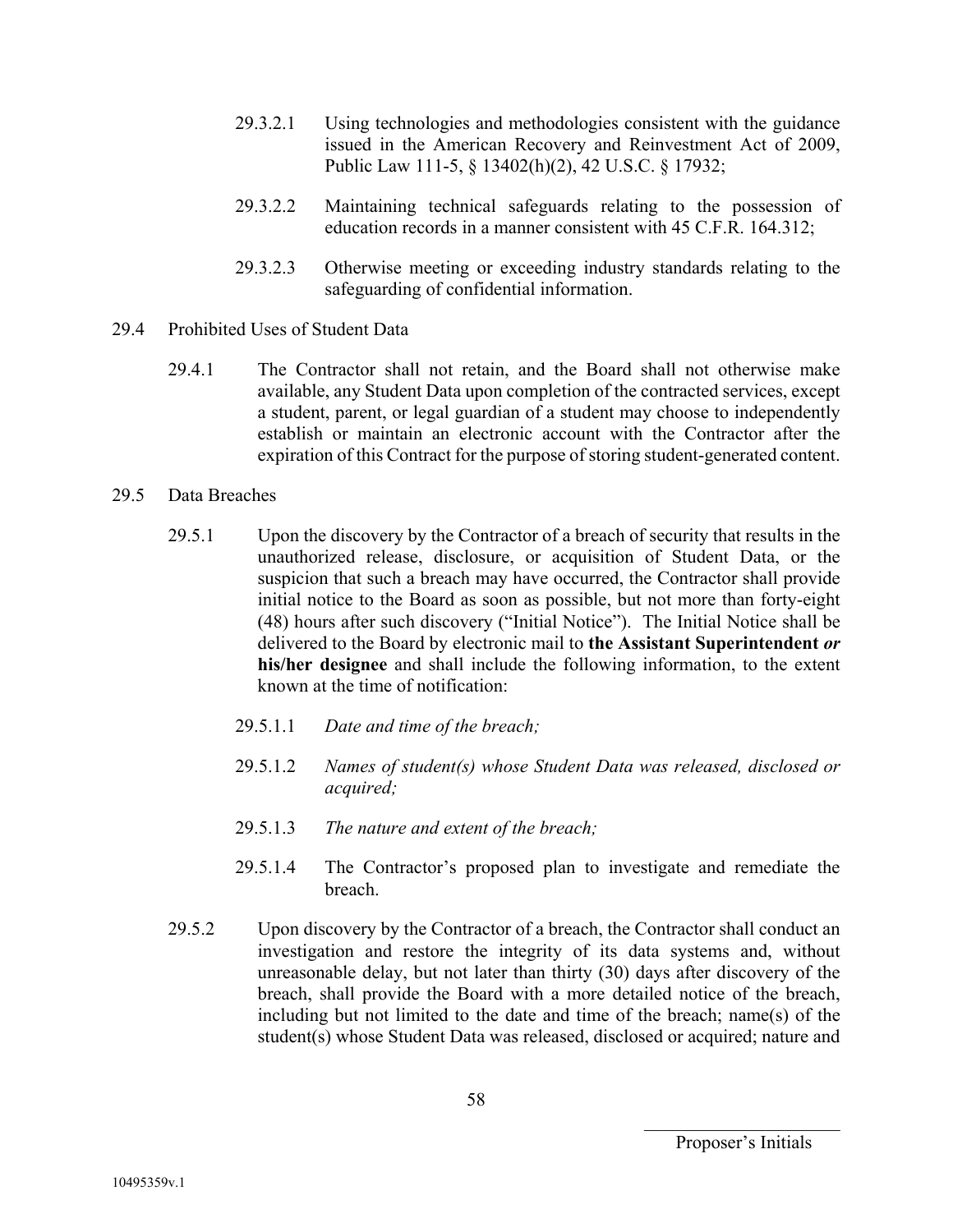extent of the breach; and measures taken to ensure that such a breach does not occur in the future.

- 29.5.3 The Contractor agrees to cooperate with the Board with respect to investigation of the breach and to reimburse the Board for costs associated with responding to the breach, including but not limited to the costs relating to notifications as required by Conn. Gen. Stat. § 10-234dd.
- 29.6 Term of Article 29
	- 29.6.1 Upon conclusion or termination of the Contract, Article 30 shall terminate when all of the Student Data collected, used, possessed or maintained by the Contractor is properly and completely deleted or destroyed or returned to the Board. If it is infeasible to return or completely delete or destroy the Student Data, protections are extended to such Student Data in accordance with the provisions of Paragraph 30.8.2 below.
	- 29.6.2 In the event that the Contractor determines that returning or completely deleting or destroying the Student Data is infeasible, the Contractor shall provide to the Board notification of the conditions that make return or complete deletion or destruction infeasible. The Contractor shall extend the protections of this Contract to such Student Data and limit further uses and disclosures of such Student Data to those purposes that make the return or complete deletion or destruction infeasible. The Contractor shall not use or disclose such Student Data and shall maintain its security pursuant to this Contract for so long as the Contractor possesses or maintains such Student Data. In the event a disaster recovery system containing Student Data is used to repopulate the Contractor's databases following the recovery from a disaster, the Contractor shall delete all such Student Data immediately.

#### **ARTICLE 30. NOTICES**

Notices, requests, demands and documents required or desired to be given hereunder shall be in writing and delivered (i) personally (ii) by a nationally recognized overnight delivery service or (iii) by deposit into the United States mail, postage prepaid, certified or registered mail, addressed to the party at the following addresses or at such other address as notice thereof may have been given pursuant hereto:

Manchester Public Schools Superintendent 45 North School Street Manchester, CT 06042 Contractor

 $\mathcal{L}=\mathcal{L}^{\mathcal{L}}$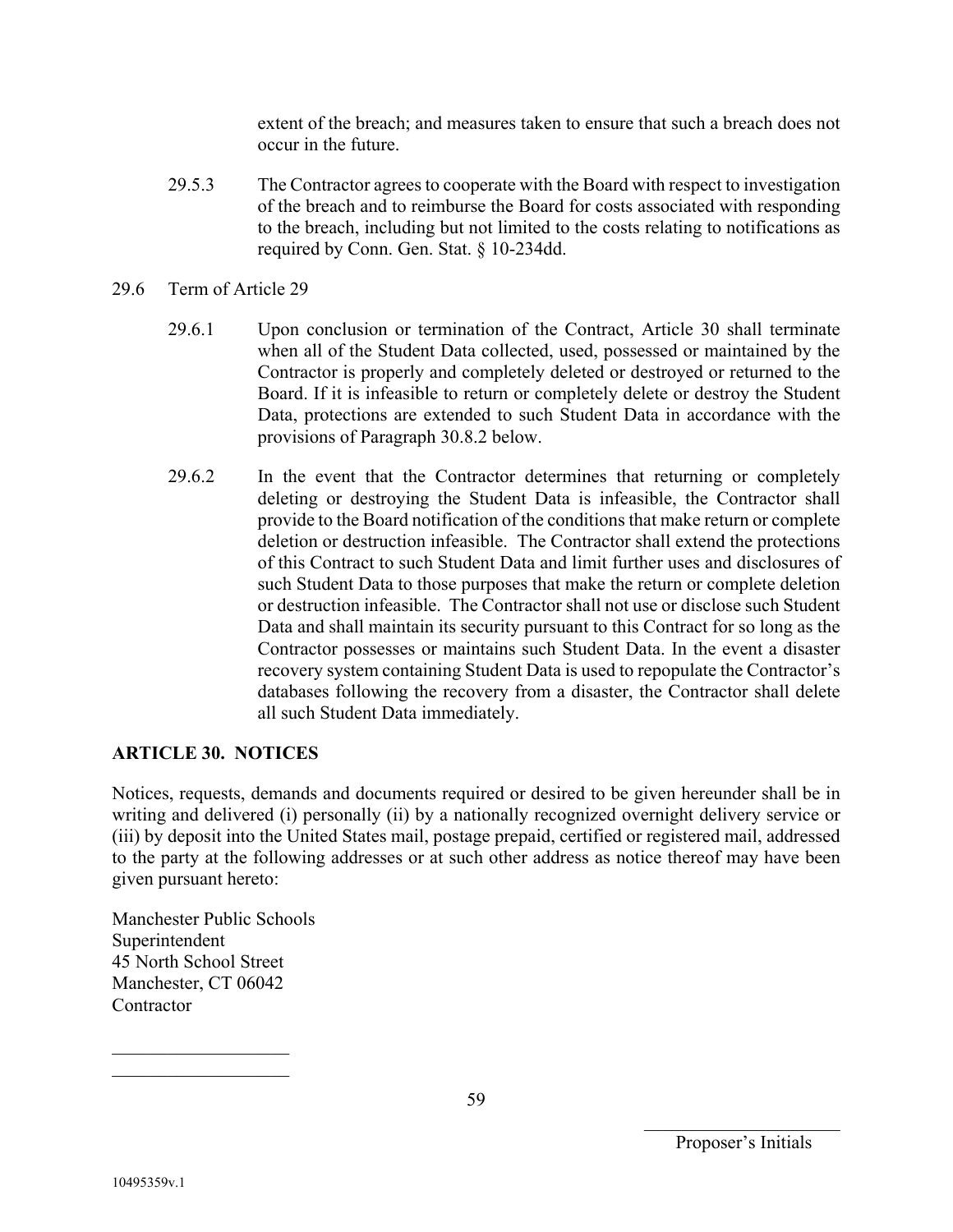#### **ARTICLE 31. AFFIRMATIVE ACTION**

The Contractor will submit a copy of their affirmative action plan and agrees not to discriminate in the conduct of this Contract because of race, color, creed, sex or national origin. The Contractor agrees to take affirmative action to insure that applicants are hired and employees treated without regard to race, color, creed, sex or national origin. See Appendix F.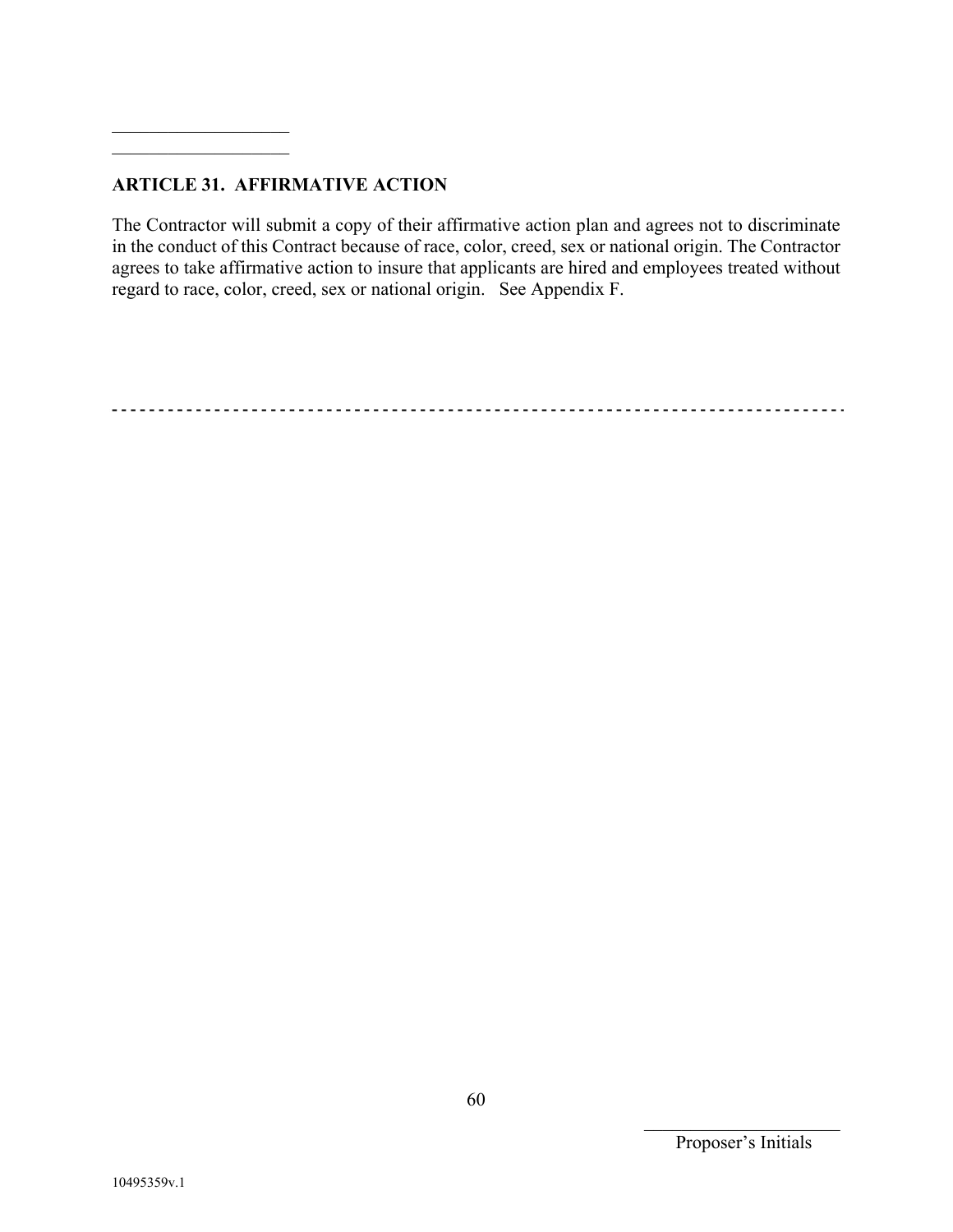#### **APPENDIX A MANCHESTER TRANSPORTATION SERVICES**

## FORM OF PROPOSAL

| (a)                                                                               | <b>Bidder Name</b>                    | <u> 1980 - John Stein, Amerikaansk politiker (</u>                                                                                                                                                                                                                                                             |                                     |  |
|-----------------------------------------------------------------------------------|---------------------------------------|----------------------------------------------------------------------------------------------------------------------------------------------------------------------------------------------------------------------------------------------------------------------------------------------------------------|-------------------------------------|--|
| <b>Bidder Address</b><br><b>Bidder Town/State</b><br><b>Bidder Representative</b> | <b>Bidder Insurance Carrier</b>       | <u> 1989 - Johann Stoff, amerikansk politiker (d. 1989)</u><br><u> 1989 - Jan James James Barnett, amerikan bestein den soldat in den stad in den stad in den soldat in den sold</u><br><u> 1989 - Johann Stoff, deutscher Stoffen und der Stoffen und der Stoffen und der Stoffen und der Stoffen und der</u> |                                     |  |
|                                                                                   | Annual Cost of 100% Performance Bond: | <u> Alexandria de la contrada de la contrada de la contrada de la contrada de la contrada de la contrada de la c</u>                                                                                                                                                                                           |                                     |  |
|                                                                                   | Type of Bid Bond Included:            |                                                                                                                                                                                                                                                                                                                |                                     |  |
| References:                                                                       |                                       |                                                                                                                                                                                                                                                                                                                |                                     |  |
|                                                                                   |                                       | Person_____________________<br>Person___________________<br>Person _________________                                                                                                                                                                                                                           | Phone_______________<br>Phone Phone |  |
|                                                                                   | Location of proposed bus lot:         | Manchester, CT 06042                                                                                                                                                                                                                                                                                           |                                     |  |
|                                                                                   | Location of Maintenance Facility:     |                                                                                                                                                                                                                                                                                                                |                                     |  |

Manchester, CT 06042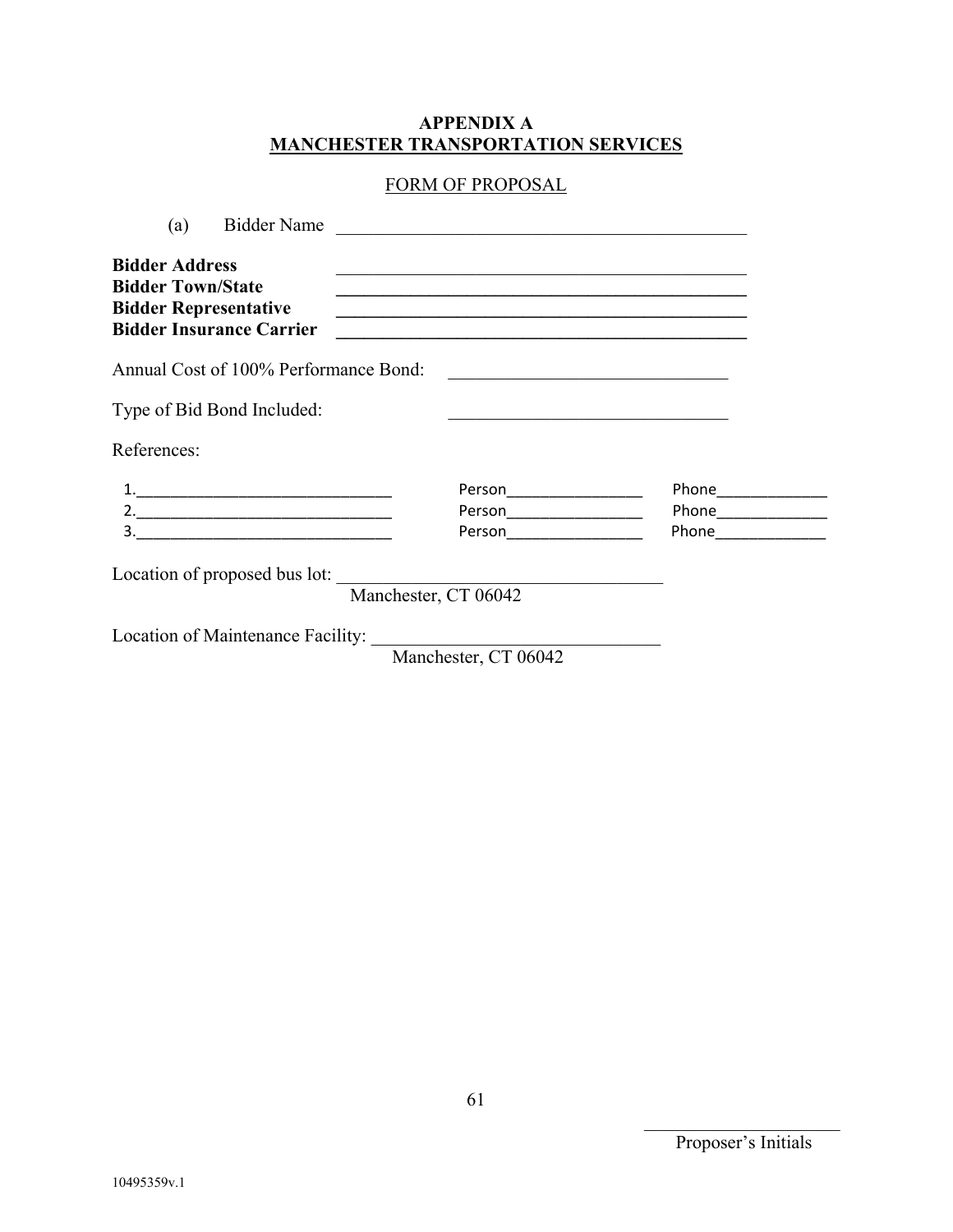# **Manchester Transportation Services**

 *Form of Proposal- Pricing Pages* 

## **REGULAR TRANSPORTATION**

| <b>Type</b>                                                                  | 2022-2023<br><b>School Year</b><br>Per day/per<br><b>Vehicle</b> | 2023-2024<br><b>School Year</b><br>Per day/per<br><b>Vehicle</b> | 2024-2025<br><b>School Year</b><br>Per day/per<br><b>Vehicle</b> |
|------------------------------------------------------------------------------|------------------------------------------------------------------|------------------------------------------------------------------|------------------------------------------------------------------|
| 33 Type I-<br><b>Passenger Daily Rate</b>                                    |                                                                  |                                                                  |                                                                  |
| 27 Type II-<br><b>Passenger Daily Rate</b>                                   |                                                                  |                                                                  |                                                                  |
| <b>Stand-by</b><br><b>Shuttle Bus hourly rate</b>                            |                                                                  |                                                                  |                                                                  |
| <b>Athletic Trips - hourly rate</b>                                          |                                                                  |                                                                  |                                                                  |
| Field Trips-<br><b>Outside of Manchester</b><br><b>Boundary</b> -hourly rate |                                                                  |                                                                  |                                                                  |
| <b>Additional Cost for</b><br><b>Digital Cameras per Bus</b>                 |                                                                  |                                                                  |                                                                  |
| <b>Additional Cost for</b><br><b>GPS</b> per Bus                             |                                                                  |                                                                  |                                                                  |
| <b>Performance Bond</b>                                                      |                                                                  |                                                                  |                                                                  |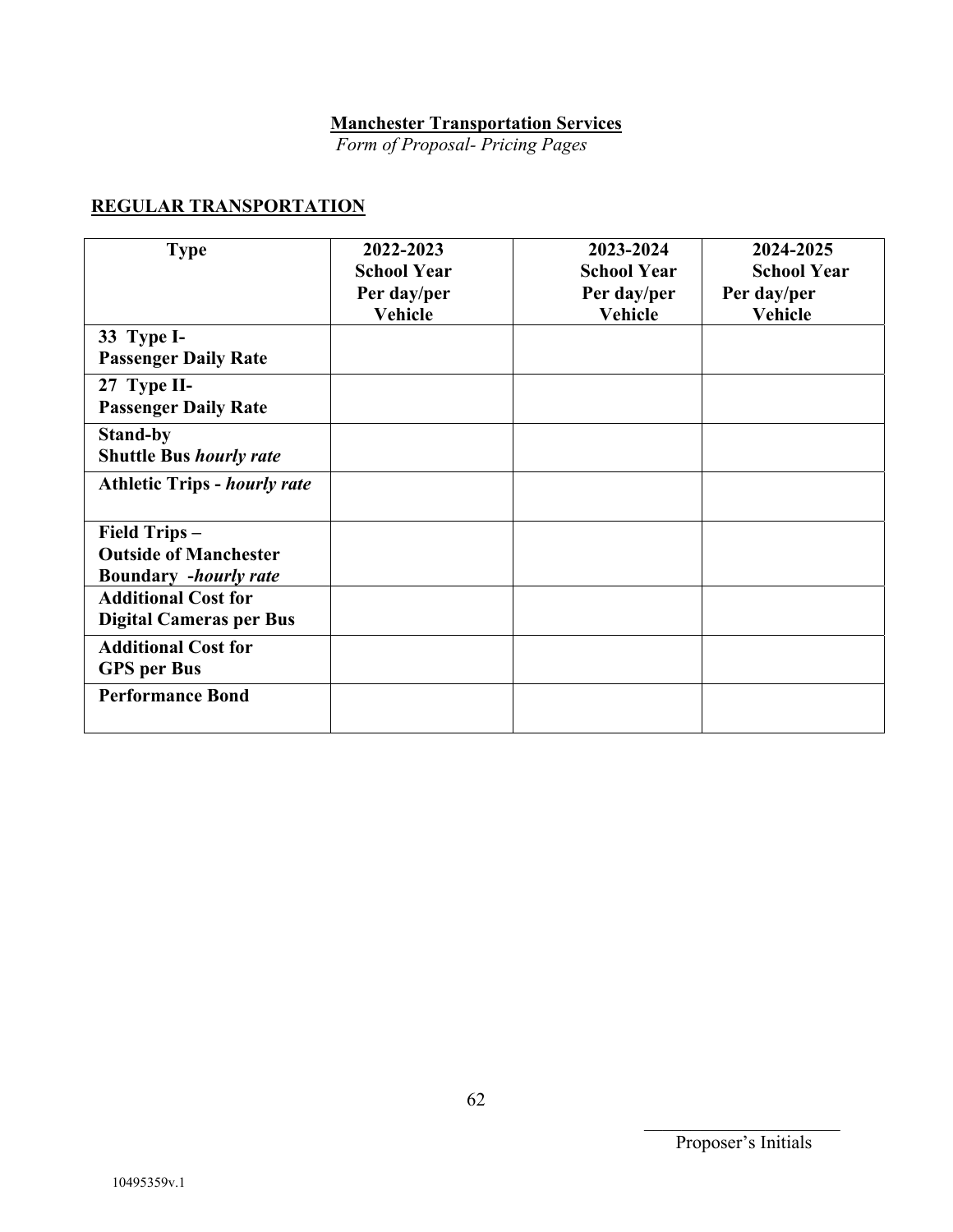## **SPECIAL EDUCATION**

| Type II Mini Bus (2)         |  |  |
|------------------------------|--|--|
| Van                          |  |  |
| Aids, Monitors and/or        |  |  |
| <b>Attendants per hourly</b> |  |  |
| rate                         |  |  |

Bidder's Comments:

| Submitted by (Please print) |  |
|-----------------------------|--|
|                             |  |
| Signature<br>Title          |  |
| Date                        |  |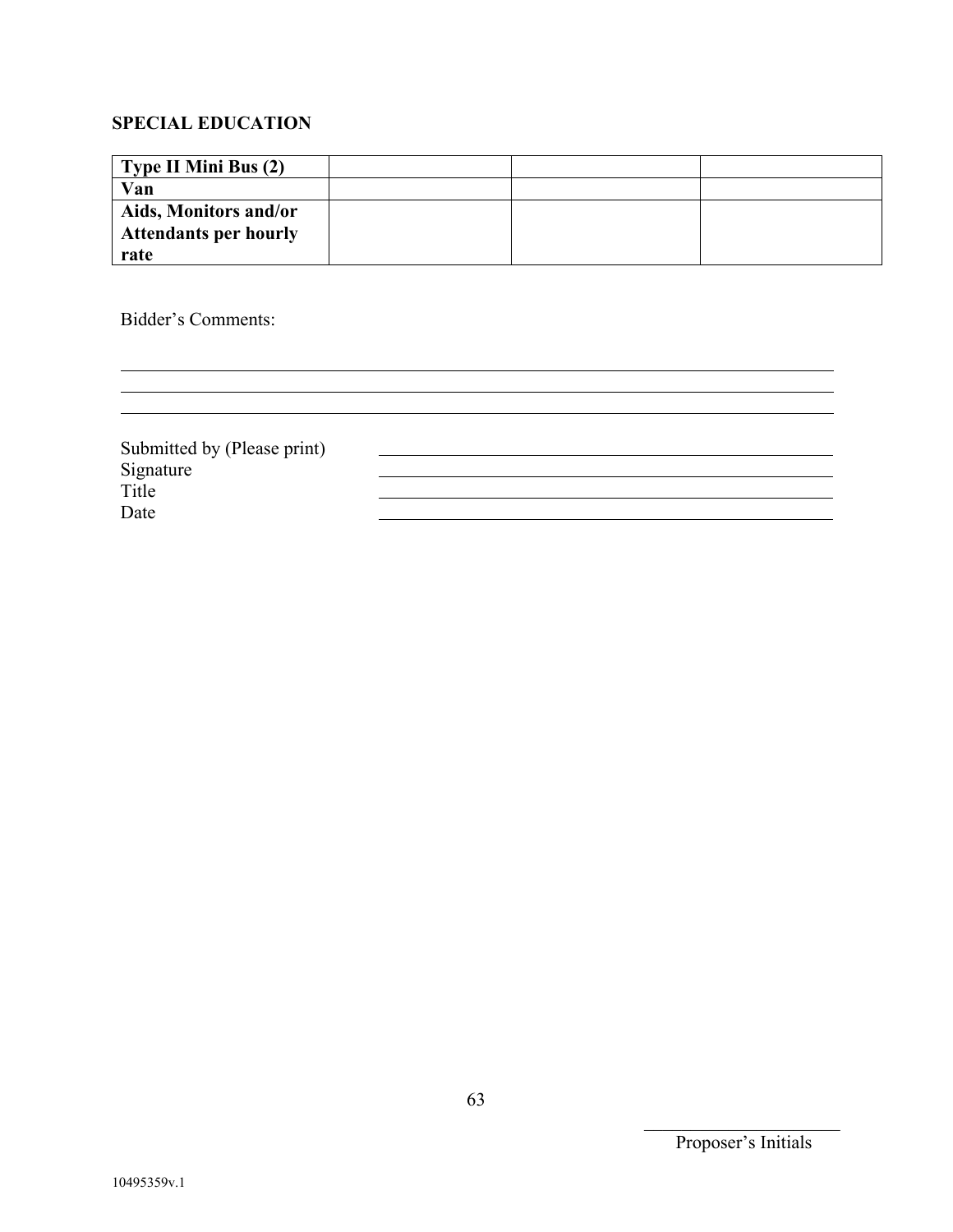## **APPENDIX B**

## **FORM OF CONTRACT CONTAINED WITHIN RFP**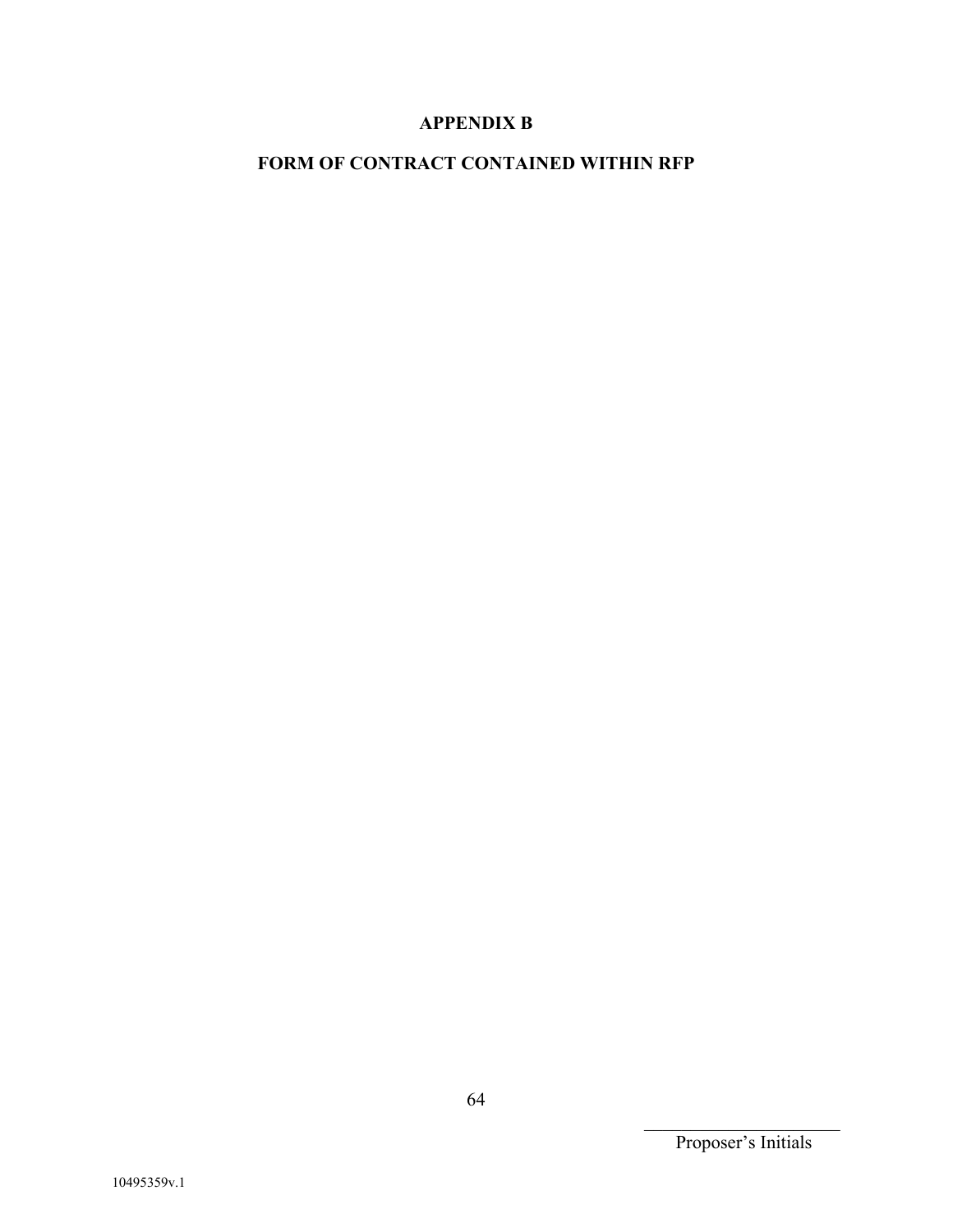## **APPENDIX C**

#### **LIST OF VEHICLES TO BE USED WITH PROPOSED CONTRACT** (Return with bid)

## **REGULAR TRANSPORTATION VEHICLES:**

| Vehicle | <b>Seating<br/>Capacity</b> | Year | <b>Body</b><br>Manufacture | <b>Chassis</b><br>Manufacture | Engine |
|---------|-----------------------------|------|----------------------------|-------------------------------|--------|
|         |                             |      |                            |                               |        |
|         |                             |      |                            |                               |        |
|         |                             |      |                            |                               |        |
|         |                             |      |                            |                               |        |
|         |                             |      |                            |                               |        |
|         |                             |      |                            |                               |        |
|         |                             |      |                            |                               |        |
|         |                             |      |                            |                               |        |
|         |                             |      |                            |                               |        |
|         |                             |      |                            |                               |        |
|         |                             |      |                            |                               |        |
|         |                             |      |                            |                               |        |
|         |                             |      |                            |                               |        |
|         |                             |      |                            |                               |        |
|         |                             |      |                            |                               |        |
|         |                             |      |                            |                               |        |
|         |                             |      |                            |                               |        |
|         |                             |      |                            |                               |        |
|         |                             |      |                            |                               |        |
|         |                             |      |                            |                               |        |
|         |                             |      |                            |                               |        |
|         |                             |      |                            |                               |        |
|         |                             |      |                            |                               |        |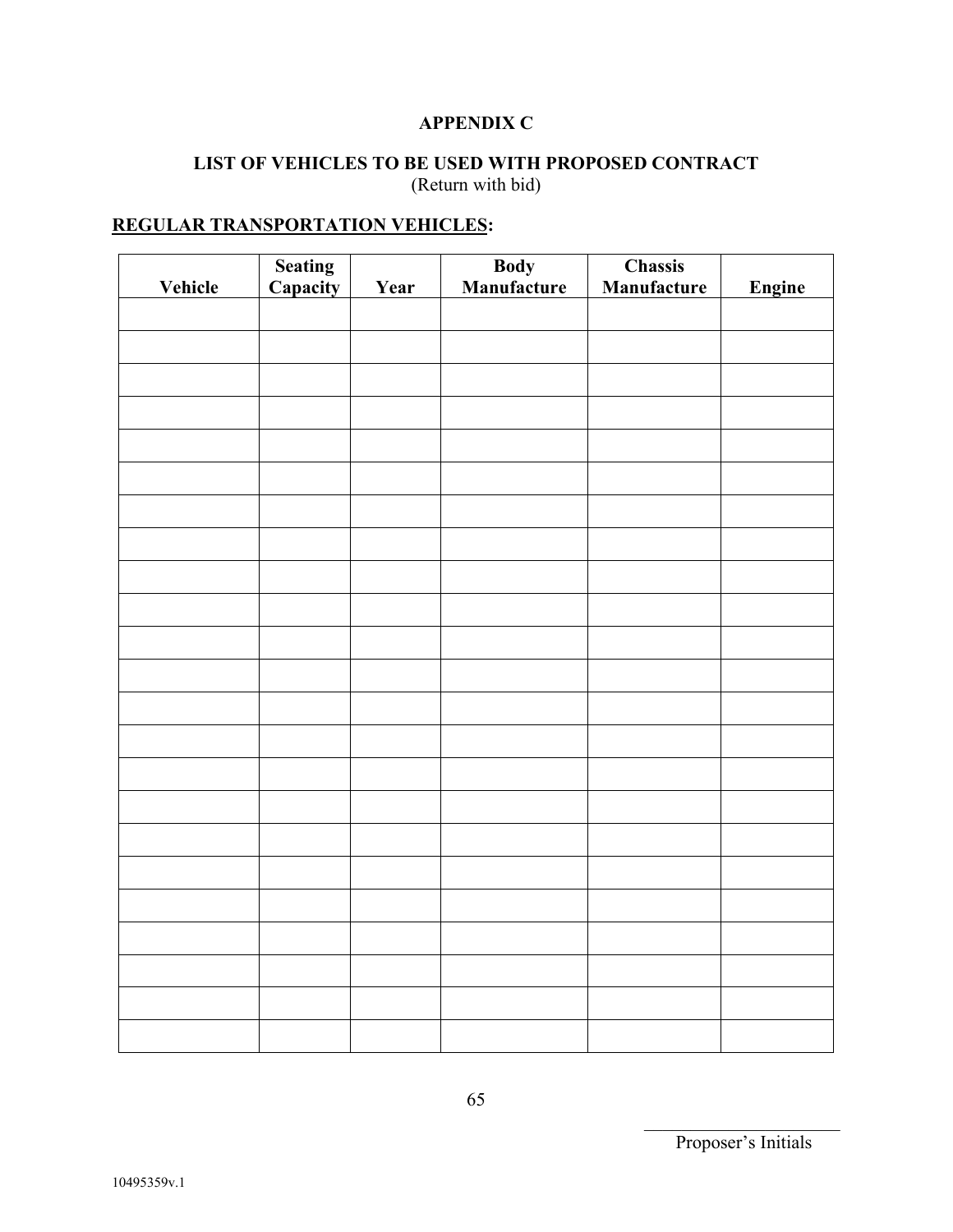## **STAND-BY VEHICLES:**

| Vehicle | <b>Seating</b><br>Capacity | Year | <b>Body</b><br>Manufacture | <b>Chassis</b><br>Manufacture | <b>Engine</b> |
|---------|----------------------------|------|----------------------------|-------------------------------|---------------|
|         |                            |      |                            |                               |               |
|         |                            |      |                            |                               |               |
| Vehicle | <b>Seating</b><br>Capacity | Year | <b>Body</b><br>Manufacture | <b>Chassis</b><br>Manufacture | <b>Engine</b> |
|         |                            |      |                            |                               |               |
|         |                            |      |                            |                               |               |

# **SPECIAL EDUCATION VEHICLES:**

| Vehicle | Seating<br>Capacity | Year | <b>Body</b><br>Manufacture | Chassis<br>Manufacture | <b>Engine</b> |
|---------|---------------------|------|----------------------------|------------------------|---------------|
|         |                     |      |                            |                        |               |
|         |                     |      |                            |                        |               |
|         |                     |      |                            |                        |               |
|         |                     |      |                            |                        |               |
|         |                     |      |                            |                        |               |
|         |                     |      |                            |                        |               |
|         |                     |      |                            |                        |               |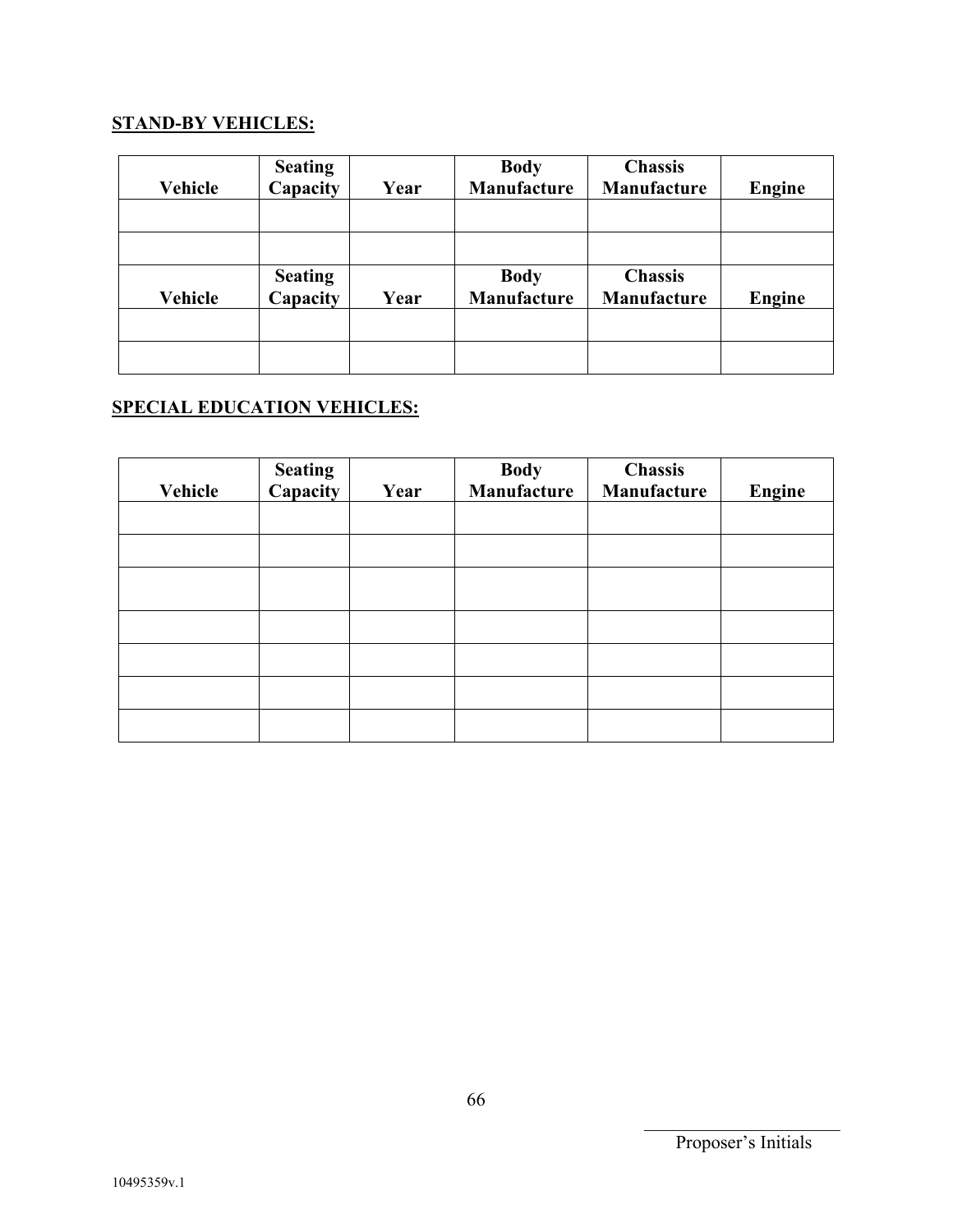#### **APPENDIX D SCHOOLS BELL**

| 2021-2022 School Bell Times                                                                                                                                                                                                                                                                                           |               |                       |                                                            |                                                              |                                                    |                                                              |                                       |                                     |                        |                    |
|-----------------------------------------------------------------------------------------------------------------------------------------------------------------------------------------------------------------------------------------------------------------------------------------------------------------------|---------------|-----------------------|------------------------------------------------------------|--------------------------------------------------------------|----------------------------------------------------|--------------------------------------------------------------|---------------------------------------|-------------------------------------|------------------------|--------------------|
|                                                                                                                                                                                                                                                                                                                       |               |                       |                                                            |                                                              |                                                    |                                                              | <b>Delayed</b>                        |                                     | <b>Delayed</b>         |                    |
|                                                                                                                                                                                                                                                                                                                       |               |                       | <b>Early</b>                                               |                                                              | <b>Emergency</b>                                   |                                                              | <b>Opening - 2</b>                    |                                     | <b>Opening - 3</b>     |                    |
|                                                                                                                                                                                                                                                                                                                       |               | <b>Regular Day</b>    | <b>Dismissal</b>                                           |                                                              | <b>Dismissal</b>                                   |                                                              |                                       | <b>Hour Delay</b>                   |                        | <b>Hour Delay</b>  |
|                                                                                                                                                                                                                                                                                                                       | <b>Start</b>  | End                   | Start                                                      | End                                                          | <b>Start</b>                                       | End                                                          | <b>Start</b>                          | End                                 | <b>Start</b>           | End                |
| <b>Manchester High</b>                                                                                                                                                                                                                                                                                                |               |                       |                                                            |                                                              |                                                    |                                                              |                                       |                                     |                        |                    |
| School, Grades 9-                                                                                                                                                                                                                                                                                                     | 7:30          | 2:00                  | 7:30                                                       | 12:30                                                        | 7:30                                               | 11:00                                                        | 9:30                                  | 2:00                                | 10:30                  | 2:00               |
| 12                                                                                                                                                                                                                                                                                                                    | a.m.          | p.m.                  | a.m.                                                       | p.m.                                                         | a.m.                                               | a.m.                                                         | a.m.                                  | p.m.                                | a.m                    | p.m.               |
| <b>Bentley Alternative</b>                                                                                                                                                                                                                                                                                            | 7:30          | 2:00                  | 7:30                                                       | 12:30                                                        | 7:30                                               | 11:00                                                        | 9:30                                  | 2:00                                | 10:30                  | 2:00               |
| <b>Education</b>                                                                                                                                                                                                                                                                                                      | a.m.          | p.m.                  | a.m.                                                       | p.m.                                                         | a.m.                                               | a.m.                                                         | a.m.                                  | p.m.                                | a.m.                   | p.m.               |
| <b>Manchester</b>                                                                                                                                                                                                                                                                                                     | 7:30          | 2:00                  | 7:30                                                       | 12:30                                                        | 7:30                                               | 11:00                                                        | 9:30                                  | 2:00                                | 10:30                  | 2:00               |
| <b>Regional Academy</b>                                                                                                                                                                                                                                                                                               | a.m.          | p.m.                  | a.m.                                                       | p.m.                                                         | a.m.                                               | a.m.                                                         | a.m.                                  | p.m.                                | a.m                    | p.m.               |
| <b>Illing Middle School,</b>                                                                                                                                                                                                                                                                                          | 8:15          | 2:45                  | 8:15                                                       | 1:15                                                         | 8:15                                               | 11:45                                                        | 10:15                                 | 2:45                                | 11:15                  | 2:45               |
| Grades $7-8$                                                                                                                                                                                                                                                                                                          | a.m.          | p.m.                  | a.m.                                                       | p.m.                                                         | a.m.                                               | a.m.                                                         | a.m.                                  | p.m.                                | a.m.                   | p.m.               |
| <b>Manchester Middle</b>                                                                                                                                                                                                                                                                                              |               |                       |                                                            |                                                              |                                                    |                                                              |                                       |                                     |                        |                    |
| Academy, Grades 5 -                                                                                                                                                                                                                                                                                                   | 8:15          | 2:45                  | 8:15                                                       | 1:15                                                         | 8:15                                               | 11:45                                                        | 10:15                                 | 2:45                                | 11:15                  | 2:45               |
| 8                                                                                                                                                                                                                                                                                                                     | a.m.          | p.m.                  | a.m.                                                       | p.m.                                                         | a.m.                                               | a.m.                                                         | a.m.                                  | p.m.                                | a.m.                   | p.m.               |
| <b>Bennet Academy,</b>                                                                                                                                                                                                                                                                                                | 8:15          | 2:45                  | 8:15                                                       | 1:15                                                         | 8:15                                               | 11:45                                                        | 10:15                                 | 2:45                                | 11:15                  | 2:45               |
| Grades 5 - 6                                                                                                                                                                                                                                                                                                          | a.m.          | p.m.                  | a.m.                                                       | p.m.                                                         | a.m.                                               | a.m.                                                         | a.m.                                  | p.m.                                | a.m.                   | p.m.               |
| <b>Elementary Schools,</b>                                                                                                                                                                                                                                                                                            | 9:00          | 3:00                  | 9:00                                                       | 2:00                                                         | 9:00                                               | 12:30                                                        | 11:00                                 | 3:00                                | 12:00                  | 3:00               |
| Grades $K - 4$                                                                                                                                                                                                                                                                                                        | a.m.          | $p.m.*$               | a.m.                                                       | p.m.                                                         | a.m.                                               | p.m.                                                         | a.m.                                  | $p.m.*$                             | p.m.                   | $p.m.*$            |
| Preschool (all                                                                                                                                                                                                                                                                                                        |               |                       |                                                            |                                                              |                                                    |                                                              |                                       |                                     |                        |                    |
| locations)                                                                                                                                                                                                                                                                                                            |               |                       |                                                            |                                                              |                                                    |                                                              |                                       |                                     |                        |                    |
| <b>AM Program:</b>                                                                                                                                                                                                                                                                                                    |               |                       |                                                            |                                                              |                                                    |                                                              | N <sub>0</sub>                        | N <sub>0</sub>                      | N <sub>o</sub>         | N <sub>0</sub>     |
|                                                                                                                                                                                                                                                                                                                       | 8:15          |                       |                                                            |                                                              | 8:15                                               |                                                              | AM                                    | AM                                  | AM                     |                    |
|                                                                                                                                                                                                                                                                                                                       | a.m.          | a.m.                  | a.m.                                                       | a.m.                                                         | a.m.                                               | a.m.                                                         |                                       |                                     |                        | <b>PreK</b>        |
|                                                                                                                                                                                                                                                                                                                       |               |                       |                                                            |                                                              |                                                    |                                                              |                                       |                                     |                        |                    |
|                                                                                                                                                                                                                                                                                                                       |               |                       |                                                            |                                                              |                                                    |                                                              |                                       |                                     |                        |                    |
|                                                                                                                                                                                                                                                                                                                       | p.m.          | p.m.                  |                                                            |                                                              |                                                    |                                                              |                                       |                                     | p.m.                   | p.m.               |
|                                                                                                                                                                                                                                                                                                                       |               |                       |                                                            |                                                              |                                                    |                                                              |                                       |                                     |                        |                    |
|                                                                                                                                                                                                                                                                                                                       | a.m.          | p.m.                  | a.m.                                                       | p.m.                                                         | a.m.                                               | a.m.                                                         | a.m.                                  | p.m.                                | a.m.                   | p.m.               |
|                                                                                                                                                                                                                                                                                                                       |               |                       |                                                            |                                                              |                                                    |                                                              |                                       |                                     |                        |                    |
|                                                                                                                                                                                                                                                                                                                       |               |                       |                                                            |                                                              |                                                    |                                                              |                                       |                                     |                        |                    |
|                                                                                                                                                                                                                                                                                                                       |               |                       |                                                            |                                                              |                                                    |                                                              |                                       |                                     |                        |                    |
|                                                                                                                                                                                                                                                                                                                       |               |                       |                                                            |                                                              |                                                    |                                                              |                                       |                                     |                        |                    |
|                                                                                                                                                                                                                                                                                                                       |               |                       |                                                            |                                                              |                                                    |                                                              |                                       |                                     |                        |                    |
|                                                                                                                                                                                                                                                                                                                       |               |                       |                                                            |                                                              |                                                    |                                                              |                                       |                                     |                        |                    |
|                                                                                                                                                                                                                                                                                                                       |               |                       |                                                            |                                                              |                                                    |                                                              |                                       |                                     |                        |                    |
|                                                                                                                                                                                                                                                                                                                       |               |                       |                                                            |                                                              |                                                    |                                                              |                                       |                                     |                        |                    |
| <b>Monday through</b><br>Friday<br><b>PM Program:</b><br><b>Monday through</b><br><b>Thursday</b><br><b>Head Start</b><br>*Dismissal at 3:00;<br><b>Bus at 3:40</b><br>Students in grades 5 -<br>12 will follow an<br>early dismissal<br>scheduled on<br>Wednesdays<br>beginning $10/6/2021$<br>and ending $6/1/2022$ | 12:00<br>8:15 | 11:00<br>2:45<br>2:45 | 8:15<br>N <sub>0</sub><br><b>PM</b><br><b>PreK</b><br>8:15 | 11:00<br>N <sub>0</sub><br><b>PM</b><br><b>PreK</b><br>12:30 | N <sub>0</sub><br><b>PM</b><br><b>PreK</b><br>8:15 | 10:45<br>N <sub>0</sub><br><b>PM</b><br><b>PreK</b><br>11:45 | <b>PreK</b><br>12:00<br>p.m.<br>10:15 | <b>PreK</b><br>2:45<br>p.m.<br>2:45 | PreK<br>12:00<br>11:15 | AM<br>2:45<br>2:45 |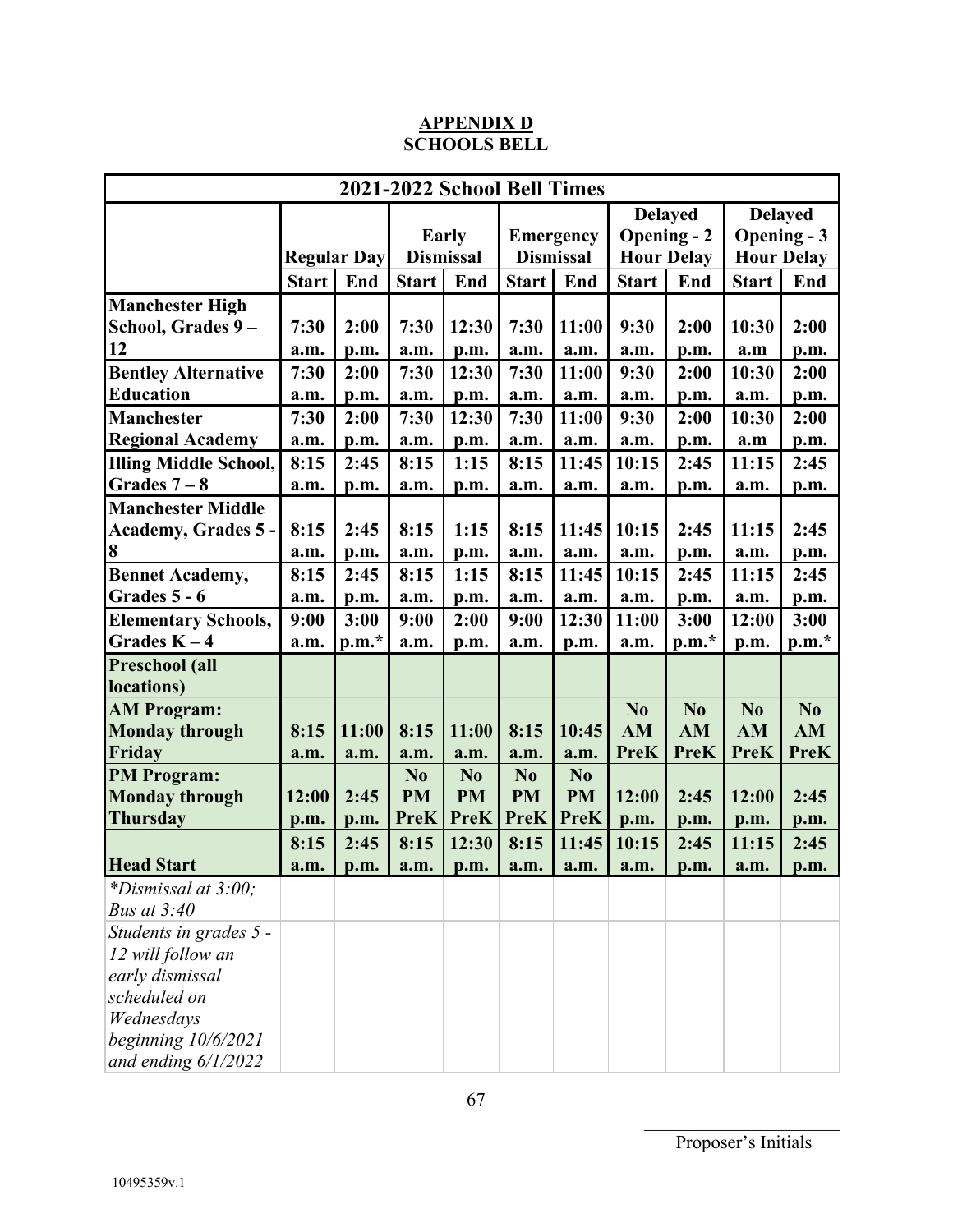| <b>Non-MPS Schools</b>                  | <b>School Address</b>                       | 2021-2022 Bell Times                                               |
|-----------------------------------------|---------------------------------------------|--------------------------------------------------------------------|
|                                         |                                             |                                                                    |
| Cheney Technical High<br>School         | 791 West Middle Turnpike,<br>Manchester, CT | $7:18$ a.m. $-1:59$ p.m.                                           |
| Cornerstone Christian<br>Academy        | 236 Main Street,<br>Manchester, CT          | 8:30 a.m. - 3:00 p.m.                                              |
| East Catholic High<br>School            | 115 New State Road,<br>Manchester, CT       | 7:32 a.m. $- 2:00$ p.m.                                            |
| <b>Glastonbury High</b><br>School Vo-Ag | 330 Hubbard Street,<br>Glastonbury, CT      | $7:20$ a.m. $-2:06$ p.m.                                           |
| <b>Great Path</b>                       | 60 Bidwell Street,<br>Manchester, CT        | $7:30$ a.m. $-2:40$ p.m.                                           |
| <b>Odyssey Community</b><br>School      | 579 West Middle Turnpike<br>Manchester, CT  | 8:00 a.m. - 2:45 p.m. M, T, W, Th<br>8:00 a.m. - 12:30 p.m. Friday |
| Prince Technical<br>School              | 401 Flatbush Avenue,<br>Hartford, CT        | 7:32 a.m. $- 2:20$ p.m.                                            |
| Rockville High School<br>Vo-Ag          | 70 Loveland Hill Road,<br>Vernon, CT        | 7:30 a.m. - 2:00 p.m.                                              |
| Saint Bridget                           | 74 Main Street,<br>Manchester, CT           | 7:45 a.m. $-1:55$ p.m.                                             |
| Saint James                             | 73 Park Street,<br>Manchester, CT           | 7:50 a.m. $- 2:00$ p.m.                                            |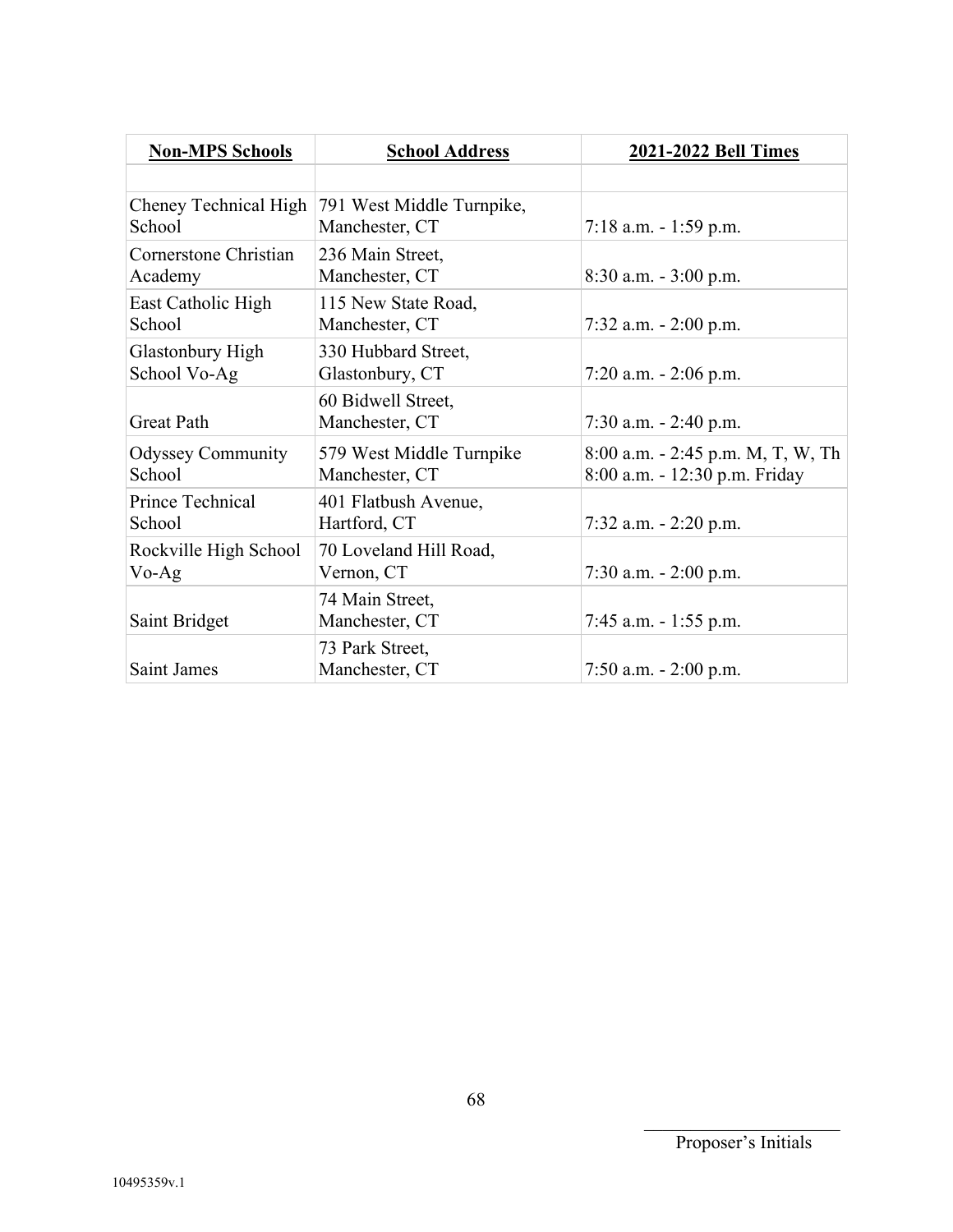#### **APPENDIX E DRUG-FREE WORKPLACE CERTIFICATE**

I hereby certify that this company:

- 1. Has a published statement notifying employees that the unlawful manufacture, distribution, dispensing, possession, or use of a controlled substance is prohibited in the workplace and that this statement specifies the actions which will be taken against employees for violations of such prohibition.
- 2. Has a written policy informing employees about the dangers of drug abuse in the workplace, the firm's policy of maintaining a drug free workplace, any available counseling, rehabilitation, and employee assistance programs, and the penalties which may be imposed upon employees for drug abuse violations.
- 3. Each employee engaged in providing the commodities or contractual services which are being bid was given a copy of the statements specified in paragraphs 1 and 2, above.
- 4. In the statement specified in paragraph 1, the employees have been notified that, as a condition of working on the commodities or contractual services which are under bid, the employee will abide by the terms of the statement and will notify the employer of any conviction of, or plea of "guilty" or of "nolo contendere" to any violation of any controlled substance law of the United States or of any state, for a violation occurring in the workplace no later than five (5) days after such conviction or plea.
- 5. This firm will impose a sanction on or require the satisfactory participation in a drug abuse assistance program or a rehabilitation program, if such are available in the employee's community, by any employee who is so convicted.
- 6. This firm will make a good faith effort to continue to maintain a drug free workplace.

#### **As the person authorized to sign this statement, I certify that this firm fully complies with the above requirements.**

| Signature:         | Date: |
|--------------------|-------|
| <b>Print Name:</b> |       |
| Company:           |       |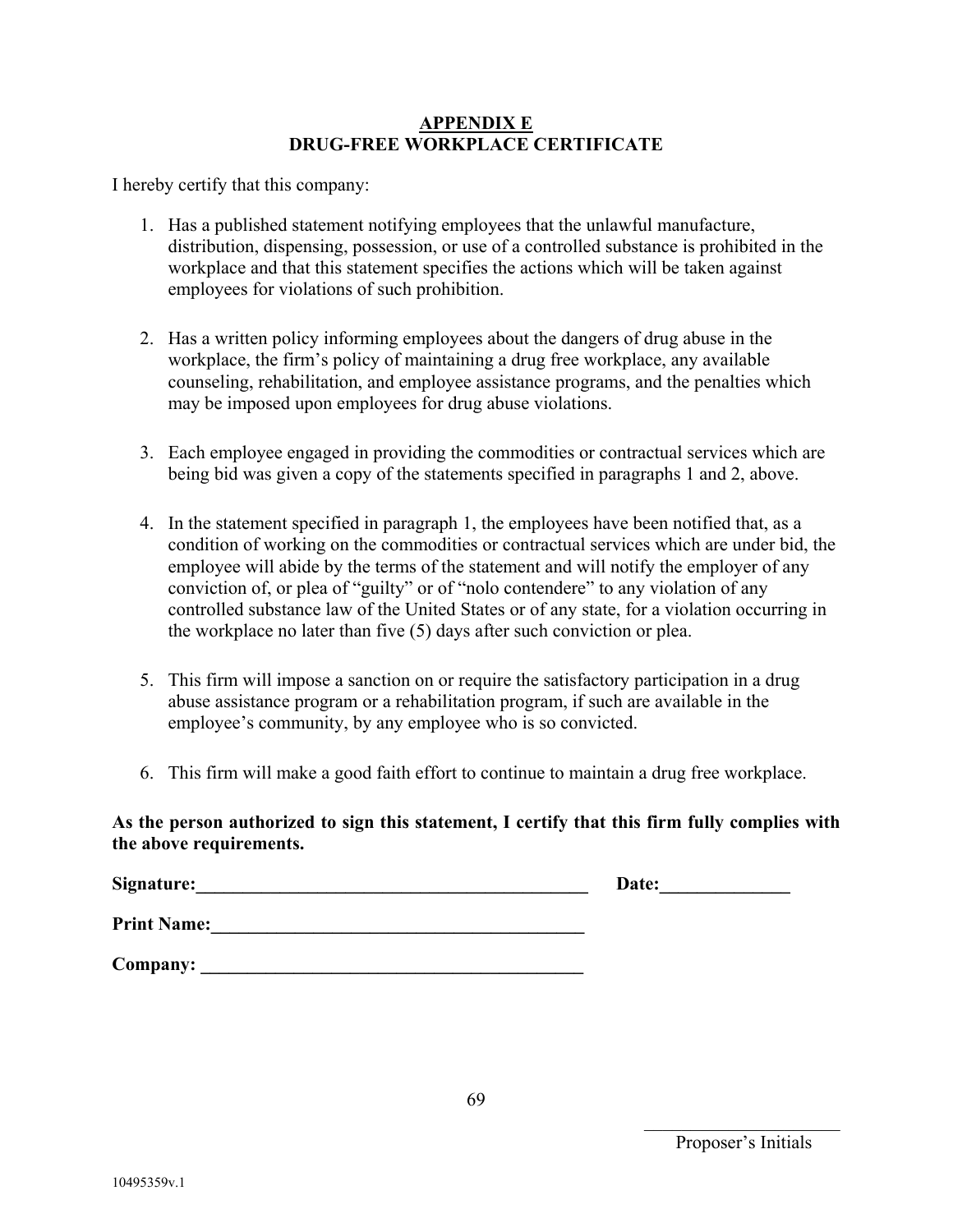#### **APPENDIX F AFFIRMATIVE ACTION**

## MANCHESTER PUBLIC SCHOOLS 45 North School Street Manchester, CT 06042

TO: All Bidders

FROM: Karen Clancy, Assistant Superintendent

SUBJECT: Affirmative Action

The Manchester Board of Education is an Equal Opportunity Employer, and will not transact business with firms that are not in compliance with all Federal and State Statues and Executive Orders pertaining to non-discrimination.

Please complete and return the following Statement of Policy with the Bid.

## **STATEMENT OF POLICY**

It is the employment policy of that there shall be no discrimination against anyone on the grounds of race, creed, national origin, sex or age in the hiring, upgrading, demotions, recruitment, termination and selections for training.

In addition, this firm is in full compliance with the letter and intent of the various Equal Employment Opportunities and Civil Rights Statutes noted above.

Date

Signed (Name/Title of Company Officer

Telephone

Street Address

City/State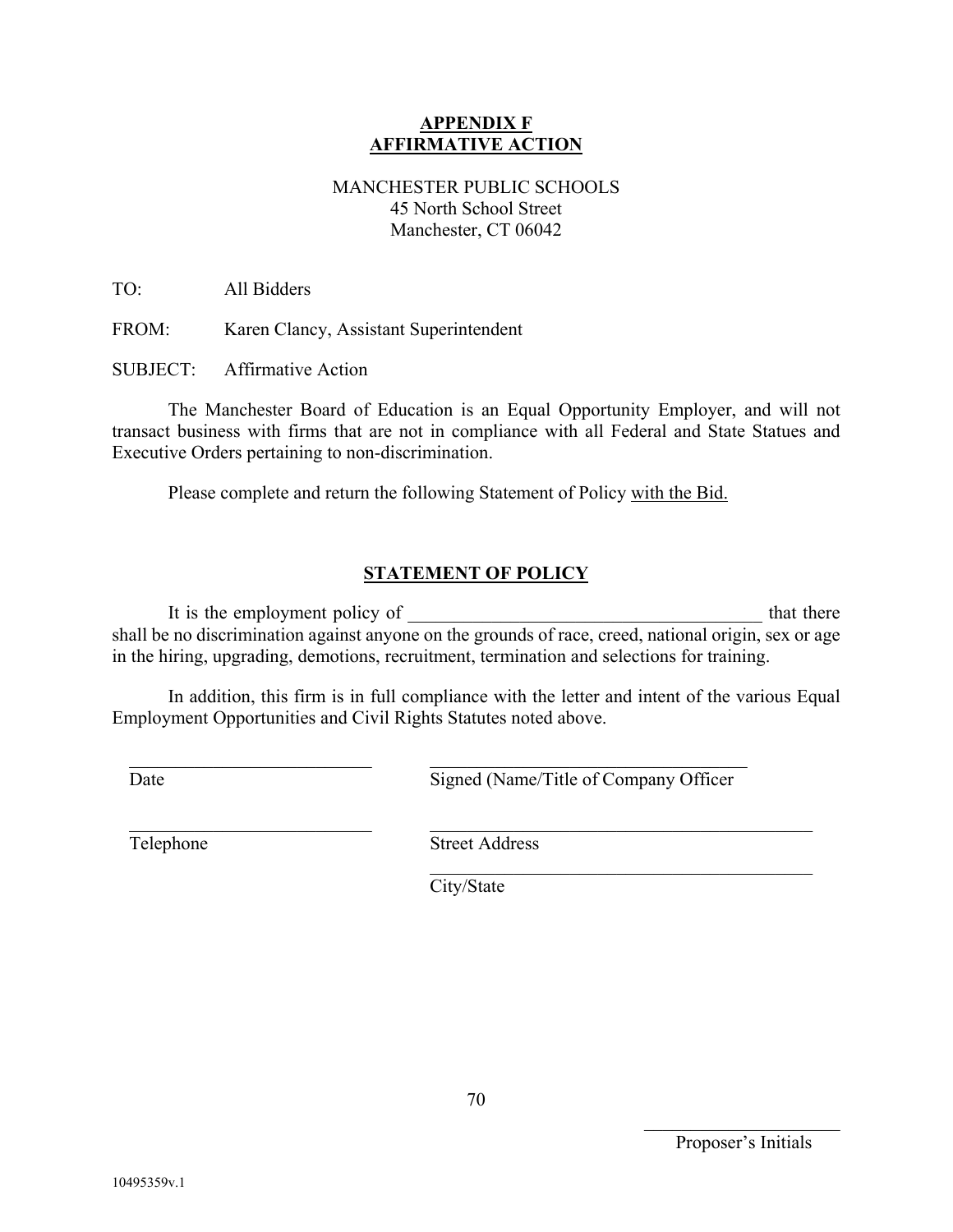#### **APPENDIX G CERTIFICATION:**

In connection with that certain Request for Proposals issued by the Manchester Board of Education for certain student transportation services commencing on July 1, 2022 (the "RFP"), the undersigned hereby acknowledges and represents that (i) it has read and understood the RFP, *INCLUDING ALL APPENDICES*, which are, Appendices A through G, all attached to the RFP and made a part thereof, and the following addendum if any. (If none, state "None"): \_\_\_\_\_\_\_\_\_\_\_\_\_\_\_\_\_\_\_\_\_\_\_\_\_\_\_\_\_; and (ii) the proposal submitted by the undersigned in response to the RFP conforms to the terms and conditions of the Proposal Documents.

| I hereby certify, as an Officer of                                                                  | , that, as the                                                      |
|-----------------------------------------------------------------------------------------------------|---------------------------------------------------------------------|
| Proposer under these Proposal Documents, all the information and material supplied to the Board     |                                                                     |
| as required by these Proposal Documents are complete and true. I, as an Officer of                  |                                                                     |
|                                                                                                     | , understand that all of the terms and conditions of these Proposal |
| Documents shall be included in the Contract executed with the Board, if awarded the Contract. I,    |                                                                     |
| as an Officer of                                                                                    | , further understand that any information                           |
| that is found to be incomplete or false, or, any attempt to mislead the Board is discovered, either |                                                                     |
| during the evaluation, or subsequent to any award, may result in the disqualification of the        |                                                                     |
| Proposal, or the immediate termination of the Contract.                                             |                                                                     |

| Signature:                  | Date:            |  |
|-----------------------------|------------------|--|
| Print Name:                 | Title:           |  |
| Notary Public:              | (Corporate Seal) |  |
| <b>Proposer Information</b> |                  |  |
| Company:                    |                  |  |
| $A$ ddross.                 |                  |  |

| Address:              |                             |              |          |
|-----------------------|-----------------------------|--------------|----------|
|                       | City                        | <b>State</b> | Zip code |
|                       | Telephone # with Area Code: |              |          |
| Fax # with Area Code: |                             |              |          |
| Email Address:        |                             |              |          |